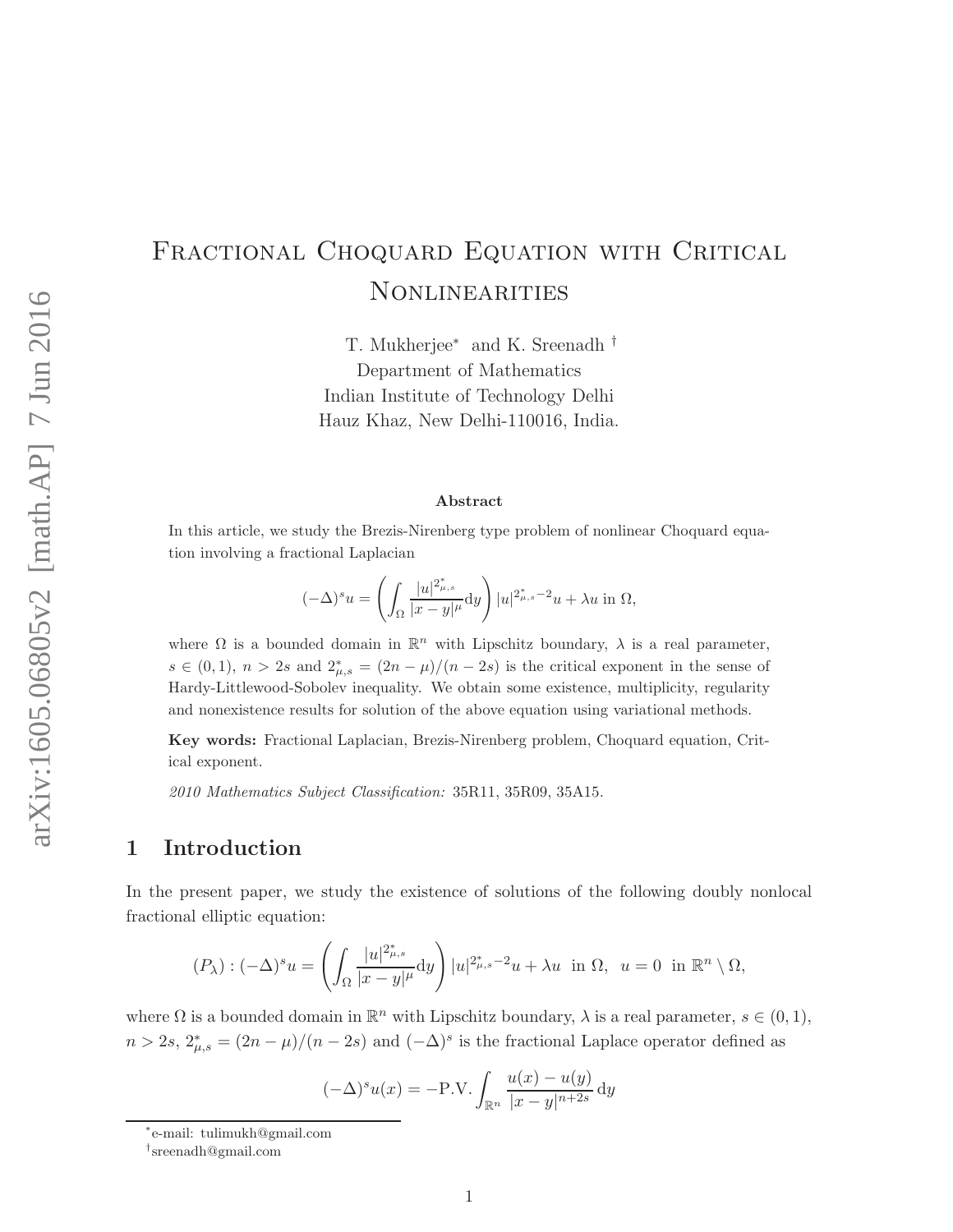(up to a normalizing constant), where P.V. denotes the Cauchy principal value. The fractional power of Laplacian is the infinitesimal generator of Lévy stable diffusion process and arise in anomalous diffusion in plasma, population dynamics, geophysical fluid dynamics, flames propagation, chemical reactions in liquids and American options in finance. For more details, we refer to [5, 14]. Problems of the type  $(P_\lambda)$  are inspired by the Hardy-Littlewood-Sobolev inequality:

$$
\left(\int_{\mathbb{R}^n} \int_{\mathbb{R}^n} \frac{|u(x)|^{2_{\mu,s}^*} |u(y)|^{2_{\mu,s}^*}}{|x-y|^{\mu}} dx dy\right)^{\frac{1}{2_{\mu,s}^*}} \leq C^{\frac{1}{2_{\mu,s}^*}} |u|_{2_s^*}^2, \text{ for all } u \in H^s(\mathbb{R}^n). \tag{1.1}
$$

where  $C = C(n, \mu)$  is a positive constant and  $2_s^* = \frac{2n}{n-2}$  $\frac{2n}{n-2s}$ .

In the local case  $s = 1$ , authors in [9] studied the existence of of ground states for the nonlinear Choquard equation

$$
-\Delta u + V(x)u = \left(\frac{1}{|x|^{\mu}} * |u|^p\right)|u|^{p-2}u \text{ in } \mathbb{R}^n,
$$
\n(1.2)

where  $p > 1$  and  $n \ge 3$ . In the case when  $p = 2$  and  $\mu = 1$ , S. Pekar [28] used this equation to describe the quantum theory of a polaron at rest and P. Choquard [20] adopted it as an approximation to Hartree-Fock theory of one component plasma. In [26], authors considered the existence of ground states under the assumptions of Berestycki-Lions type. With conditions on the potential V, problems of type  $(1.2)$  are also studied in  $[2, 1]$ .

In [19], Lieb considered the problem of the form

$$
-\Delta u + u = (|x|^{\mu} * F(u))f(u) \text{ in } \mathbb{R}^n,
$$

where  $f(t)$  is critical growth nonlinearity such that  $|tf(t)| \leq C ||t|^2 + |t|^{\frac{2n-\mu}{n-2s}}|$ , for  $t \in \mathbb{R}$ , some constant  $C > 0$  and  $F(t) = \int_0^z f(z) dz$ . Under some appropriate structure conditions on the nonlinearity  $f$  author proved the existence and uniqueness (up to translations) of the ground state solutions. The existence of a sequence of radially symmetric solutions was shown by Lions in [21]. The nonlocal counterpart of this problem with fractional Laplacian has been studied in [33]. A class of Schrödinger equations with a generalized Choquard nonlinearity and fractional diffusion has been investigated in [11]. Some existence, nonexistence and regularity results has been studied in [12]. For more details, we refer to [34, 15, 10, 3, 4].

In the pioneering work of Brezis-Nirenberg [6], authors studied the critical exponent problem

$$
-\Delta u = |u|^{2^*-2}u + \lambda u \text{ in } \Omega, u = 0 \text{ in } \partial\Omega,
$$

where  $2^* = \frac{n+2}{n-2}$  $\frac{n+2}{n-2}$ . They proved the existence of solutions for  $\lambda > 0, n > 4$  by analysing the .local Palais-Smale sequences below the first critical level. In [13], Gao and Yang established some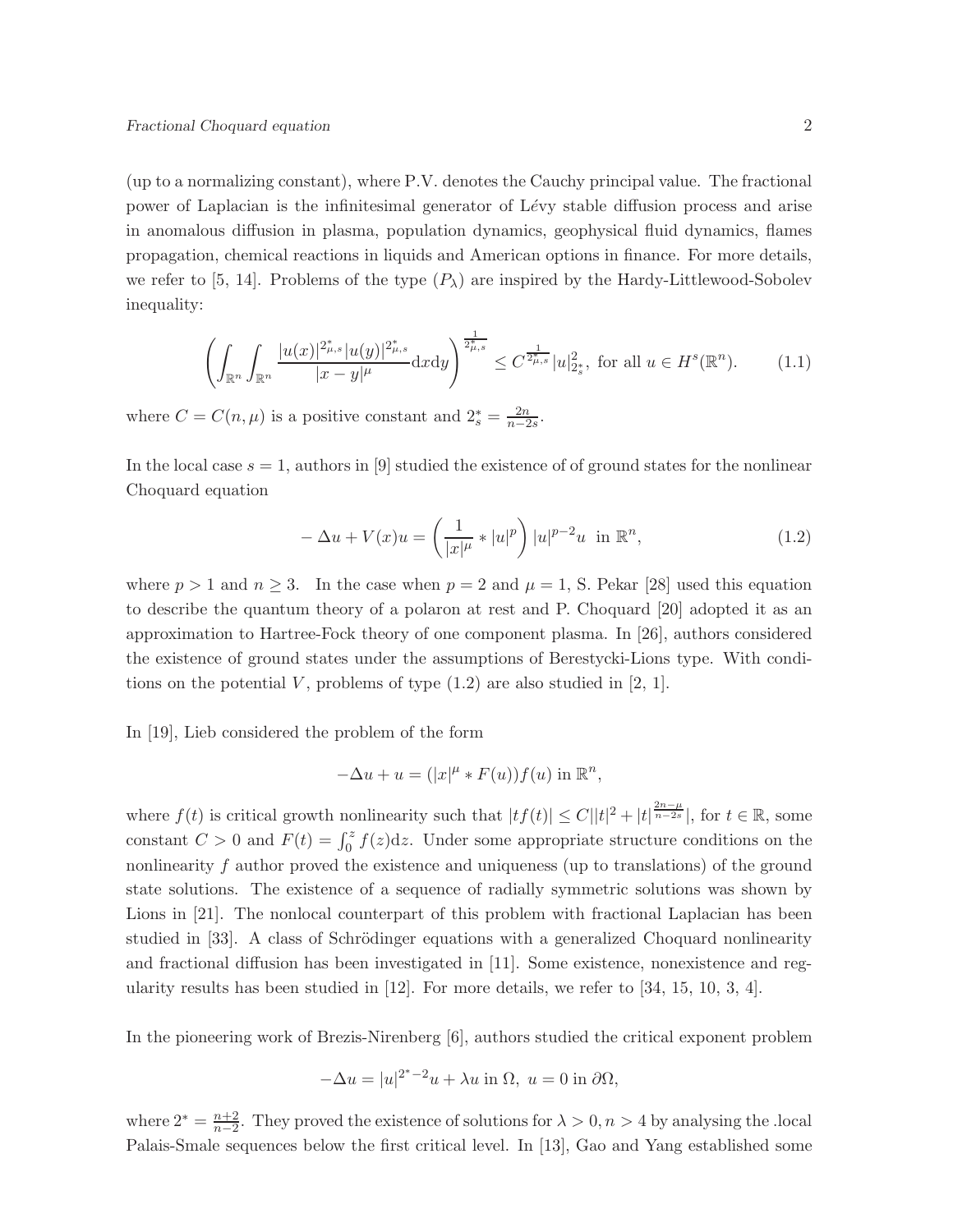existence results for the Brezis-Nirenberg type problem of the nonlinear Choquard equation

$$
-\Delta u = \left(\int_{\Omega} \frac{|u|^{2_{\mu}^*}}{|x - y|^{\mu}} dy\right) |u|^{2_{\mu}^* - 2} u + \lambda u \text{ in } \Omega, \quad u = 0 \text{ on } \partial\Omega,
$$
\n(1.3)

where  $\Omega$  is a bounded domain with LIpschitz boundary in  $\mathbb{R}^n$ ,  $n \geq 3$ ,  $\lambda$  is a parameter and  $2^*_{\mu} = (2n - \mu)/(n - 2)$ . Here again, authors obtianed the existence results using mountain pass structure of the energy functional and and carefully analysing the local Palais-Smale sequences below the first critical level as in [6].

Recently, many people studied the Brezis-Nirenberg type results for semilinear equations with fractional Laplacian, for details and recent works we refer to [7, 31, 32, 8, 25, 24, 27, 17] and the references therein. In [22, 23], the authors discuss recent developments in the description of anamolous diffusion via fractional dynamics and several fractional equations are obtained asymptotically from Lévy random walk models, extending Brownian walk models in a natural way. Particularly, in [18] a fractional Schrödinger equation with local power type nonlinearity has been studied.

In this paper, we consider the nonlocal counterpart of the problem in (1.3) namely  $(P_\lambda)$ . Here, we study the existence, multiplicity, regularity and nonexistence results for  $(P_\lambda)$  in the spirit of [13]. We show several estimates while studying the compactness of Palais-Smale sequences using the minimizers of the inequality in (1.1) and show the  $L^{\infty}$  and  $C^{0,\alpha}$  regularity for the solutions of  $(P_\lambda)$ . To the best of our knowledge, there is no paper considering the choquard equation with critical growth and fractional Laplacian. We aim at studying the existence and multiplicity of choquard equation with upper critical exponent  $2^*_{\mu,s} = (2n - \mu)/(n - 2s)$  on bounded domain in  $\mathbb{R}^n$ ,  $n > 2s$  and answer completely to the question of existence, multiplicity and nonexistence of solutions. We are interested in the problem that how perturbation with a linear term along with double nonlocal terms affect the existence and multiplicity of the problem  $(P_\lambda)$ .

The paper is organized as follows: In section 2, we give the functional setting for the problem to use variational approach and state our main results. In section 3, we show that the weak limit of every bounded Palais-Smale sequence gives a weak solution for  $(P_\lambda)$  by analyzing the Palais-Smale sequences below the critical level. In section 4, we give the proof of our first main theorem (when  $n \geq 4s$ ) for the cases  $\lambda \in (0, \lambda_1)$  and  $\lambda \geq \lambda_1$  separately, where  $\lambda_1$  is the first eigenvalue of  $(-\Delta)^s$  with homogenous Dirichlet datum given in  $\mathbb{R}^n \setminus \Omega$ . In section 5, we prove the existence result for  $(P_\lambda)$  when  $2s < n < 4s$ , that is we show that there exists  $\bar{\lambda} > 0$  such that for any  $\lambda > \bar{\lambda}$ , different from the eigenvalues of  $(-\Delta)^s$ ,  $(P_{\lambda})$  has a nontrivial solution. In section 6, we present the multiplicity results for  $(P_\lambda)$ . In section 7, we show some regularity result for weak solutions of  $(P_\lambda)$ . Finally, in section 8, we prove a non-existence result for  $\lambda < 0$ .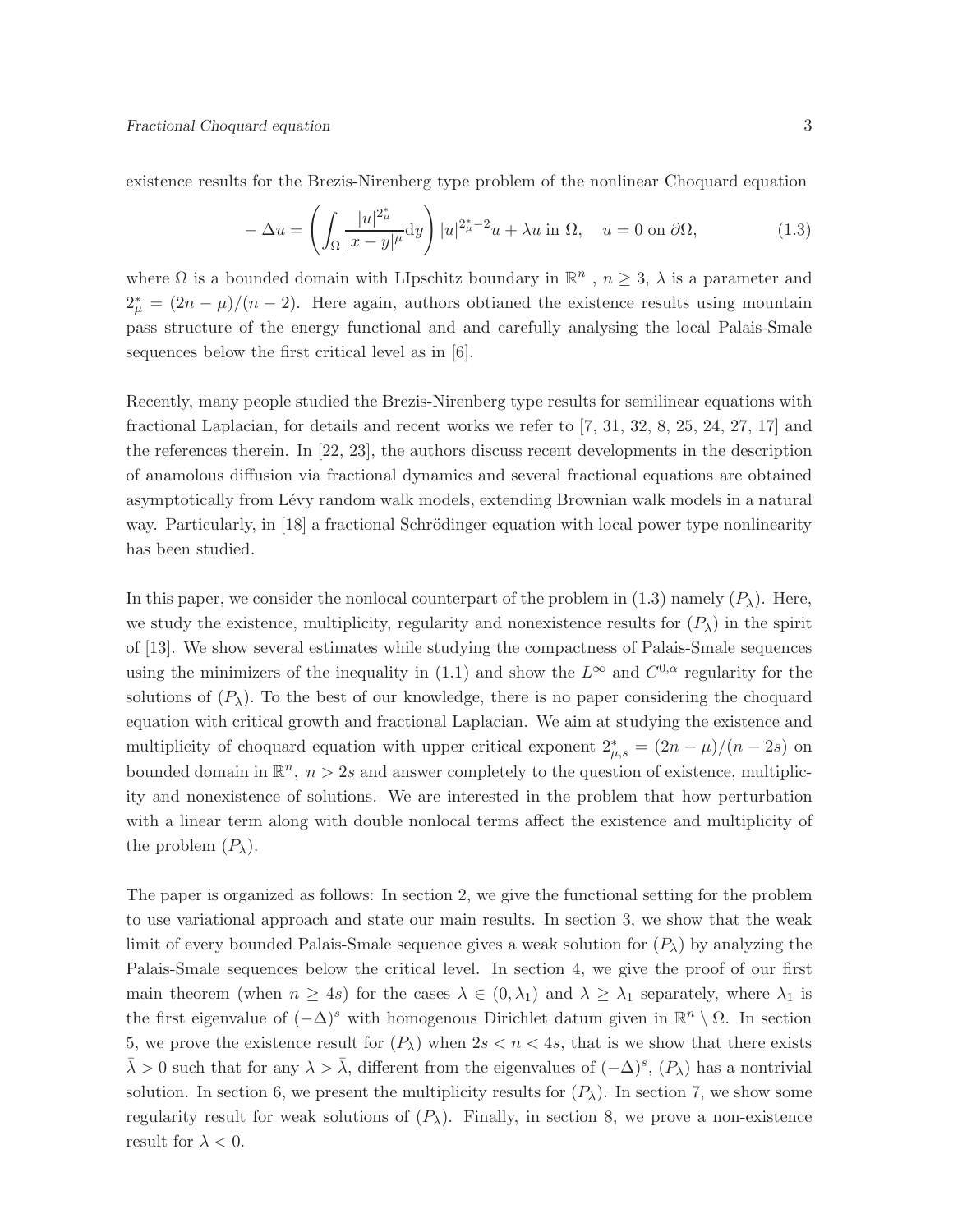## 2 Functional Setting and Main results

In [31], Servadei and Valdinoci discussed the Dirichlet boundary value problem for the fractional Laplacian using variational methods. Due to the nonlocalness of the fractional Laplacian, they introduced the function space  $(X_0, \|\cdot\|_{X_0})$ . The space X is defined as

$$
X = \left\{ u \mid u : \mathbb{R}^n \to \mathbb{R} \text{ is measurable}, \ u \mid_{\Omega} \in L^2(\Omega) \text{ and } \frac{(u(x) - u(y))}{|x - y|^{\frac{n}{2} + s}} \in L^2(Q) \right\},\
$$

where  $Q = \mathbb{R}^{2n} \setminus (\mathcal{C}\Omega \times \mathcal{C}\Omega)$  and  $\mathcal{C}\Omega := \mathbb{R}^n \setminus \Omega$ . The space X is endowed with the norm

$$
||u||_X = ||u||_{L^2(\Omega)} + [u]_X,
$$

where

$$
[u]_X = \left( \int_Q \frac{|u(x) - u(y)|^2}{|x - y|^{n+2s}} dx dy \right)^{\frac{1}{2}}.
$$

Then we define  $X_0 = \{u \in X : u = 0 \text{ a.e. in } \mathbb{R}^n \setminus \Omega\}.$  Also we have the Poincare type inequality: there exists a constant  $C > 0$  such that  $||u||_{L^2(\Omega)} \leq C[u]_X$ , for all  $u \in X_0$ . Hence,  $||u|| = [u]_X$  is a norm on  $(X_0, ||.||)$ . Moreover,  $X_0$  is a Hilbert space and  $C_c^{\infty}(\Omega)$  is dense in  $X_0$ . Note that the norm  $\|\cdot\|$  involves the interaction between  $\Omega$  and  $\mathbb{R}^n \setminus \Omega$ . We denote  $\|\cdot\| = [\cdot]_X$ for the norm in  $X_0$ . From the embedding results, we know that  $X_0$  is continuously and compactly embedded in  $L^r(\Omega)$  when  $1 \leq r < 2_s^*$ , where  $2_s^* = 2n/(n-2s)$  and the embedding is continuous but not compact if  $r = 2_s^*$ . We define

$$
S_s = \inf_{u \in X_0 \setminus \{0\}} \frac{\int_Q \frac{|u(x) - u(y)|^2}{|x - y|^{n + 2s}} \, \mathrm{d}x \mathrm{d}y}{\left(\int_{\Omega} |u|^{2^*_s} \, \mathrm{d}x\right)^{2/2^*_s}}.
$$

The key point to apply variational approach for the problem  $(P_\lambda)$  is the following well-known Hardy-Littlewood-Sobolev inequality.

**Proposition 2.1** [20] Let  $t, r > 1$  and  $0 < \mu < n$  with  $1/t + \mu/n + 1/r = 2$ ,  $f \in L^t(\mathbb{R}^n)$  and  $h \in L^r(\mathbb{R}^n)$ . There exists a sharp constant  $C(t, n, \mu, r)$ , independent of f, h such that

$$
\int_{\mathbb{R}^n} \int_{\mathbb{R}^n} \frac{f(x)h(y)}{|x-y|^{\mu}} dxdy \leq C(t, n, \mu, r)|f|_{t}|h|_{r}.
$$

In general, let  $f = h = |u|^q$  then by Hardy-Littlewood-Sobolev inequality we get,

$$
\int_{\mathbb{R}^n} \int_{\mathbb{R}^n} \frac{|u(x)|^q |u(y)|^q}{|x-y|^{\mu}} \mathrm{d}x \mathrm{d}y
$$

is well defined if  $|u|^q \in L^t(\mathbb{R}^n)$  for some  $t > 1$  satisfying

$$
\frac{2}{t} + \frac{\mu}{n} = 2.
$$

Thus, for  $u \in H^s(\mathbb{R}^n)$ , by Sobolev Embedding theorems, we must have

$$
\frac{2n-\mu}{n} \le q \le \frac{2n-\mu}{n-2s}.
$$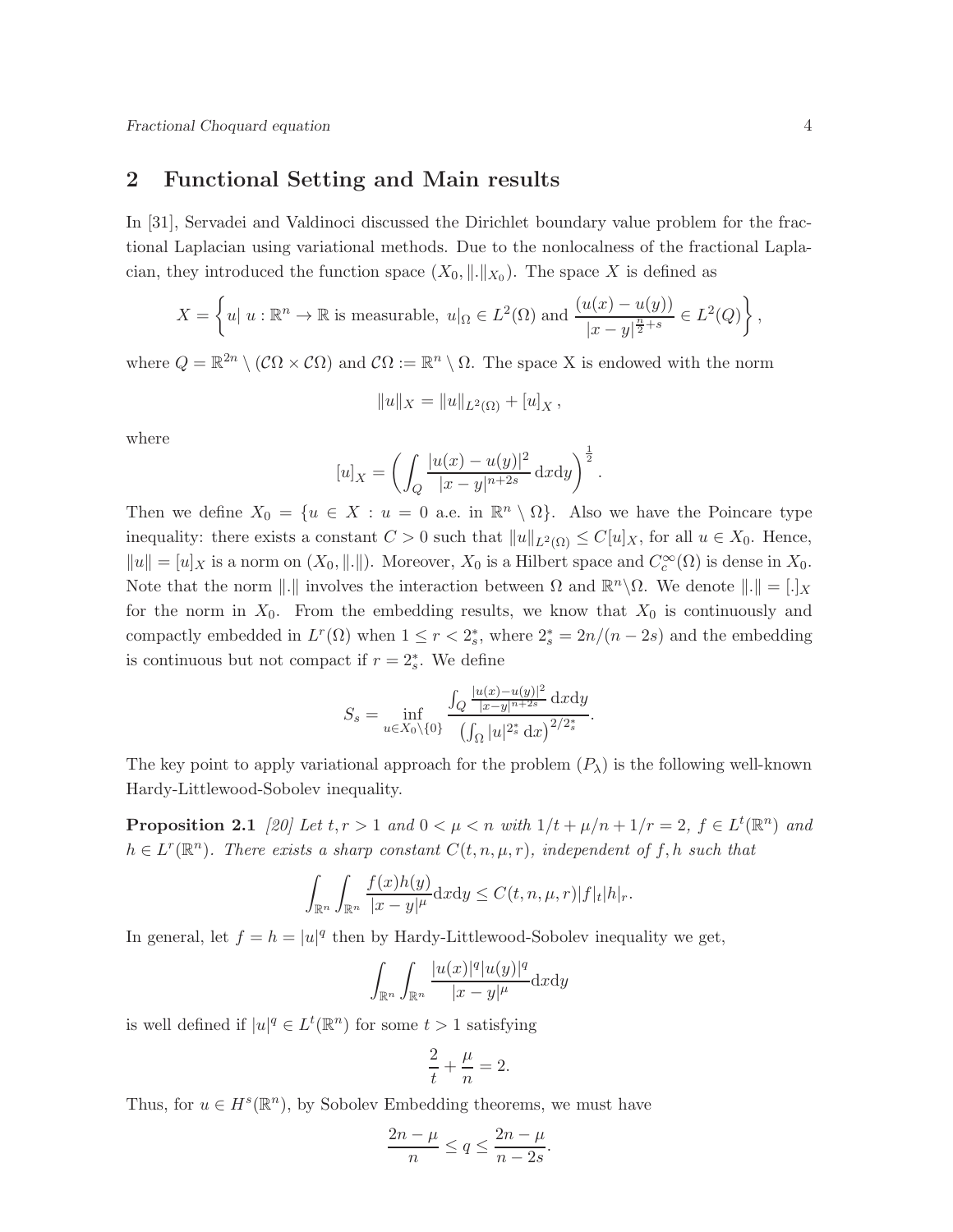From this, for  $u \in X_0$  we have

$$
\left(\int_{\mathbb{R}^n}\int_{\mathbb{R}^n}\frac{|u(x)|^{2_{\mu,s}^*}|u(y)|^{2_{\mu,s}^*}}{|x-y|^{\mu}}\mathrm{d}x\mathrm{d}y\right)^{\frac{1}{2_{\mu,s}^*}}\leq C(n,\mu)^{\frac{1}{2_{\mu,s}^*}}|u|_{2_s^*}^2,
$$

where  $C(n, \mu)$  is a suitable constant. We define

$$
S_s^H := \inf_{H^s(\mathbb{R}^n)\backslash\{0\}} \frac{\int_{\mathbb{R}^n} \int_{\mathbb{R}^n} \frac{|u(x)-u(y)|^2}{|x-y|^{n+2s}} dxdy}{\left(\int_{\mathbb{R}^n} \int_{\mathbb{R}^n} \frac{|u(x)|^{2\mu,s} |u(y)|^{2\mu,s}}{|x-y|^{\mu}} dxdy\right)^{\frac{1}{2\mu,s}}}
$$

as the best constant which is achieved if and only if  $u$  is of the form

$$
C\left(\frac{t}{t^2+|x-x_0|^2}\right)^{\frac{n-2s}{2}}, x \in \mathbb{R}^n
$$

for some  $x_0 \in \mathbb{R}^n$ ,  $C > 0$  and  $t > 0$  (refer Theorem 2.15 of [12]). It is well-known that this characterization of  $u$  provides the minimizer for  $S_s$ . Also,it satisfies

$$
(-\Delta)^s u = \left(\int_{\mathbb{R}^n} \frac{|u|^{2^*_{\mu,s}}}{|x-y|^{\mu}} dy\right) |u|^{2^*_{\mu,s}-2} u \text{ in } \mathbb{R}^n. \tag{2.1}
$$

Moreover,

$$
S_s^H = \frac{S_s}{C(n,\mu)^{\frac{1}{2^*_{\mu,s}}}}.\tag{2.2}
$$

Consider the family of functions  $\{U_{\epsilon}\}\$  defined as

$$
U_{\epsilon}(x) = \epsilon^{-\frac{(n-2s)}{2}} u^* \left(\frac{x}{\epsilon}\right), \ x \in \mathbb{R}^n,
$$

where  $u^*(x) = \bar{u} \left( \frac{x}{c^{1/3}} \right)$  $S^{1/(2s)}_s$ ),  $\bar{u}(x) = \frac{\tilde{u}(x)}{|u|_{2^*_{s_1}}}$  and  $\tilde{u}(x) = \alpha(\beta^2 + |x|^2)^{-\frac{n-2s}{2}}$  with  $\alpha \in \mathbb{R} \setminus \{0\}$  and  $\beta > 0$  are fixed constants. Then for each  $\epsilon > 0$ ,  $U_{\epsilon}$  satisfies

$$
(-\Delta)^s u = |u|^{2_s^*-2} u \text{ in } \mathbb{R}^n
$$

and verifies the equality

$$
\int_{\mathbb{R}^n} \int_{\mathbb{R}^n} \frac{|U_{\epsilon}(x) - U_{\epsilon}(y)|^2}{|x - y|^{n+2s}} dxdy = \int_{\mathbb{R}^n} |U_{\epsilon}|^{2_s^*} dx = S_s^{\frac{n}{2s}}.
$$

(For a proof, we refer to [31].) Then

$$
\tilde{U}_{\epsilon}(x) = S_{s}^{\frac{(n-\mu)(2s-n)}{4(n+2s-\mu)}} C(n,\mu)^{\frac{2s-n}{2(n+2s-\mu)}} U_{\epsilon}(x)
$$

gives a family of minimizer for  $S_s^H$  and satisfies (2.1) and

$$
\int_{\mathbb{R}^n} \int_{\mathbb{R}^n} \frac{|\tilde{U}_{\epsilon}(x) - \tilde{U}_{\epsilon}(y)|^2}{|x - y|^{n+2s}} dxdy = \int_{\mathbb{R}^n} \int_{\mathbb{R}^n} \frac{|\tilde{U}_{\epsilon}(x)|^{2\mu_{\epsilon,s}^*} |\tilde{U}_{\epsilon}(y)|^{2\mu_{\epsilon,s}^*}}{|x - y|^{\mu}} dxdy = (S_s^H)^{\frac{2n - \mu}{n + 2s - \mu}}.
$$

Next lemma gives a property about  $S_s^H$  which is known to be true for  $S_s$ .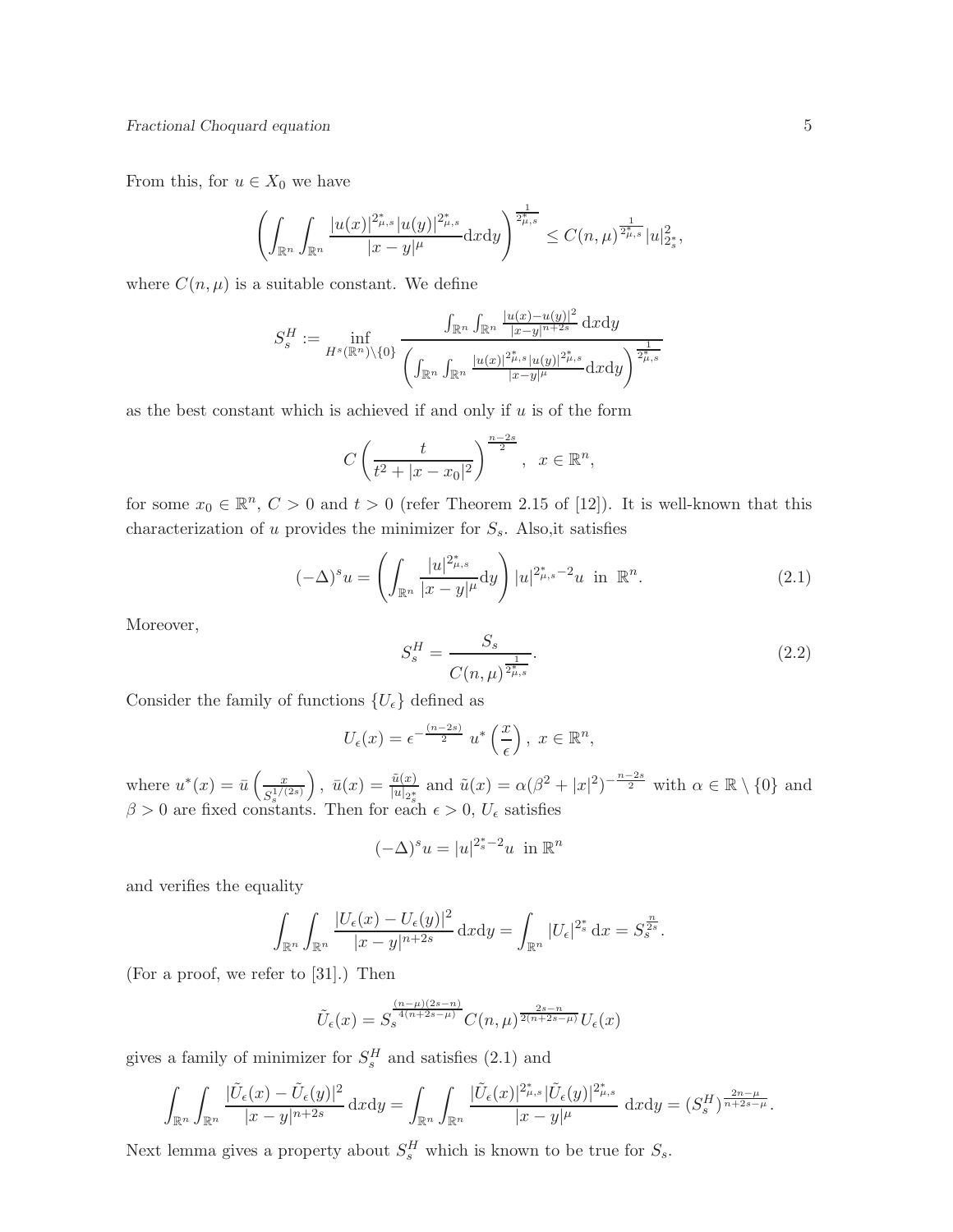**Lemma 2.2** Let  $n > 2s$  and we define

$$
S_s^H(\Omega) := \inf_{X_0 \setminus \{0\}} \frac{\int_Q \frac{|u(x) - u(y)|^2}{|x - y|^{n+2s}} dxdy}{\left(\int_\Omega \int_\Omega \frac{|u(x)|^{2\mu,s} |u(y)|^{2\mu,s}}{|x - y|^{\mu}} dxdy\right)^{\frac{1}{2\mu,s}}}.
$$

Then  $S_s^H(\Omega) = S_s^H$  and  $S_s^H(\Omega)$  is never achieved except  $\Omega = \mathbb{R}^n$ .

*Proof.* Clearly  $S_s^H \leq S_s^H(\Omega)$ . Let  $\{u_k\} \subset C_c^{\infty}(\mathbb{R}^n)$  be a minimizing sequence for  $S_s^H$ . We choose  $\tau_k \in \mathbb{R}^n$  and  $\theta_k > 0$  such that

$$
v_k(x) := \tau_k^{\frac{n-2s}{2}} u_k(\tau_k x + \theta_k) \in C_c^{\infty}(\Omega)
$$

which satisfies

$$
\int_{\mathbb{R}^n} \int_{\mathbb{R}^n} \frac{|v_k(x) - v_k(y)|^2}{|x - y|^{n+2s}} dxdy = \int_{\mathbb{R}^n} \int_{\mathbb{R}^n} \frac{|u_k(x) - u_k(y)|^2}{|x - y|^{n+2s}} dxdy
$$

and

$$
\int_{\Omega} \int_{\Omega} \frac{|v_k(x)|^{2_{\mu,s}^*} |v_k(y)|^{2_{\mu,s}^*}}{|x-y|^{\mu}} dxdy = \int_{\mathbb{R}^n} \int_{\mathbb{R}^n} \frac{|u_k(x)|^{2_{\mu,s}^*} |u_k(y)|^{2_{\mu,s}^*}}{|x-y|^{\mu}} dxdy.
$$

By definition,

$$
S_s^H(\Omega) \le \frac{\int_Q \frac{|v_k(x) - v_k(y)|^2}{|x - y|^{n+2s}} dxdy}{\int_Q \int_Q \frac{|v_k(x)|^{2\mu_s} |v_k(y)|^{2\mu_s}}{|x - y|^{\mu}} dxdy} dxdy
$$

which implies  $S_s^H(\Omega) \leq S_s^H$ . Thus,  $S_s^H(\Omega)$  is never achieved except when  $\Omega = \mathbb{R}^n$  because  $\{\tilde{U}_{\epsilon}\}\$ are the only family of minimizers for which the equality holds in Hardy-Littlewood-Sobolev inequality and the best constant is achieved.

**Definition 2.3** We say that  $u \in X_0$  is a weak solution of  $(P_\lambda)$  if

$$
\int_{Q} \frac{(u(x) - u(y))(\varphi(x) - \varphi(y))}{|x - y|^{n+2s}} dxdy
$$
\n
$$
= \int_{\Omega} \int_{\Omega} \frac{|u(x)|^{2\mu} s |u(y)|^{2\mu} s^{-2} u(y) \varphi(y)}{|x - y|^{\mu}} dxdy + \lambda \int_{\Omega} u\varphi dx,
$$

for every  $\varphi \in C_c^{\infty}(\Omega)$ .

The corresponding energy functional associated to the problem  $(P_\lambda)$  is given by

$$
I_{\lambda}(u) = I(u) = \frac{\|u\|^2}{2} - \frac{1}{22_{\mu,s}^*} \int_{\Omega} \int_{\Omega} \frac{|u(x)|^{2_{\mu,s}^*} |u(y)|^{2_{\mu,s}^*}}{|x - y|^{\mu}} dxdy - \frac{\lambda}{2} \int_{\Omega} |u|^2 dx.
$$

Using Hardy-Littlewood-Sobolev inequality, we can show that  $I \in C^1(X_0, \mathbb{R})$  and

$$
\langle I'(u), \varphi \rangle = \int_Q \frac{(u(x) - u(y))(\varphi(x) - \varphi(y))}{|x - y|^{n+2s}} dxdy
$$

$$
- \int_\Omega \int_\Omega \frac{|u(x)|^{2^*_{\mu,s}} |u(y)|^{2^*_{\mu,s} - 2} u(y) \varphi(y)}{|x - y|^\mu} dxdy - \lambda \int_\Omega u \varphi dx,
$$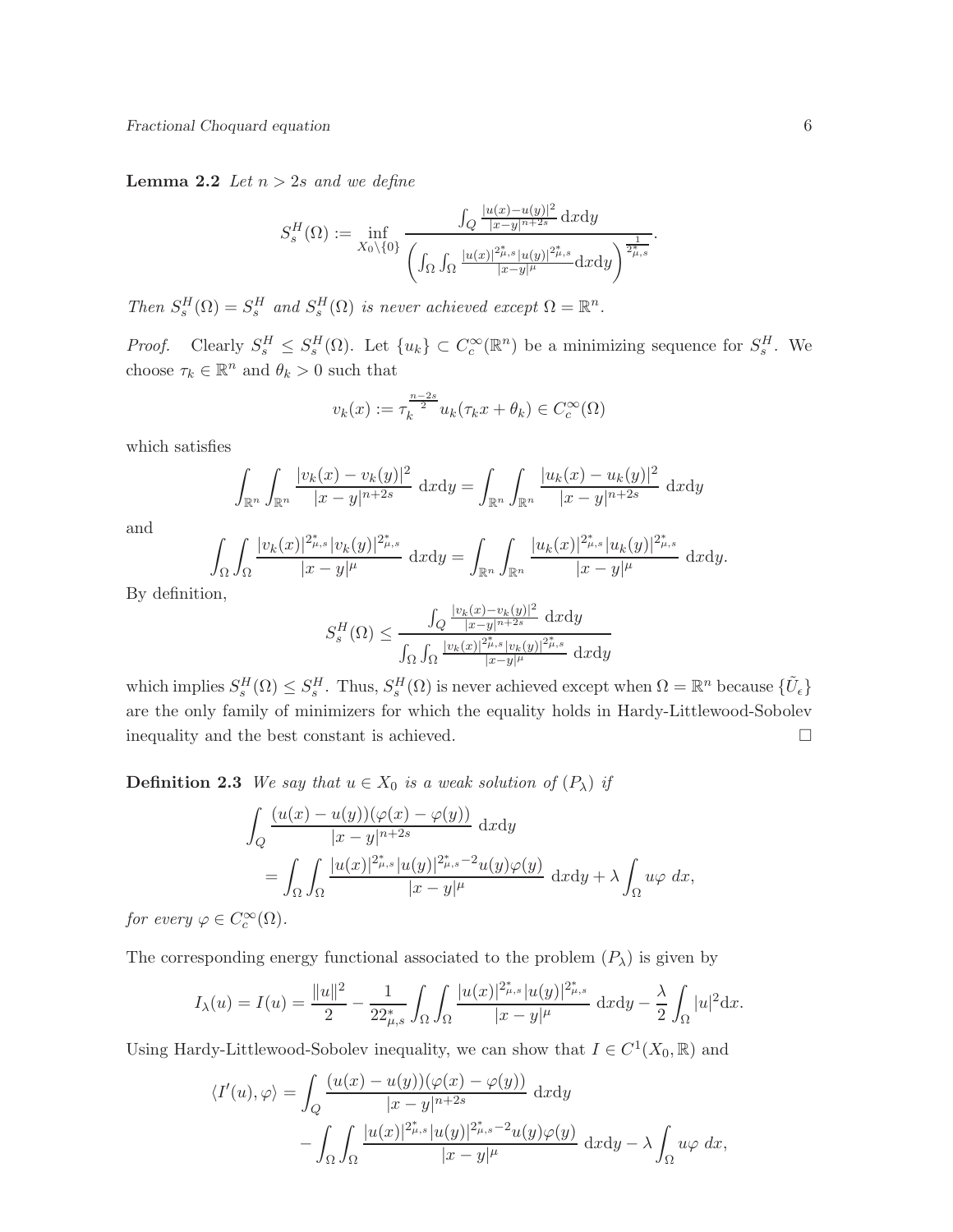for every  $\varphi \in C_c^{\infty}(\Omega)$ . Thus, u is a weak solution of  $(P_{\lambda})$  if and only if u is a critical point of functional I. We now state the main results of this paper.

**Theorem 2.4** Let  $\lambda_1$  denote the first eigenvalue of  $(-\Delta)^s$  with homogenous Dirichlet boundary condition in  $\mathbb{R}^n \setminus \Omega$ . Then, for any  $\lambda \in (0, \lambda_1)$ , if  $n \geq 4s$  for  $s \in (0, 1)$ ,  $(P_{\lambda})$  has a nontrivial solution.

**Theorem 2.5** Let  $s \in (0,1)$  and  $2s < n < 4s$ , then there exist  $\overline{\lambda} > 0$  such that for any  $\lambda > \overline{\lambda}$  different from the eigenvalues of  $(-\Delta)^s$  with homogenous Dirichlet boundary condition in  $\mathbb{R}^n \setminus \Omega$ ,  $(P_{\lambda})$  has a nontrivial solution.

**Theorem 2.6** Assume  $n > 2s$  and  $s \in (0,1)$ , then there exists a constant  $\lambda_*$  such that if there are q number of eigenvalues lying between  $\lambda$  and  $\lambda + \lambda_*$ , then  $(P_\lambda)$  has q distinct pairs of solutions.

**Theorem 2.7** Let  $0 \le u \in X_0$ ,  $n > 2s$  and  $\lambda > 0$  be such that

$$
\int_{Q} \frac{(u(x) - u(y))(\varphi(x) - \varphi(y))}{|x - y|^{n+2s}} dxdy
$$
\n
$$
= \int_{\Omega} \int_{\Omega} \frac{|u(x)|^{2\mu_s} |u(y)|^{2\mu_s - 2} u(y)\varphi(y)}{|x - y|^{\mu}} dxdy + \lambda \int_{\Omega} u\varphi dx,
$$

for every  $\varphi \in C_c^{\infty}(\Omega)$ , i.e. u is a nonnegative weak solution of  $(P_{\lambda})$ . Then,  $u \in L^{\infty}(\Omega)$ .

**Theorem 2.8** Let  $n > 2s$ ,  $\lambda < 0$  and  $\Omega \neq \mathbb{R}^n$  be a strictly star shaped (with respect to origin),  $C^{1,1}$  and bounded domain in  $\mathbb{R}^n$ , then  $(P_\lambda)$  cannot have a nonnegative nontrivial solution.

## 3 Preliminary Results

We consider  $\Omega$  to be a bounded domain in  $\mathbb{R}^n$  with Lipschitz boundary and  $\lambda$  to be a real parameter throughout this paper.

**Definition 3.1** Let I be a  $C^1$  functional defined on Banach space X, we say that  $\{v_k\}$  is a Palais-Smale sequence of I at c (denoted by  $(PS)_c$ ) if

$$
I(v_k) \to c
$$
, and  $I'(v_k) \to 0$ , as  $k \to +\infty$ .

And we say that I satisfies the Palais-Smale condition at the level c, if every Palais-Smale sequence at c has a convergent subsequence.

The following lemmas can be proved using the standard methods but we give some of their proof here for the sake of completeness. To begin, we recall that pointwise convergence of a bounded sequence implies weak convergence.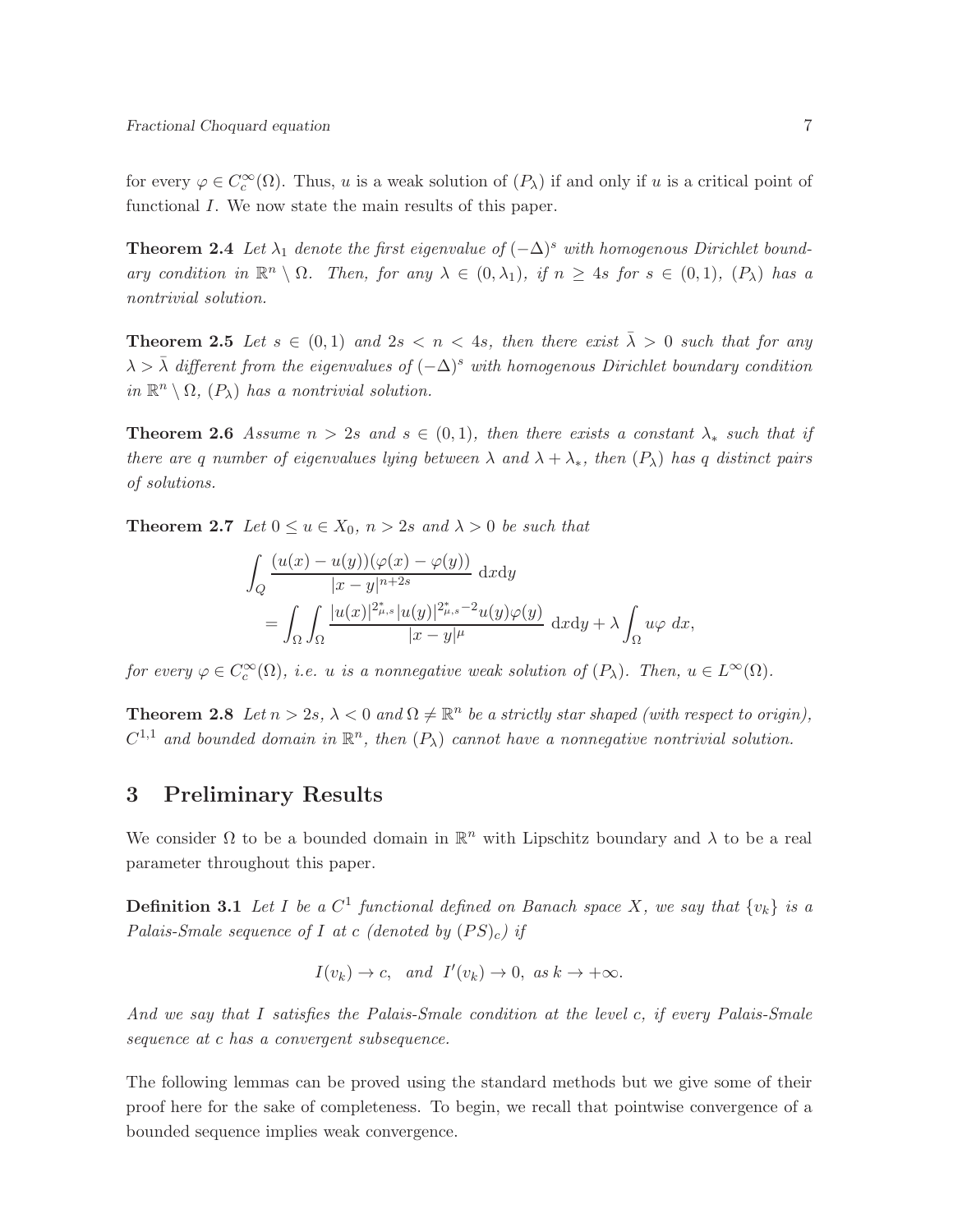**Lemma 3.2** Let  $q \in (1,\infty)$  and  $\{u_k\}$  be a bounded sequence in  $L^q(\mathbb{R}^n)$ . If  $u_k \to v$  almost everywhere in  $\mathbb{R}^n$  as  $k \to \infty$ , then  $u_k \rightharpoonup u$  weakly in  $L^q(\mathbb{R}^n)$ .

**Lemma 3.3** Let  $n > 2s$ ,  $0 < \mu < n$  and  $\{u_k\}$  be a bounded sequence in  $L^{2_s^*}(\mathbb{R}^n)$  such that  $u_k \to u$  almost everywhere in  $\mathbb{R}^n$  as  $n \to \infty$ , then the following hold,

$$
\int_{\mathbb{R}^n} \int_{\mathbb{R}^n} \frac{|u_k(x)|^{2^*_{\mu,s}}|u_k(y)|^{2^*_{\mu,s}}}{|x-y|^\mu} dxdy - \int_{\mathbb{R}^n} \int_{\mathbb{R}^n} \frac{|(u_k-u)(x)|^{2^*_{\mu,s}}|(u_k-u)(y)|^{2^*_{\mu,s}}}{|x-y|^\mu} dxdy \n\to \int_{\mathbb{R}^n} \int_{\mathbb{R}^n} \frac{|u(x)|^{2^*_{\mu,s}}|u(y)|^{2^*_{\mu,s}}}{|x-y|^\mu} dxdy \text{ as } k \to \infty.
$$

*Proof.* Proof follows similarly as proof of lemma 2.3 [13].

**Lemma 3.4** Let  $n > 2s$ ,  $0 < \mu < n$ . Then every Palais-Smale sequence of I is bounded and its weak limit is a weak solution of  $(P_\lambda)$ .

*Proof.* Let  $\{u_k\}$  be a Palais-Smale sequence of I at  $c \in \mathbb{R}^n$ . We can assume  $c \geq 0$  and by definition, there exist positive constants  $C_1$  and  $C_2$  such that

$$
|I(u_k)| \leq C_1
$$
, and  $|\langle I'(u_k), \frac{u_k}{\|u_k\|}\rangle| \leq C_2$ .

We have

$$
\frac{1}{2}\langle I'(u_k), u_k \rangle = I(u_k) - \frac{n+2s-\mu}{2(2n-\mu)} \int_{\Omega} \int_{\Omega} \frac{|u_k(x)|^{2^*_{\mu,s}} |u_k(y)|^{2^*_{\mu,s}}}{|x-y|^{\mu}} dxdy
$$

which implies

$$
\int_{\Omega} \int_{\Omega} \frac{|u_k(x)|^{2_{\mu,s}^*} |u_k(y)|^{2_{\mu,s}^*}}{|x - y|^{\mu}} \, dxdy \le C_2(1 + \|u_k\|),
$$

for some positive constant  $C_2$ . Also, we have

$$
I(u_k) + \frac{1}{2} \langle I'(u_k), u_k \rangle = ||u_k||^2 - \frac{3n - 2s - \mu}{2(2n - \mu)} \int_{\Omega} \int_{\Omega} \frac{|u_k(x)|^{2^*_{\mu,s}} |u_k(y)|^{2^*_{\mu,s}}}{|x - y|^{\mu}} dxdy
$$
  
 
$$
\leq C_3(1 + ||u_k||),
$$

for some positive constant  $C_3$ . This implies

$$
||u_k||^2 \le \frac{3n - 2s - \mu}{2(2n - \mu)} \int_{\Omega} \int_{\Omega} \frac{|u_k(x)|^{2\mu_s} |u_k(y)|^{2\mu_s} }{|x - y|^{\mu}} dxdy + C_3(1 + ||u_k||) \le C_4(1 + ||u_k||),
$$

for some positive constant  $C_4$ . Thus, we get  $\{u_k\}$  to be a bounded sequence in  $X_0$  which implies that there exist a subsequence and  $u \in X_0$ , still denoted by  $u_k$ . such that  $u_k \rightharpoonup u$  in  $X_0$  and also  $u_k \rightharpoonup u$  in  $L^{2^*_s}(\Omega)$  as  $k \to +\infty$ . Then

$$
|u_k|^{2_{\mu,s}^*} \rightharpoonup |u|^{2_{\mu,s}^*} \text{ in } L^{\frac{2n}{2n-\mu}}(\Omega)
$$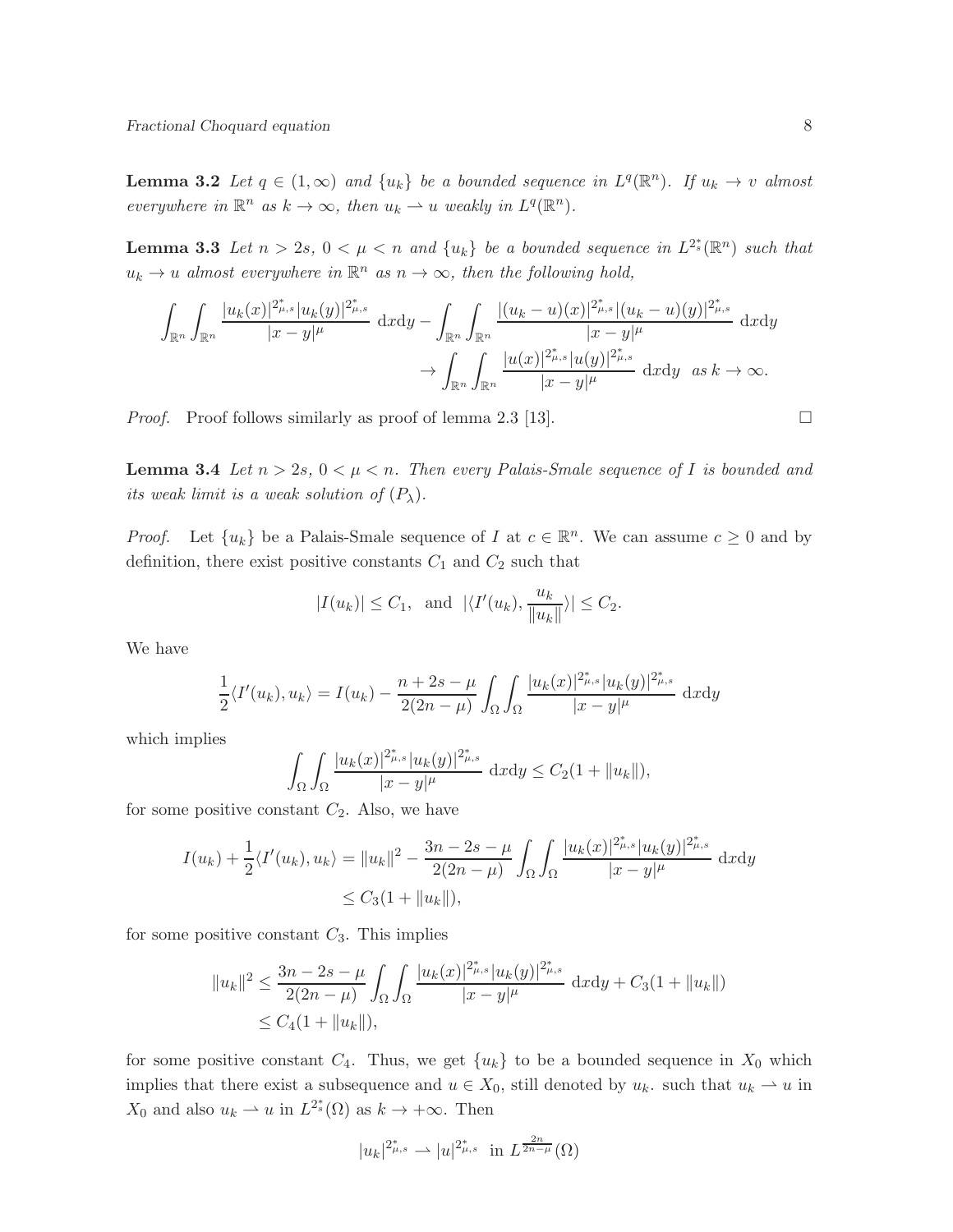and

$$
|u_k|^{2^*_{\mu,s}-2}u_k \rightharpoonup |u|^{2^*_{\mu,s}-2}u \ \ \text{in} \ \ L^{\frac{2n}{n+2s-\mu}}(\Omega)
$$

as  $k \to +\infty$ . The Reisz potential defines a continuous map from  $L^{\frac{2n}{2n-\mu}}(\Omega)$  to  $L^{\frac{2n}{\mu}}(\Omega)$ , using Hardy-Littlewood-Sobolev inequality. This gives

$$
\int_{\Omega} \frac{|u_k(y)|^{2_{\mu,s}^*}}{|x-y|^{\mu}} \, \mathrm{d}y \rightharpoonup \int_{\Omega} \frac{|u(y)|^{2_{\mu,s}^*}}{|x-y|^{\mu}} \, \mathrm{d}y \; \; \text{in} \; L^{\frac{2n}{\mu}}(\Omega)
$$

as  $k \to +\infty$ . Combining all these, we get

$$
\int_{\Omega} \frac{|u_k(y)|^{2_{\mu,s}^*} |u_k(x)|^{2_{\mu,s}^* - 2} u_k(x)}{|x - y|^{\mu}} dy \rightharpoonup \int_{\Omega} \frac{|u(y)|^{2_{\mu,s}^*} |u(x)|^{2_{\mu,s}^* - 2} u(x)}{|x - y|^{\mu}} dy \text{ in } L^{\frac{2n}{n + 2s}}(\Omega)
$$

as  $k \to +\infty$ . Since  $I'(u_k) \to 0$  as  $k \to +\infty$ , for any  $\varphi \in C_c^{\infty}(\Omega)$ , we get

$$
\lim_{k \to +\infty} \left( \int_Q \frac{(u_k(x) - u_k(y))(\varphi(x) - \varphi(y))}{|x - y|^{n+2s}} \, \mathrm{d}x \mathrm{d}y \right. \left. - \int_\Omega \int_\Omega \frac{|u_k(x)|^{2^*_{\mu,s}} |u_k(y)|^{2^*_{\mu,s} - 2} u_k(y)\varphi(y)}{|x - y|^\mu} \, \mathrm{d}x \mathrm{d}y - \lambda \int_\Omega u_k \varphi \, \mathrm{d}x \right) = 0.
$$

This gives

$$
0 = \int_Q \frac{(u(x) - u(y))(\varphi(x) - \varphi(y))}{|x - y|^{n+2s}} dxdy
$$

$$
- \int_\Omega \int_\Omega \frac{|u(x)|^{2^*_{\mu,s}} |u(y)|^{2^*_{\mu,s} - 2} u(y)\varphi(y)}{|x - y|^\mu} dxdy - \lambda \int_\Omega u\varphi dx
$$

for any  $\varphi \in C_c^{\infty}(\infty)$ . Thus, u is a weak solution of  $(P_{\lambda})$ .

Let u be the solution obtained in above lemma and we take  $\varphi = u$  as the test function in  $(P_{\lambda})$ , then we get

$$
||u||^{2} = \int_{\Omega} \int_{\Omega} \frac{|u(x)|^{2\mu_{s}} |u(y)|^{2\mu_{s}}}{|x - y|^{\mu}} \, dxdy + \lambda \int_{\Omega} u^{2} \, dx.
$$

So,

$$
I(u) = \frac{n+2s-\mu}{2(2n-\mu)} \int_{\Omega} \int_{\Omega} \frac{|u(x)|^{2_{\mu,s}^*} |u(y)|^{2_{\mu,s}^*}}{|x-y|^{\mu}} \, \mathrm{d}x \mathrm{d}y \ge 0. \tag{3.1}
$$

**Lemma 3.5** Let  $n > 2s$ ,  $0 < \mu < n$  and  $\{u_k\}$  be a  $(PS)_c$  sequence of I with

$$
c < \frac{n + 2s - \mu}{2(2n - \mu)} (S_s^H)^{\frac{2n - \mu}{n + 2s - \mu}}.
$$

Then  $\{u_k\}$  has a convergent subsequence.

*Proof.* Let u be the weak limit of  $\{u_k\}$  obtained using lemma 3.4. We set  $w_k := u_k - u$ , then  $w_k \rightharpoonup 0$  in  $X_0$  and  $w_k \rightharpoonup 0$  a.e. in  $\Omega$  as  $k \rightharpoonup +\infty$ . By Brezis-Lieb Lemma, we have

$$
||u_k||^2 = ||w_k||^2 + ||u||^2 + o_k(1)
$$
, and  $|u_k|_2^2 = |w_k|_2^2 + |u|_2^2 + o_k(1)$ .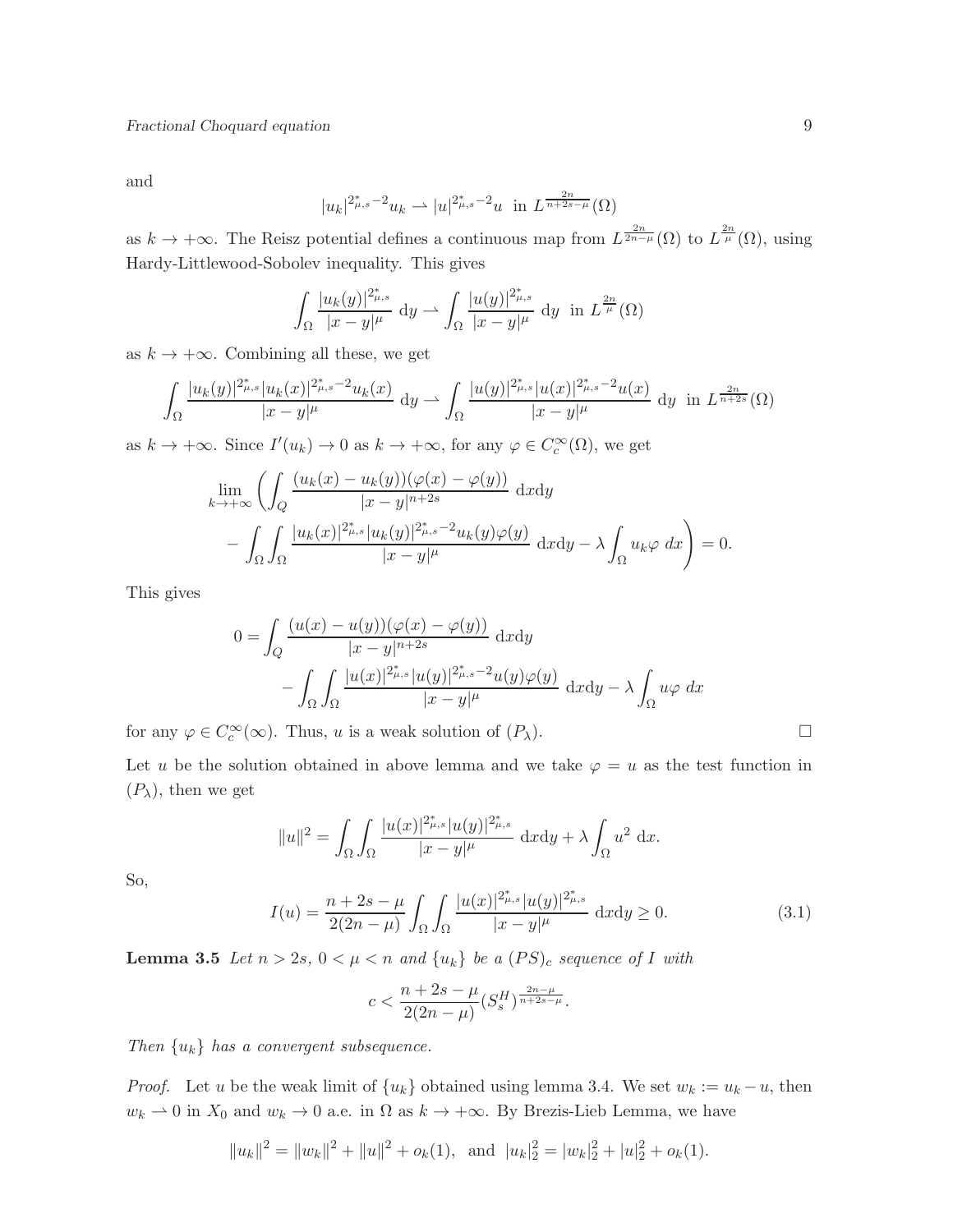Also, using Lemma 3.3, we have

$$
\int_{\Omega} \int_{\Omega} \frac{|u_k(x)|^{2\mu,s}_{\mu,s} |u_k(y)|^{2\mu,s}_{\mu,s}}{|x-y|^{\mu}} dxdy
$$
\n
$$
= \int_{\Omega} \int_{\Omega} \frac{|w_k(x)|^{2\mu,s}_{\mu,s} |w_k(y)|^{2\mu,s}_{\mu,s}}{|x-y|^{\mu}} dxdy + \int_{\Omega} \int_{\Omega} \frac{|u(x)|^{2\mu,s}_{\mu,s} |u(y)|^{2\mu,s}_{\mu,s}}{|x-y|^{\mu}} dxdy + o_k(1)
$$

Since  $I(u_k) \to c$  as  $k \to +\infty$ , we get

$$
c = \lim_{k \to +\infty} I(u_k) = \lim_{k \to +\infty} \left( \frac{\|u_k\|^2}{2} - \frac{1}{22_{\mu,s}^*} \int_{\Omega} \int_{\Omega} \frac{|u_k(x)|^{2_{\mu,s}^*} |u_k(y)|^{2_{\mu,s}^*}}{|x - y|^{\mu}} \, dxdy - \frac{\lambda}{2} \int_{\Omega} |u_k|^2 dx \right)
$$

$$
\begin{split}\n&= \frac{\|w_{k}\|^{2}}{2} - \frac{\lambda}{2} \int_{\Omega} w_{k}^{2} dx + \frac{\|u\|^{2}}{2} - \frac{\lambda}{2} \int_{\Omega} u^{2} dx \\
&- \frac{1}{22_{\mu,s}^{*}} \int_{\Omega} \int_{\Omega} \frac{|w_{k}(x)|^{2_{\mu,s}^{*}}|w_{k}(y)|^{2_{\mu,s}^{*}}}{|x-y|^{\mu}} dxdy - \frac{1}{22_{\mu,s}^{*}} \int_{\Omega} \int_{\Omega} \frac{|u(x)|^{2_{\mu,s}^{*}}|u(y)|^{2_{\mu,s}^{*}}}{|x-y|^{\mu}} dxdy + o_{k}(1) \\
&= I(u) + \frac{\|w_{k}\|^{2}}{2} - \frac{\lambda}{2} \int_{\Omega} w_{k}^{2} dx - \frac{1}{22_{\mu,s}^{*}} \int_{\Omega} \int_{\Omega} \frac{|w_{k}(x)|^{2_{\mu,s}^{*}}|w_{k}(y)|^{2_{\mu,s}^{*}}}{|x-y|^{\mu}} dxdy + o_{k}(1) \\
&\geq \frac{\|w_{k}\|^{2}}{2} - \frac{1}{22_{\mu,s}^{*}} \int_{\Omega} \int_{\Omega} \frac{|w_{k}(x)|^{2_{\mu,s}^{*}}|w_{k}(y)|^{2_{\mu,s}^{*}}}{|x-y|^{\mu}} dxdy + o_{k}(1), \n\end{split} \tag{3.2}
$$

using (3.1) and  $\int_{\Omega} w_k^2 \, dx \to 0$  as  $k \to +\infty$  (because  $X_0 \hookrightarrow L^2(\Omega)$  compactly). In a similar manner, since u is a weak solution of  $(P_\lambda)$ , u must be a critical point of I which gives  $\langle I'(u), u \rangle = 0$  that is

$$
o_k(1) = ||u_k||^2 - \int_{\Omega} \int_{\Omega} \frac{|u_k(x)|^{2_{\mu,s}^*} |u_k(y)|^{2_{\mu,s}^*}}{|x - y|^{\mu}} dxdy - \lambda \int_{\Omega} |u_k|^2 dx
$$
  
\n
$$
= ||w_k||^2 - \lambda \int_{\Omega} |w_k|^2 dx + ||u||^2 - \lambda \int_{\Omega} |u|^2 dx
$$
  
\n
$$
- \int_{\Omega} \int_{\Omega} \frac{|w_k(x)|^{2_{\mu,s}^*} |w_k(y)|^{2_{\mu,s}^*}}{|x - y|^{\mu}} dxdy - \int_{\Omega} \int_{\Omega} \frac{|u(x)|^{2_{\mu,s}^*} |u(y)|^{2_{\mu,s}^*}}{|x - y|^{\mu}} dxdy + o_k(1)
$$
  
\n
$$
= \langle I'(u), u \rangle + ||w_k||^2 - \lambda \int_{\Omega} |w_k|^2 dx - \int_{\Omega} \int_{\Omega} \frac{|w_k(x)|^{2_{\mu,s}^*} |w_k(y)|^{2_{\mu,s}^*}}{|x - y|^{\mu}} dxdy + o_k(1)
$$
  
\n
$$
= ||w_k||^2 - \int_{\Omega} \int_{\Omega} \frac{|w_k(x)|^{2_{\mu,s}^*} |w_k(y)|^{2_{\mu,s}^*}}{|x - y|^{\mu}} dxdy + o_k(1).
$$
 (3.3)

This implies

$$
\lim_{k \to +\infty} \|w_k\|^2 = \lim_{k \to +\infty} \int_{\Omega} \int_{\Omega} \frac{|w_k(x)|^{2^*_{\mu,s}} |w_k(y)|^{2^*_{\mu,s}}}{|x - y|^{\mu}} \, \mathrm{d}x \mathrm{d}y = a,
$$

where  $a$  is nonnegative constant. From  $(3.2)$  and  $(3.3)$ , we deduce

$$
c \ge \frac{n+2s-\mu}{2(2n-\mu)}a.
$$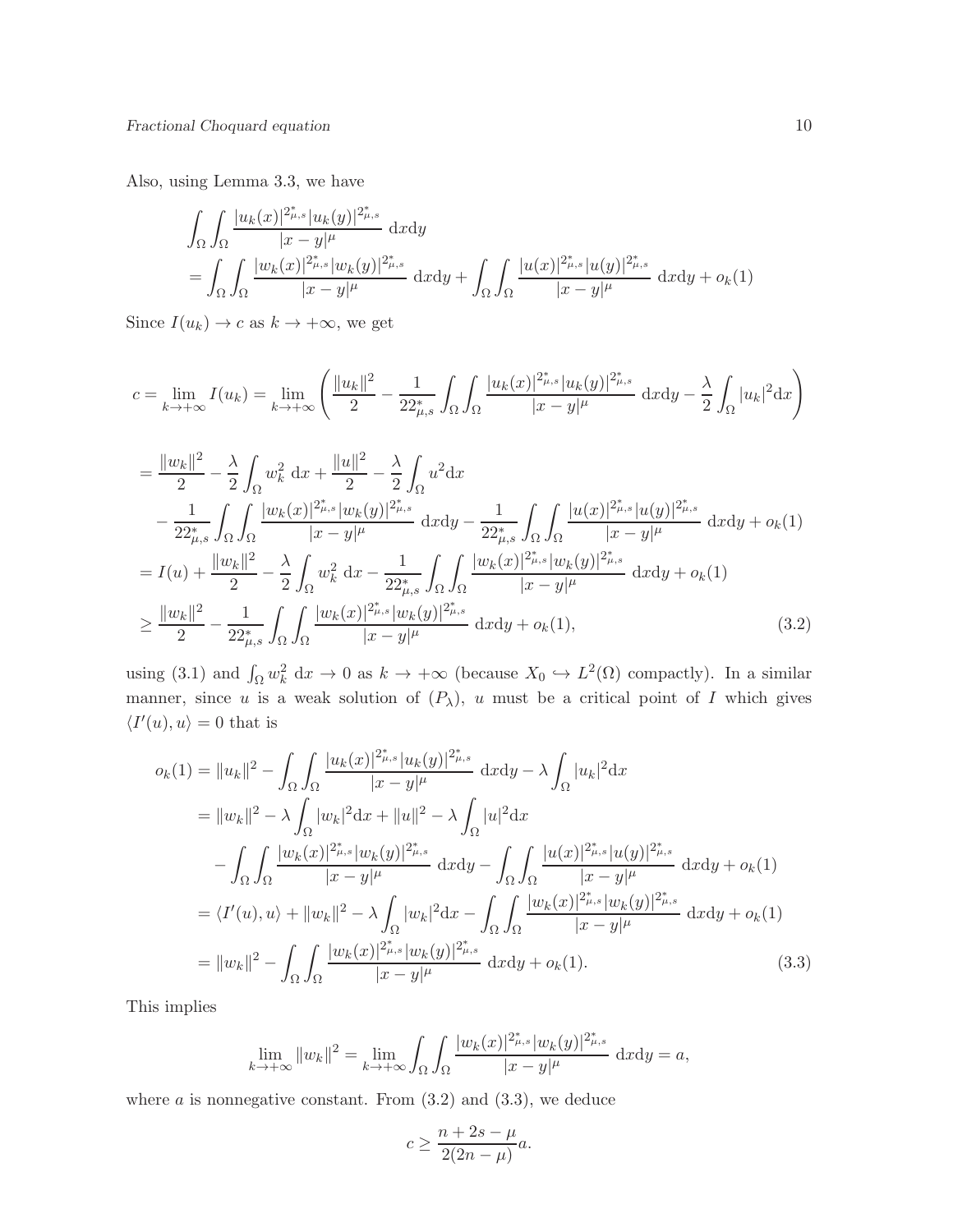Using definition of  $S_s^H$ , we get

$$
S_s^H\left(\int_{\Omega}\int_{\Omega}\frac{|w_k(x)|^{2_{\mu,s}^*}|w_k(y)|^{2_{\mu,s}^*}}{|x-y|^{\mu}}\,\mathrm{d}x\mathrm{d}y\right)^{\frac{n-2s}{2n-\mu}} \leq \|w_k\|^2,
$$

which gives  $a \geq S_s^H a^{\frac{n-2s}{2n-\mu}}$ . Thus, either  $a = 0$  or  $a \geq (S_s^H)^{\frac{2n-\mu}{n+2s-\mu}}$ . If  $a = 0$ , we are done, else  $a \geq (S_s^{\overline{H}})^{\frac{2n-\mu}{n+2s-\mu}}$  gives

$$
\frac{n+2s-\mu}{2(2n-\mu)}(S_s^H)^{\frac{2n-\mu}{n+2s-\mu}} \leq c.
$$

This contradicts the hypothesis that

$$
c < \frac{n + 2s - \mu}{2(2n - \mu)} (S_s^H)^{\frac{2n - \mu}{n + 2s - \mu}}.
$$

Thus,  $a = 0$  which implies  $||u_k - u|| \to 0$  as  $k \to +\infty$ .

# 4 Proof of Theorem 2.4

We fix  $n \geq 4s$  and  $\Omega$  be a smooth bounded domain in  $\mathbb{R}^n$ . We divide the proof of 2.4 considering two cases.

#### 4.1 Case (1):  $\lambda \in (0, \lambda_1)$

Without loss of generality, we assume  $0 \in \Omega$  and fix  $\delta > 0$  such that  $B_{4\delta} \subset \Omega$ . Let  $\eta \in C^{\infty}(\mathbb{R}^n)$ be such that  $0 \le \eta \le 1$  in  $\mathbb{R}^n$ ,  $\eta \equiv 1$  in  $B_\delta$  and  $\eta \equiv 0$  in  $\mathbb{R}^n \setminus B_{2\delta}$ . For  $\epsilon > 0$ , we denote by  $u_\epsilon$ the following function

$$
u_{\epsilon}(x) = \eta(x)U_{\epsilon}(x),
$$

for  $x \in \mathbb{R}^n$ , where  $U_{\epsilon}$  is defined in section 2. We have the following results for  $u_{\epsilon}$  using Proposition 21 and 22 of [31].

**Proposition 4.1** Let  $s \in (0,1)$  and  $n > 2s$ . Then, the following estimates holds true as  $\epsilon \to 0$ 

(i) 
$$
\int_{\mathbb{R}^n} \frac{|u_{\epsilon}(x) - u_{\epsilon}(y)|^2}{|x - y|^{n+2s}} dx dy = S_s^{n/(2s)} + o(\epsilon^{n-2s}),
$$
  
\n(ii)  $\int_{\Omega} |u_{\epsilon}|^{2_s^*} dx = S_s^{n/(2s)} + o(\epsilon^n),$   
\n(iii)

$$
\int_{\Omega} |u_{\epsilon}(x)|^2 dx = \begin{cases} C_s \epsilon^{2s} + o(\epsilon^{n-2s}) & \text{if } n > 4s \\ C_s \epsilon^{2s} |\log \epsilon| + o(\epsilon^{2s}) & \text{if } n = 4s \\ C_s \epsilon^{n-2s} + o(\epsilon^{2s}) & \text{if } n < 4s \end{cases}
$$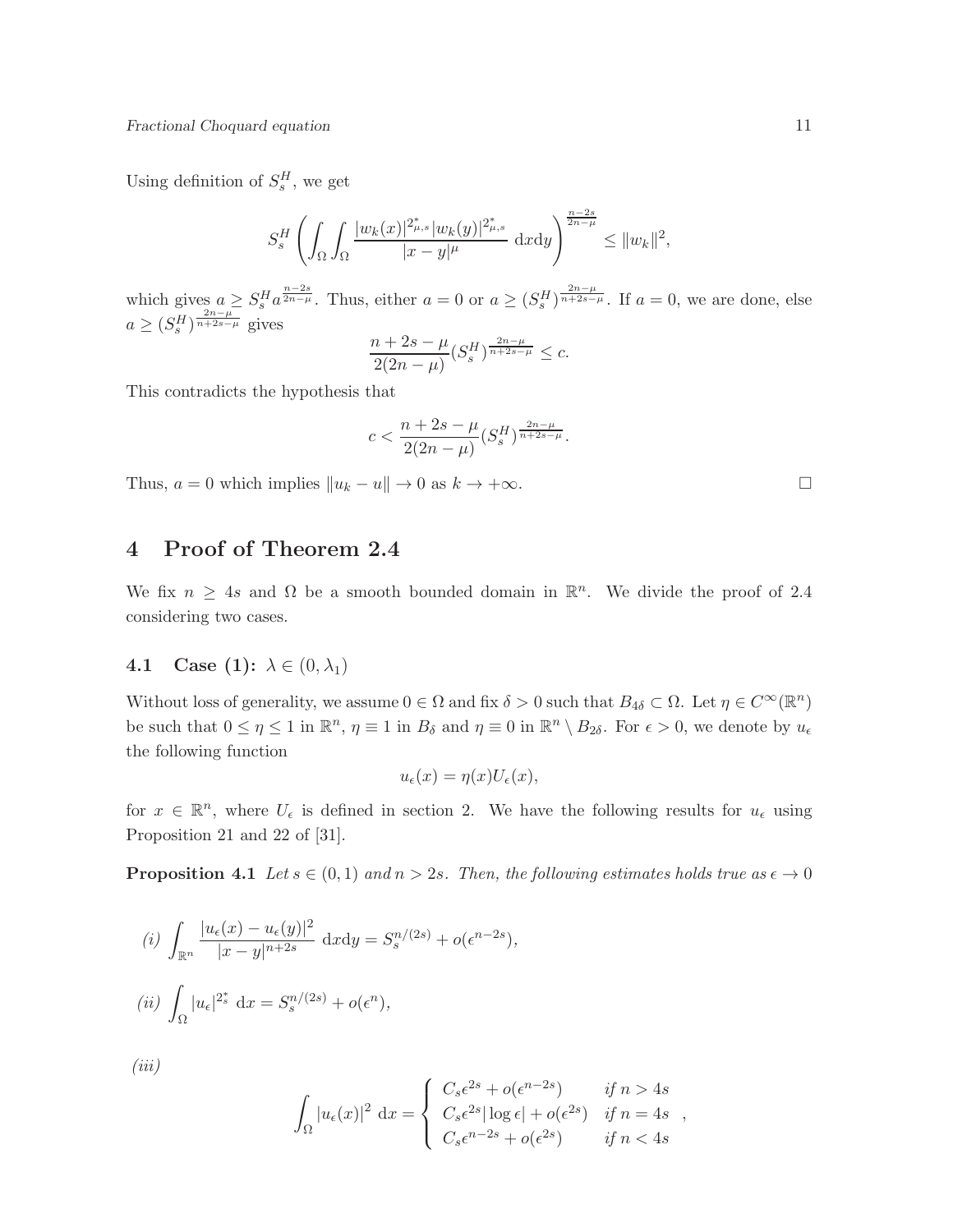$\emph{for some positive constant $C_s$, depending on $s$.}$ 

Using  $(2.2)$ , Proposition 4.1(i) can be written as

$$
\int_{\mathbb{R}^n} \frac{|u_\epsilon(x) - u_\epsilon(y)|^2}{|x - y|^{n+2s}} \, \mathrm{d}x \mathrm{d}y \le S_s^{n/(2s)} + o(\epsilon^{n-2s}) = (C(n, \mu))^{\frac{n-2s}{2n-\mu}} (S_s^H)^{\frac{n}{2s}} + o(\epsilon^{n-2s}). \tag{4.1}
$$

We now prove the following proposition in the spirit of section 3 of [13].

Proposition 4.2 The following estimates holds true:

$$
\left(\int_{\Omega}\int_{\Omega}\frac{|u_{\epsilon}(x)|^{2_{\mu,s}^{\ast}}|u_{\epsilon}(y)|^{2_{\mu,s}^{\ast}}}{|x-y|^{\mu}}\;{\rm d}x{\rm d}y\right)^{\frac{n-2s}{2n-\mu}} \leq \left(C(n,\mu)\right)^{\frac{n(n-2s)}{2s(2n-\mu)}}\left(S_{s}^{H}\right)^{\frac{n-2s}{2}}+o(\epsilon^{n-2s}),
$$

and

$$
\left(\int_{\Omega}\int_{\Omega}\frac{|u_{\epsilon}(x)|^{2\mu,s}_{\mu,s}|u_{\epsilon}(y)|^{2\mu,s}_{\mu,s}}{|x-y|^{\mu}}\;{\rm d}x{\rm d}y\right)^{\frac{n-2s}{2n-\mu}}\geq \left((C(n,\mu))^{\frac{n}{2s}}(S^{H}_{s})^{\frac{2n-\mu}{2}}+o(\epsilon^{n})\right)^{\frac{n-2s}{2n-\mu}}.
$$

Proof. By Hardy-Littlewood-Sobolev inequality, Proposition 4.1(ii) and 2.2, we get

$$
\left(\int_{\Omega} \int_{\Omega} \frac{|u_{\epsilon}(x)|^{2_{\mu,s}^{*}}|u_{\epsilon}(y)|^{2_{\mu,s}^{*}}}{|x-y|^{\mu}} dxdy\right)^{\frac{n-2s}{2n-\mu}}
$$
\n
$$
\leq (C(n,\mu))^{\frac{n-2s}{2n-\mu}}|u_{\epsilon}|_{2_{s}^{*}}^{2} = (C(n,\mu))^{\frac{n-2s}{2n-\mu}} \left(S_{s}^{n/(2s)} + o(\epsilon^{n})\right)^{\frac{n-2s}{n}}
$$
\n
$$
= (C(n,\mu))^{\frac{n-2s}{2n-\mu}} \left((C(n,\mu))^{\frac{n(n-2s)}{2s(2n-\mu)}} (S_{s}^{H})^{\frac{n}{2s}} + o(\epsilon^{n})\right)^{\frac{n-2s}{n}}
$$
\n
$$
= (C(n,\mu))^{\frac{n(n-2s)}{2s(2n-\mu)}} (S_{s}^{H})^{\frac{n-2s}{2s}} + o(\epsilon^{n-2s}).
$$

Next, we consider

$$
\int_{\Omega} \int_{\Omega} \frac{|u_{\epsilon}(x)|^{2_{\mu,s}^{*}}|u_{\epsilon}(y)|^{2_{\mu,s}^{*}}}{|x-y|^{\mu}} dxdy \n\geq \int_{B_{\delta}} \int_{B_{\delta}} \frac{|u_{\epsilon}(x)|^{2_{\mu,s}^{*}}|u_{\epsilon}(y)|^{2_{\mu,s}^{*}}}{|x-y|^{\mu}} dxdy = \int_{B_{\delta}} \int_{B_{\delta}} \frac{|U_{\epsilon}(x)|^{2_{\mu,s}^{*}}|U_{\epsilon}(y)|^{2_{\mu,s}^{*}}}{|x-y|^{\mu}} dxdy \n= \int_{\mathbb{R}^{n}} \int_{\mathbb{R}^{n}} \frac{|U_{\epsilon}(x)|^{2_{\mu,s}^{*}}|U_{\epsilon}(y)|^{2_{\mu,s}^{*}}}{|x-y|^{\mu}} dxdy - 2 \int_{\mathbb{R}^{n} \setminus B_{\delta}} \int_{B_{\delta}} \frac{|U_{\epsilon}(x)|^{2_{\mu,s}^{*}}|U_{\epsilon}(y)|^{2_{\mu,s}^{*}}}{|x-y|^{\mu}} dxdy \n- \int_{\mathbb{R}^{n} \setminus B_{\delta}} \int_{\mathbb{R}^{n} \setminus B_{\delta}} \frac{|U_{\epsilon}(x)|^{2_{\mu,s}^{*}}|U_{\epsilon}(y)|^{2_{\mu,s}^{*}}}{|x-y|^{\mu}} dxdy.
$$
\n(4.2)

We estimate the integrals in R.H.S. of (4.2) separately. Firstly, consider

$$
\int_{\mathbb{R}^n} \int_{\mathbb{R}^n} \frac{|U_{\epsilon}(x)|^{2_{\mu,s}^*} |U_{\epsilon}(y)|^{2_{\mu,s}^*}}{|x-y|^{\mu}} dxdy = \left(\frac{\|U_{\epsilon}\|^2}{S_s^H}\right)^{\frac{2n-\mu}{n-2s}} = (C(n,\mu))^{\frac{n}{(2s)}} (S_s^H)^{\frac{2n-\mu}{2s}}.
$$
 (4.3)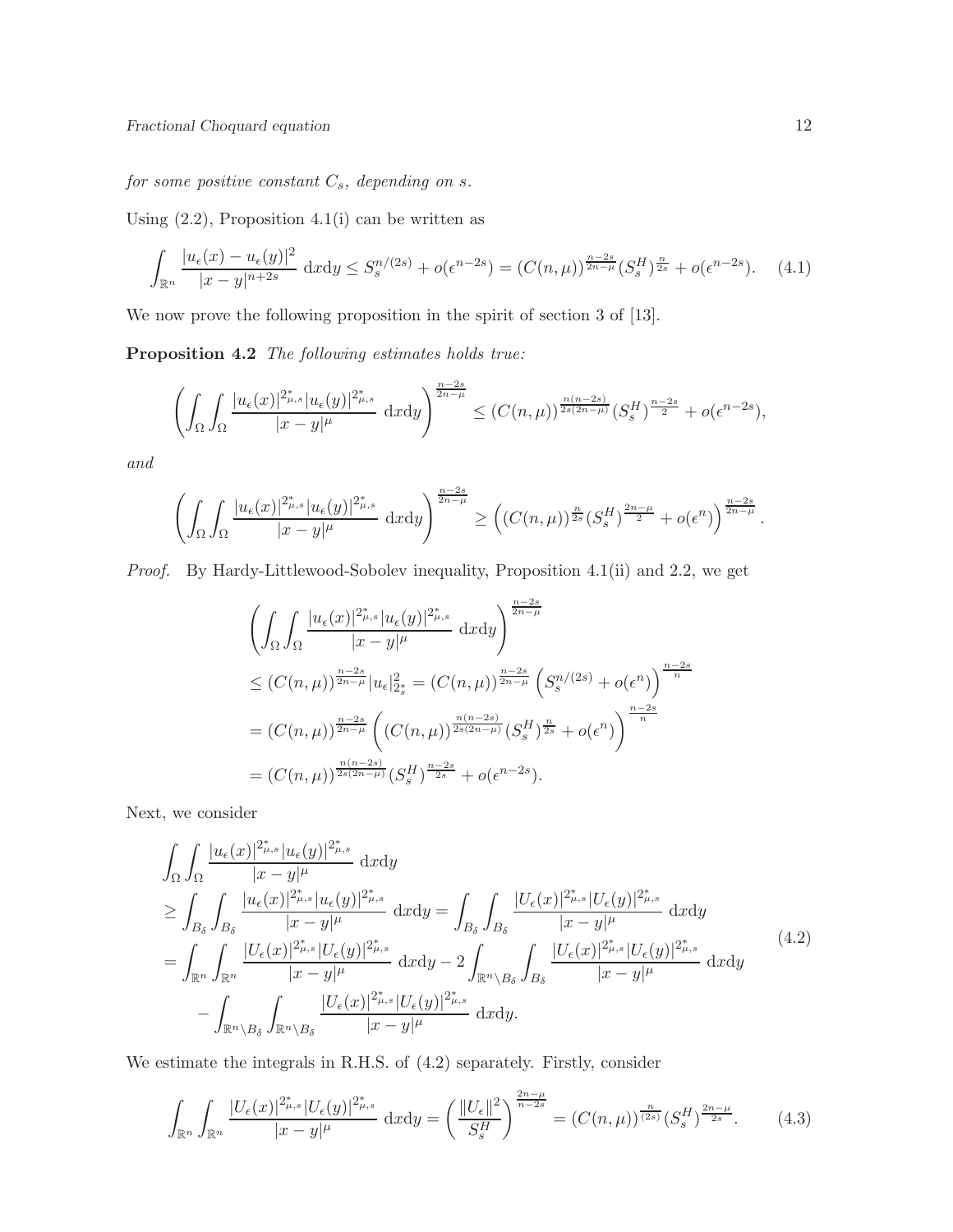#### Secondly, consider

$$
\int_{\mathbb{R}^n \setminus B_{\delta}} \int_{B_{\delta}} \frac{|U_{\epsilon}(x)|^{2_{\mu,s}^*} |U_{\epsilon}(y)|^{2_{\mu,s}^*}}{|x - y|^{\mu}} dxdy
$$
\n
$$
\leq C_{1,s} \int_{\mathbb{R}^n \setminus B_{\delta}} \int_{B_{\delta}} \frac{\epsilon^{\mu - 2n}}{|x - y|^{\mu} (1 + |\frac{x}{\epsilon}|^{2})^{\frac{2n - \mu}{2}} (1 + |\frac{y}{\epsilon}|^{2})^{\frac{2n - \mu}{2}}} dxdy
$$
\n
$$
= \epsilon^{2n - \mu} C_{2,s} \int_{\mathbb{R}^n \setminus B_{\delta}} \int_{B_{\delta}} \frac{1}{|x - y|^{\mu} (\epsilon^{2} + |x|^{2})^{\frac{2n - \mu}{2}} (\epsilon^{2} + |y|^{2})^{\frac{2n - \mu}{2}}} dxdy
$$
\n
$$
\leq \epsilon^{2n - \mu} C_{2,s} \int_{\mathbb{R}^n \setminus B_{\delta}} \frac{1}{|x|^{2n - \mu} (|x| - \delta)^{\mu}} d x \int_{B_{\delta}} \frac{1}{(\epsilon^{2} + |y|^{2})^{\frac{2n - \mu}{2}}} d y
$$
\n
$$
= o(\epsilon^{n}) \int_{0}^{\delta/\epsilon} \frac{t^{n - 1}}{(1 + t^{2})^{\frac{2n - \mu}{2}}} dt \leq o(\epsilon^{n}) \int_{0}^{+\infty} \frac{t^{n - 1}}{(1 + t^{2})^{\frac{2n - \mu}{2}}} dt = o(\epsilon^{n}), \qquad (4.4)
$$

where  $C_{1,s}, C_{2,s}$  are appropriate positive constants. Lastly, in a similar manner we have

$$
\int_{\mathbb{R}^n \setminus B_{\delta}} \int_{\mathbb{R}^n \setminus B_{\delta}} \frac{|U_{\epsilon}(x)|^{2_{\mu,s}^*} |U_{\epsilon}(y)|^{2_{\mu,s}^*}}{|x - y|^{\mu}} dxdy
$$
\n
$$
\leq C_{1,s} \int_{\mathbb{R}^n \setminus B_{\delta}} \int_{\mathbb{R}^n \setminus B_{\delta}} \frac{\epsilon^{\mu - 2n}}{|x - y|^{\mu} (1 + |\frac{x}{\epsilon}|^2)^{\frac{2n - \mu}{2}} (1 + |\frac{y}{\epsilon}|^2)^{\frac{2n - \mu}{2}}} dxdy
$$
\n
$$
= \epsilon^{2n - \mu} C_{2,s} \int_{\mathbb{R}^n \setminus B_{\delta}} \int_{\mathbb{R}^n \setminus B_{\delta}} \frac{1}{|x - y|^{\mu} (\epsilon^2 + |x|^2)^{\frac{2n - \mu}{2}} (\epsilon^2 + |y|^2)^{\frac{2n - \mu}{2}}} dxdy
$$
\n
$$
\leq \epsilon^{2n - \mu} C_{2,s} \int_{\mathbb{R}^n \setminus B_{\delta}} \int_{B_{\delta}} \frac{1}{|x - y|^{\mu} |x|^{2n - \mu} |y|^{2n - \mu}} dxdy = o(\epsilon^{2n - \mu}). \tag{4.5}
$$

Using  $(4.3)$ ,  $(4.4)$  and  $(4.5)$  in  $(4.2)$ , we get

$$
\left(\int_{\Omega}\int_{\Omega}\frac{|u_{\epsilon}(x)|^{2_{\mu,s}^{\ast}}|u_{\epsilon}(y)|^{2_{\mu,s}^{\ast}}}{|x-y|^{\mu}}\,\mathrm{d}x\mathrm{d}y\right)^{\frac{n-2s}{2n-\mu}} \geq \left((C(n,\mu))^{\frac{n}{2s}}(S_s^H)^{\frac{2n-\mu}{2s}}-o(\epsilon^n)\right)^{\frac{n-2s}{2n-\mu}}.\tag{4.6}
$$

This completes the proof.  $\Box$ 

**Remark 4.3** (4.6) and (4.1) still holds when  $2s < n < 4s$ .

We prove the existence of solution to  $(P_\lambda)$  using an invariant of mountain pass lemma.

**Lemma 4.4** If  $n > 2s$  and  $\lambda \in (0, \lambda_1)$ , then the energy functional I satisfies the following properties:

- (i) there exist  $\beta, \rho > 0$  such that  $I(u) \geq \beta$  when  $||u|| = \rho$ ,
- (ii) there exist  $\tilde{u} \in X_0$  such that  $\|\tilde{u}\| > \rho$  and  $I(\tilde{u}) < 0$ .

Proof.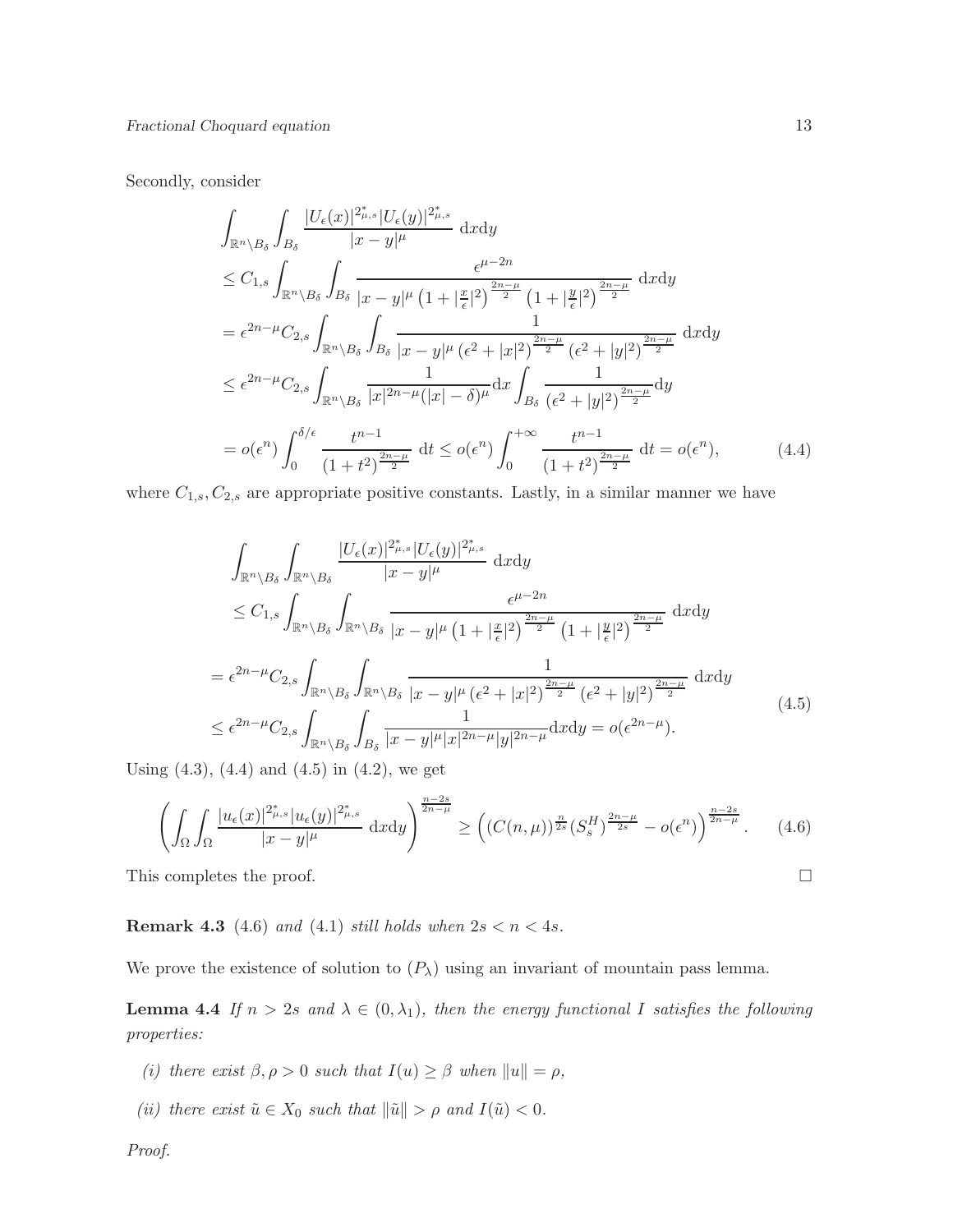(i) Since  $\lambda \in (0, \lambda_1)$ , using Sobolev embedding and Hardy-Littlewood-Sobolev inequality, we get

$$
I(u) \ge \frac{1}{2} \left( 1 - \frac{\lambda}{\lambda_1} \right) \|u\|^2 - \frac{1}{22\mu s} C_1 |u|^{\frac{2(2n-\mu)}{n-2s}} \ge \frac{1}{2} \left( 1 - \frac{\lambda}{\lambda_1} \right) \|u\|^2 - \frac{1}{22\mu s} C_1 C_2 \|u\|^{\frac{2(2n-\mu)}{n-2s}},
$$

for all  $u \in X_0 \setminus \{0\}$ , where  $C_1, C_2$  are positive constants. Since  $0 < \mu < n$ , so  $2 <$  $2\left(\frac{2n-\mu}{n-2s}\right)$ n−2s ). Thus, some  $\beta, \rho > 0$  can be chosen such that  $I(u) \geq \beta$  when  $||u|| = \rho$ .

(ii) Fix  $u_0 \in X_0 \setminus \{0\}$ , since  $I(tu_0) \to -\infty$  as  $t \to \infty$  we get

$$
I(tu_0) = \frac{t^2 ||u_0||^2}{2} - \frac{t^{22_{\mu,s}^*}}{22_{\mu,s}^*} \int_{\Omega} \int_{\Omega} \frac{|u_0(x)|^{2_{\mu,s}^*} |u_0(y)|^{2_{\mu,s}^*}}{|x-y|^{\mu}} \, \mathrm{d}x \mathrm{d}y - \frac{\lambda t^2}{2} \int_{\Omega} |u_0|^2 \mathrm{d}x < 0
$$

for sufficiently large  $t > 0$ . This implies, we can obtain  $\tilde{u} = t_0 u_0 \in X_0$  for some  $t_0 > 0$ such that  $\|\tilde{u}\| > \rho$  and  $I(\tilde{u}) < 0$ .

**Proposition 4.5** [13] Using lemma 4.4 and the mountain pass lemma without  $(PS)$  condition [35], there exists a (PS) sequence  $\{u_k\}$  such that  $I(u_k) \to c$  and  $I'(u_k) \to 0$  in  $X_0^*$  (dual of  $X_0$ ) at the minimax level

$$
c^*=\inf_{\gamma\in\Gamma}\max_{t\in[0,1]}I(\gamma(t))>0,
$$

where

$$
\Gamma := \{ \gamma \in C([0,1], X_0) : \gamma(0) = 0, I(\gamma(1)) < 0 \}.
$$

Proof of Theorem 2.4:  $(n \geq 4s, \lambda \in (0, \lambda_1))$ 

Before proving this theorem, we claim that there exist  $w \in X_0 \setminus \{0\}$  such that

$$
\frac{\|w\|^2 - \lambda \int_{\Omega} |w|^2 \mathrm{d}x}{\left( \int_{\Omega} \int_{\Omega} \frac{|w(x)|^{2\mu_{s}} |w(y)|^{2\mu_{s}}}{|x-y|^{\mu}} \mathrm{d}x \mathrm{d}y \right)^{\frac{n-2s}{2n-\mu}}} < S_s^H \tag{4.7}
$$

If  $n = 4s$ , using Proposition 4.1(iii), (4.1) and (4.6), we get

$$
\frac{\|u_{\epsilon}\|^2 - \lambda \int_{\Omega} |u_{\epsilon}|^2 dx}{\left(\int_{\Omega} \int_{\Omega} \frac{|u_{\epsilon}(x)|^{2\mu_{\epsilon,s}} |u_{\epsilon}(y)|^{2\mu_{\epsilon,s}}}{|x-y|^{\mu}} dx dy\right)^{\frac{2s}{8s-\mu}}} \leq \frac{(C(4s,\mu))^{\frac{4s}{8s-\mu}} (S_s^H)^{2s} - \lambda C_s \epsilon^{2s} |\log \epsilon| + o(\epsilon^{2s})}{\left((C(4s,\mu))^2 (S_s^H)^{\frac{8s-\mu}{2s}} - o(\epsilon^{4s})\right)^{\frac{2s}{8s-\mu}}} \tag{4.8}
$$
\n
$$
\leq S_s^H - \lambda C_s \epsilon^{2s} |\log \epsilon| + o(\epsilon^{2s}) < S_s^H.
$$

If  $n > 4s$  then again using Proposition 4.1(iii), (4.1) and (4.6), we get

$$
\frac{\|u_{\epsilon}\|^2 - \lambda \int_{\Omega} |u_{\epsilon}|^2 dx}{\left(\int_{\Omega} \int_{\Omega} \frac{|u_{\epsilon}(x)|^{2\mu_{\epsilon,s}} |u_{\epsilon}(y)|^{2\mu_{\epsilon,s}}}{|x-y|^{\mu}} \right)^{\frac{n-2s}{2n-\mu}}} \leq \frac{(C(n,\mu))^{\frac{n(n-2s)}{2s(2n-\mu)}} (S_s^H)^{\frac{n}{2s}} - \lambda C_s \epsilon^{2s} + o(\epsilon^{n-2s})}{\left((C(n,\mu))^{\frac{n}{2s}} (S_s^H)^{\frac{2n-\mu}{2s}} - o(\epsilon^n)\right)^{\frac{n-2s}{2n-\mu}}} \tag{4.9}
$$

$$
\leq S_s^H - \lambda C_s \epsilon^{2s} + o(\epsilon^{n-2s}) < S_s^H.
$$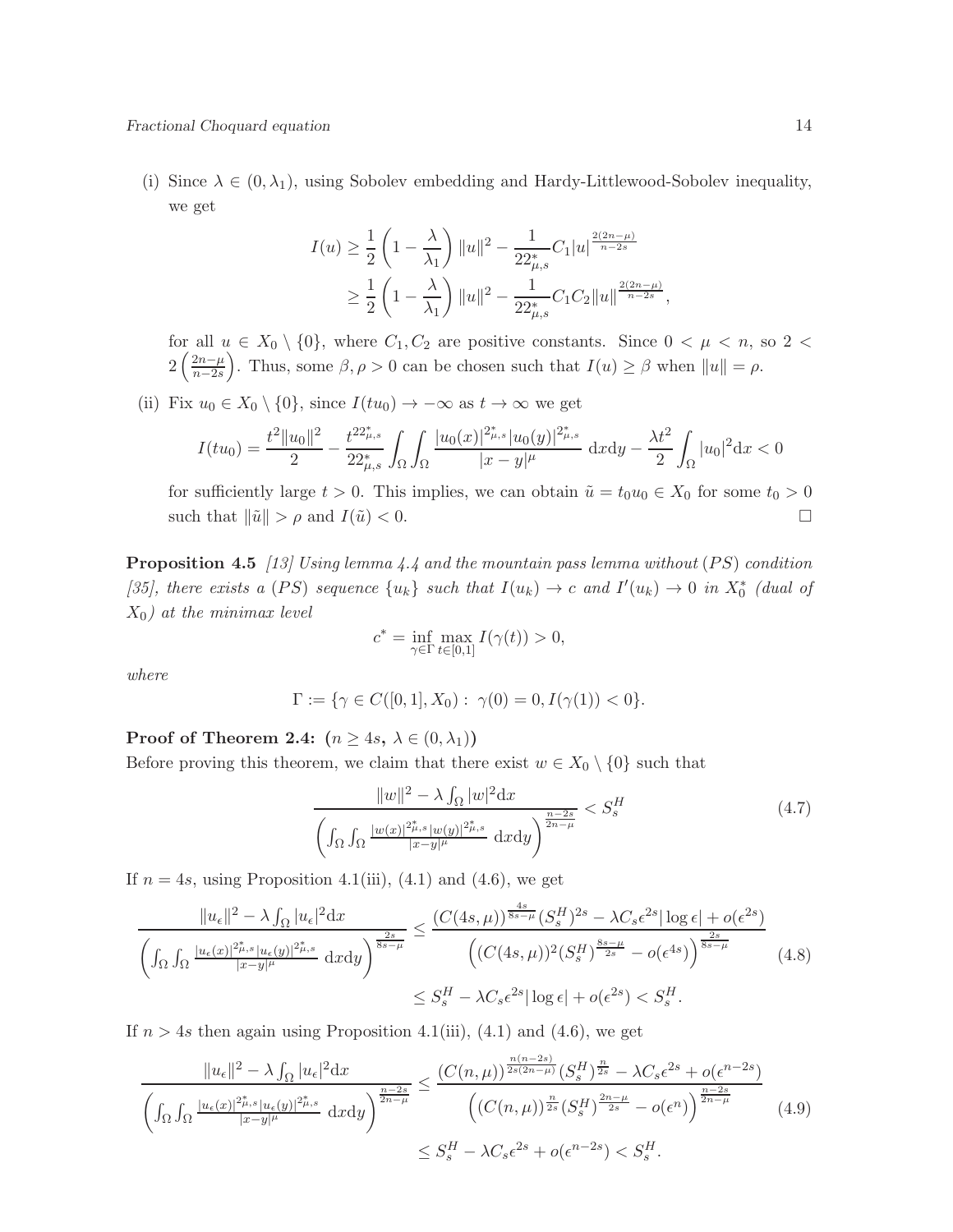So (4.7) holds true if we take  $w = u_{\epsilon}$ . We have

$$
\max_{t\geq 0} \left( \frac{t^2 \|w\|^2}{2} - \frac{t^{22_{\mu,s}^*}}{22_{\mu,s}^*} \int_{\Omega} \int_{\Omega} \frac{|w(x)|^{2_{\mu,s}^*} |w(y)|^{2_{\mu,s}^*}}{|x - y|^{\mu}} \, dxdy - \frac{\lambda t^2}{2} \int_{\Omega} w^2 dx \right)
$$
\n
$$
= \frac{n + 2s - \mu}{2(2n - \mu)} \left( \frac{\|w\|^2 - \lambda \int_{\Omega} w^2 dx}{\left( \int_{\Omega} \int_{\Omega} \frac{|w(x)|^{2_{\mu,s}^*} |w(y)|^{2_{\mu,s}^*}}{|x - y|^{\mu}} \, dxdy \right)^{\frac{n - 2s}{2n - \mu}}} \right) \le \frac{n + 2s - \mu}{2(2n - \mu)} (S_s^H)^{\frac{2n - \mu}{n + 2s - \mu}}.
$$

This implies

$$
0<\max_{t\geq 0}I(tw)<\frac{n+2s-\mu}{2(2n-\mu)}(S^{H}_{s})^{\frac{2n-\mu}{n+2s-\mu}}.
$$

From the definition  $c^*$ , we can say that  $c^* < \frac{n+2s-\mu}{2(2n-\mu)}$  $\frac{n+2s-\mu}{2(2n-\mu)}(S_s^H)^{\frac{2n-\mu}{n+2s-\mu}}$ . Then, there exist a  $(PS)$ sequence, say  $\{u_k\}$  at  $c^*$ , using Proposition 4.5. We know  $\{u_k\}$  has a convergent subsequence, using Lemma 3.5 and thus, I has a critical value  $c^* \in \left(0, \frac{n+2s-\mu}{2(2n-\mu)}\right)$  $\frac{n+2s-\mu}{2(2n-\mu)}(S_s^H)^{\frac{2n-\mu}{n+2s-\mu}}$  which gives a nontrivial solution for  $(P_\lambda)$ .

### 4.2 Case (2):  $\lambda \geq \lambda_1$

Let us consider the sequence of eigenvalues of the operator  $(-\Delta)^s$  with homogenous Dirichlet boundary condition in  $\mathbb{R}^n$ , denoted by

$$
0 < \lambda_1 < \lambda_2 \leq \lambda_3 \leq \ldots \leq \lambda_j \leq \lambda_{j+1} \leq \ldots
$$

and  $\{e_j\}_{j\in\mathbb{N}}\subset L^{\infty}(\Omega)$  be the corresponding sequence of eigenfunctions. We also consider this sequence of  $e_i$ 's to form an orthonormal basis of  $X_0$ .

In this case, without loss of generality, we can assume  $\lambda \in [\lambda_r, \lambda_{r+1})$  for some  $r \in \mathbb{N}$  and  $e_r$ denote the eigenfunction corresponding to  $\lambda_r$ . We define

$$
\mathbb{M}_{r+1} := \{ u \in X_0 : \langle u, e_i \rangle = \int_Q \frac{(u(x) - u(y))(e_i(x) - e_i(y))}{|x - y|^{n+2s}} dxdy = 0, \ i = 1, 2, \dots, r \},
$$

and

$$
\mathbb{D}_r := \mathrm{span}\{e_1, e_2, \ldots, e_r\}.
$$

Clearly,  $\mathbb{D}_r$  is finite dimensional and  $\mathbb{D}_r \oplus \mathbb{M}_{r+1} = X_0$ .

**Lemma 4.6** Let  $n > 2s$  and  $\lambda \in [\lambda_r, \lambda_{r+1})$  for some  $r \in \mathbb{N}$ . Then the energy functional I satisfies the following properties :

- (i) There exists  $\beta, \rho > 0$  such that  $I(u) \geq \beta$ , for any  $u \in \mathbb{M}_{r+1}$  with  $||u|| = \rho$ .
- (ii) If  $u \in \mathbb{D}_r$ , then  $I(u) < 0$ .
- (iii) If  $\mathbb E$  is any finite dimensional subspace of  $X_0$ , then there exists  $R > \rho$  such that for any  $u \in \mathbb{E}$  with  $||u|| \geq R$ , we have  $I(u) \leq 0$ .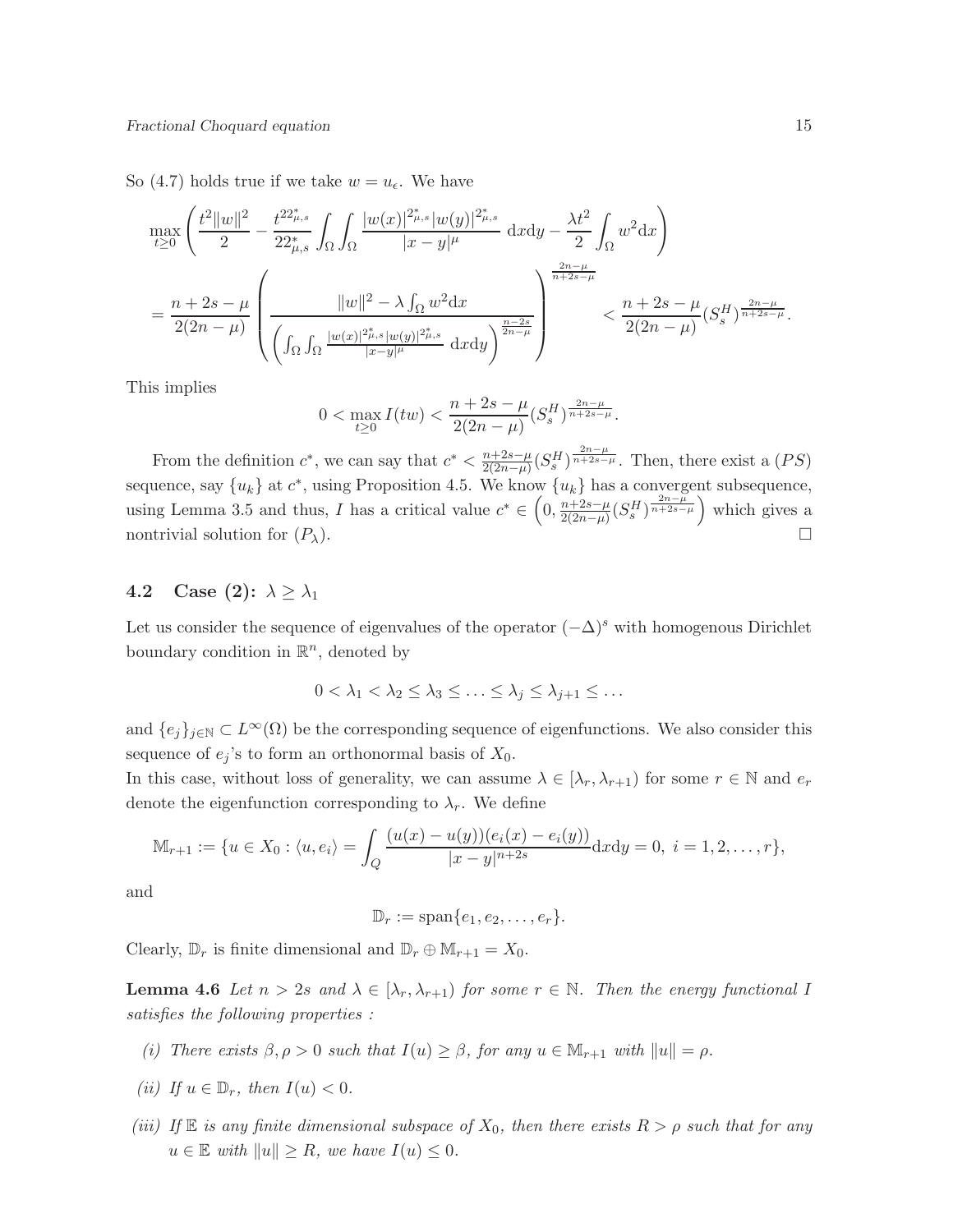Proof.

(i) Since  $\lambda \in [\lambda_r, \lambda_{r+1})$ , using Sobolev embedding and Hardy-Littlewood-Sobolev inequality, we get

$$
I(u) \ge \frac{1}{2} \left( 1 - \frac{\lambda}{\lambda_{r+1}} \right) \|u\|^2 - \frac{1}{22^*_{\mu,s}} C_1 |u|_{2^*_s}^{\frac{2(2n-\mu)}{n-2s}} \ge \frac{1}{2} \left( 1 - \frac{\lambda}{\lambda_{r+1}} \right) \|u\|^2 - \frac{1}{22^*_{\mu,s}} C_1 C_2 \|u\|^{\frac{2(2n-\mu)}{n-2s}},
$$

for all  $u \in M_{r+1} \setminus \{0\}$ , where  $C_1, C_2$  are positive constants. Since  $0 < \mu < n$ , so  $2 < 2\left(\frac{2n-\mu}{n-2s}\right)$  $n-2s$ and thus, some  $\beta$ ,  $\rho > 0$  can be chosen such that  $I(u) \geq \beta$  for  $||u|| = \rho$ .

(ii) Let  $u \in \mathbb{D}_r$ , then there exists  $a_i \in \mathbb{R}$  such that  $u = \sum_{i=1}^r a_i e_i$ . Since  $e_j$ 's form an orthonormal basis of  $X_0$  and  $L^2(\Omega)$ , we get

$$
\int_{\Omega} u^2 \, \mathrm{d}x = \sum_{i=1}^r a_i^2 \text{ and } ||u||^2 = \sum_{i=1}^r a_i^2 ||e_i||^2.
$$

This implies

$$
I(u) = \frac{1}{2} \sum_{i=1}^{r} a_i^2 (\|e_i\|^2 - \lambda) - \frac{1}{22\mu s} \int_{\Omega} \int_{\Omega} \frac{|u(x)|^{2\mu s} |u(y)|^{2\mu s}}{|x - y|^{\mu}} dxdy
$$
  
<  $\frac{1}{2} \sum_{i=1}^{r} a_i^2 (\lambda_i - \lambda) \le 0,$ 

because  $\lambda \in [\lambda_r, \lambda_{r+1}).$ 

(iii) We can assume  $\mathbb{E} = \text{span}\{v_1, v_2, \dots, v_k\}$ . So, for every  $v_i$ , there exists a  $t_i > 0$  such that  $I(tv_i) < 0$ , whenever  $t > t_i$ . Let  $\hat{t} = \max\{t_1, t_2, \ldots, t_k\}$ , then  $I(tu) < 0$  whenever  $t > \hat{t}$  and  $u \in \mathbb{E}$ . Therefore, there exists  $R > \rho$  such that for any  $u \in \mathbb{E}$  with  $||u|| \geq R$ , we have  $I(u) \leq 0$ .

Now, we prove the fractional version of Lemma 4.2 of [13] following the same.

**Lemma 4.7** Let  $n > 2s$  and  $\Omega$  be a bounded domain in  $\mathbb{R}^n$ . Then

$$
||u||_0 := \int_{\Omega} \int_{\Omega} \frac{|u(x)|^{2_{\mu,s}^*} |u(y)|^{2_{\mu,s}^*}}{|x - y|^{\mu}} \, dxdy
$$

for  $u \in L^{2_s^*}(\Omega)$ , defines an equivalent norm on  $L^{2_s^*}(\Omega)$ .

*Proof.* Let  $u, v \in L^{2^*}(0)$ , then using Hölder inequality and semigroup property of Reisz potential, we get

$$
\int_{\Omega} \int_{\Omega} \frac{|(u+v)(x)|^{2_{\mu,s}^*}|(u+v)(y)|^{2_{\mu,s}^*}}{|x-y|^{\mu}} dxdy = \int_{\Omega} \int_{\Omega} \frac{|(u+v)(x)|^{2_{\mu,s}^*}}{|x-y|^{\mu}} dxdy
$$
  

$$
\leq \int_{\Omega} \int_{\Omega} \frac{|u(x)| |(u+v)(x)|^{2_{\mu,s}-1}}{|x-y|^{\mu}} dxdy + \int_{\Omega} \int_{\Omega} \frac{|v(x)| |(u+v)(x)|^{2_{\mu,s}-1}}{|x-y|^{\mu}} dxdy
$$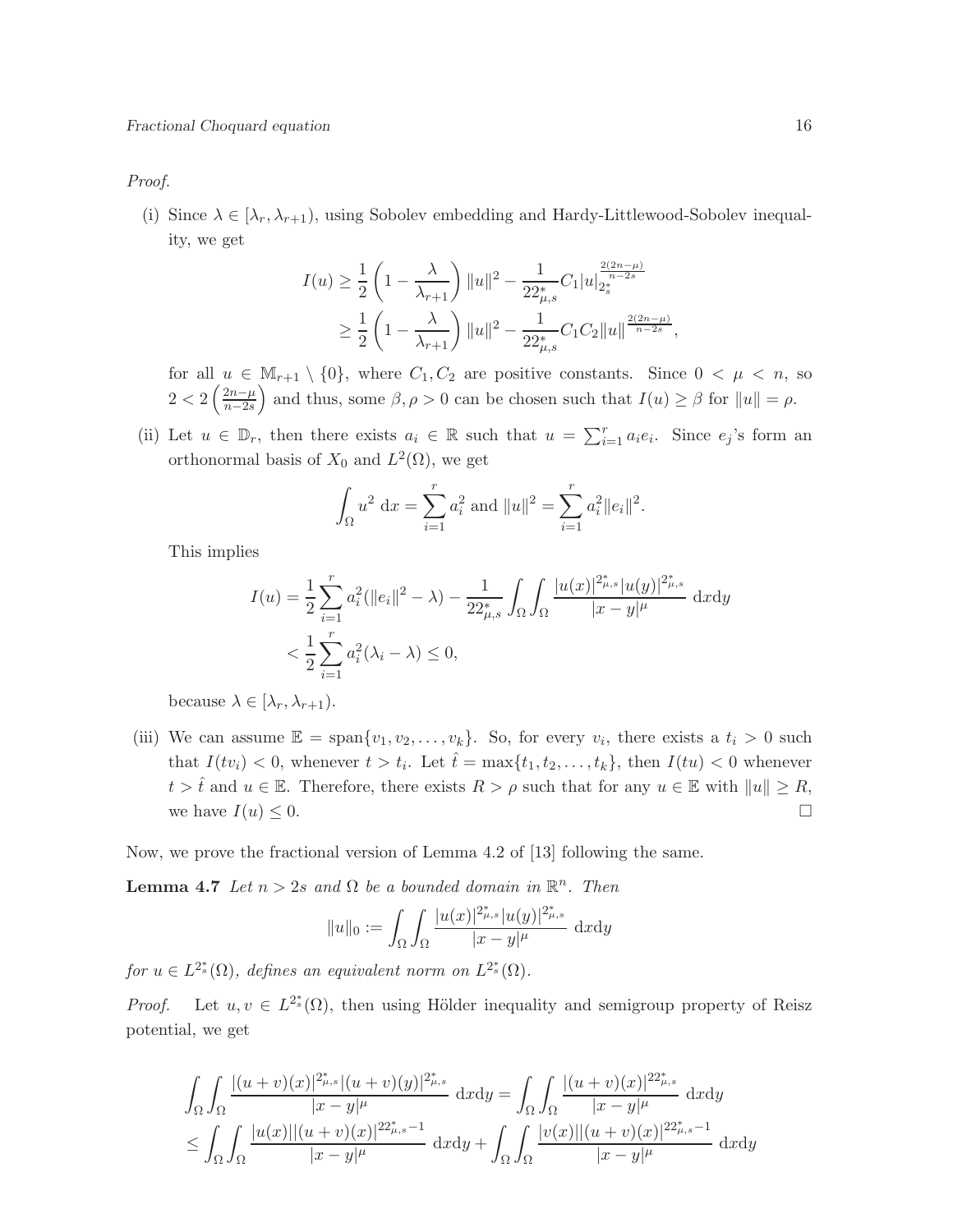Fractional Choquard equation 17

$$
\leq \left( \int_{\Omega} \int_{\Omega} \frac{|u(x)|^{22_{\mu,s}^*}}{|x - y|^{\mu}} \, dxdy \right)^{\frac{1}{22_{\mu,s}^*}} \left( \int_{\Omega} \int_{\Omega} \frac{|(u + v)(x)|^{22_{\mu,s}^*}}{|x - y|^{\mu}} \, dxdy \right)^{1 - \frac{1}{22_{\mu,s}^*}} \right. \\ \left. + \left( \int_{\Omega} \int_{\Omega} \frac{|v(x)|^{22_{\mu,s}^*}}{|x - y|^{\mu}} \, dxdy \right)^{\frac{1}{22_{\mu,s}^*}} \left( \int_{\Omega} \int_{\Omega} \frac{|(u + v)(x)|^{22_{\mu,s}^*}}{|x - y|^{\mu}} \, dxdy \right)^{1 - \frac{1}{22_{\mu,s}^*}} \right. \\ \left. = \left( \int_{\Omega} \int_{\Omega} \frac{|(u + v)(x)|^{22_{\mu,s}^*}}{|x - y|^{\mu}} \, dxdy \right)^{1 - \frac{1}{22_{\mu,s}^*}} \right) \times \left( \left( \int_{\Omega} \int_{\Omega} \frac{|u(x)|^{22_{\mu,s}^*}}{|x - y|^{\mu}} \, dxdy \right)^{\frac{1}{22_{\mu,s}^*}} + \left( \int_{\Omega} \int_{\Omega} \frac{|v(x)|^{22_{\mu,s}^*}}{|x - y|^{\mu}} \, dxdy \right)^{\frac{1}{22_{\mu,s}^*}} \right).
$$

Therefore, we get  $||u + v||_0 \le ||u||_0 + ||v||_0$  and other properties of norm are also satisfied by  $\|\cdot\|_0$ . So,  $\|\cdot\|_0$  is a norm on  $L^{2^*_s}(\Omega)$  and  $L^{2^*_s}(\Omega)$  is a Banach space under this norm(proof can be sketched using the techniques to prove  $L^p(\Omega)$  is a Banach space with the usual  $L^p$ -norm). By Hardy-Littlewood-Sobolev inequality, we have

$$
||u||_0 \le (C(n,\mu))^{\frac{1}{22\mu,s}} |u|_{2^*}.
$$

So, the identity map from  $(L^{2^*_{\mu,s}}(\Omega), \|\cdot\|_0)$  to  $(L^{2^*_{\mu,s}}(\Omega), \|\cdot\|_{2^*_{\mu,s}})$  is linear and bounded. Thus, by open mapping theorem, we obtain  $\|\cdot\|_0$  is equivalent norm to the standard norm  $|\cdot|_{2^*_{\mu,s}}$ on  $L^{2^*_{\mu}}$  $\mathcal{L}^*_{\mu,s}(\Omega).$ 

Before proceeding further, we define the linear space

$$
\mathbb{G}_{r,\epsilon}:=\mathrm{span}\{e_1,e_2,\ldots,e_r,u_\epsilon\}
$$

and set

$$
g_{r,\epsilon} := \max_{u \in M} \left( \|u\|^2 - \lambda \int_{\Omega} |u|^2 \, \mathrm{d}x \right),
$$

where  $M = \{u \in \mathbb{G}_{r,\epsilon} : \int_{\Omega} \int_{\Omega}$  $|u(x)|^{2_{\mu,s}^*}$   $|u(y)|^{2_{\mu,s}^*}$  $\frac{\mu_{\epsilon}|\mu(y)|}{|x-y|^{\mu}}$  dxdy = 1} and  $u_{\epsilon}$  (from (4.7)) is such that

$$
\frac{\|u_{\epsilon}\|^2 - \lambda \int_{\Omega} |u_{\epsilon}|^2 \mathrm{d}x}{\left(\int_{\Omega} \int_{\Omega} \frac{|u_{\epsilon}(x)|^{2\mu,s}_{\mu,\epsilon}(y)|^{2\mu,s}_{\mu}}{|x-y|^{\mu}} \mathrm{d}x \mathrm{d}y\right)^{\frac{n-2s}{2n-\mu}}} < S_s^H.
$$

**Lemma 4.8** Let  $n \geq 2s$  and  $\lambda \in [\lambda_r, \lambda_{r+1})$  for some  $r \in \mathbb{N}$ , then the following holds true:

(i) There exist  $u_g \in \mathbb{G}_{r,\epsilon}$  such that  $g_{r,\epsilon}$  is achieved at  $u_g$  and

$$
u_g=w+tu_\epsilon
$$

with  $w \in \mathbb{D}_r$  and  $t \geq 0$ .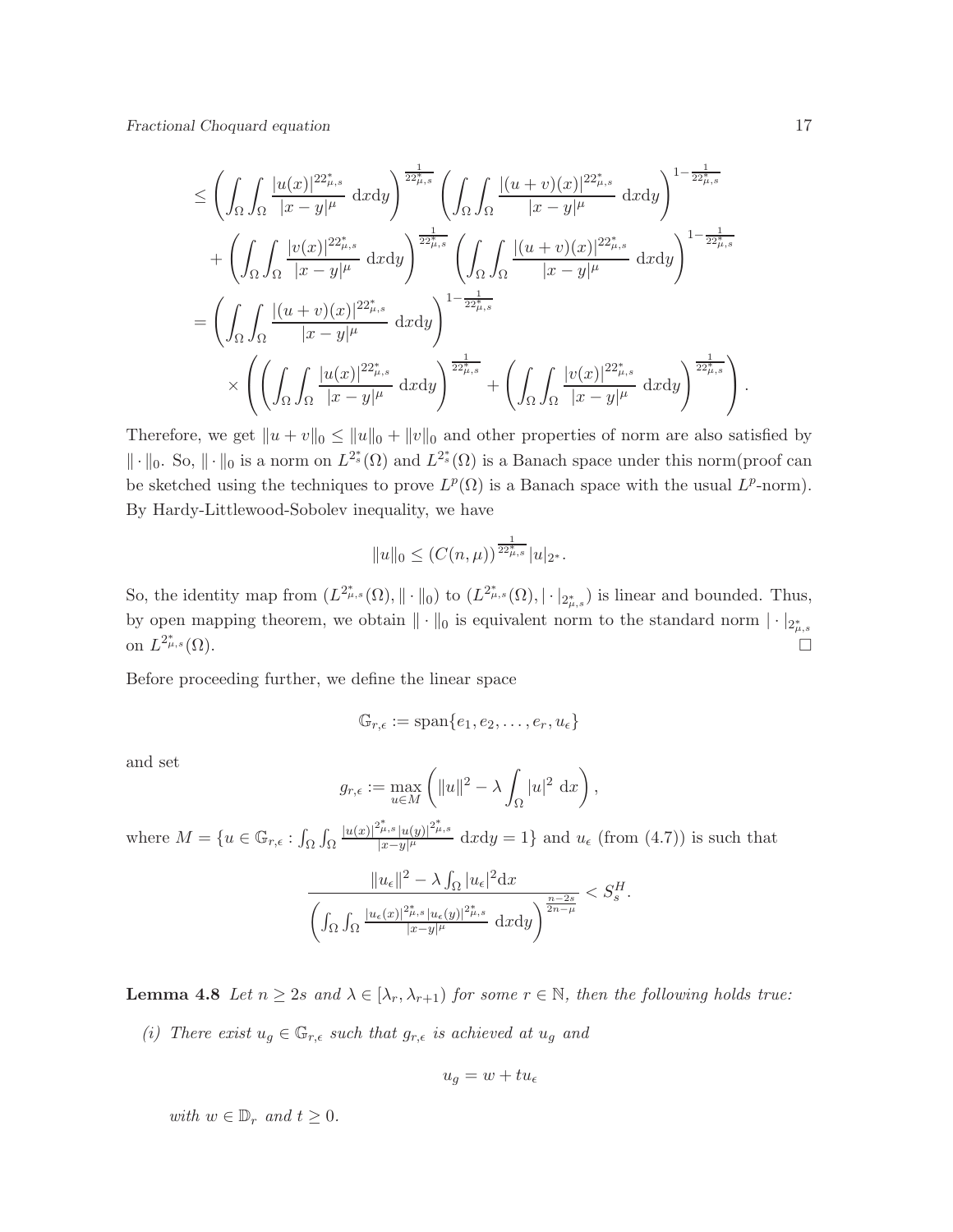(ii) As  $\epsilon \to 0$ , we have

$$
g_{r,\epsilon} = \begin{cases} (\lambda_r - \lambda)|w|_2^2 & \text{if } t = 0\\ (\lambda_r - \lambda)|w|_2^2 + F_{\epsilon}(1 + |w|_2 o(\epsilon^{\frac{n-2s}{2}})) + o(\epsilon^{\frac{n-2s}{2}})|w|_2 & \text{if } t > 0, \end{cases}
$$

where w is defined in (i) and  $F_{\epsilon}$  is given by

$$
F_{\epsilon} = \frac{\|u_{\epsilon}\|^2 - \lambda \int_{\Omega} |u_{\epsilon}|^2 dx}{\left(\int_{\Omega} \int_{\Omega} \frac{|u_{\epsilon}(x)|^{2\mu,s} |u_{\epsilon}(y)|^{2\mu,s}}{|x-y|^{\mu}} dx dy\right)^{\frac{n-2s}{2n-\mu}}}
$$

.

Proof.

- (i) Clearly  $\mathbb{G}_{r,\epsilon}$  is finite dimensional, so  $g_{r,\epsilon}$  is achieved at  $u_g$ , say. Then,  $u_g \in M$  and by definition of  $\mathbb{G}_{r,\epsilon}$ , there exist  $w \in \mathbb{D}_r$  and  $t \in \mathbb{R}$  such that  $u_g = w + tu_{\epsilon}$ . We can assume  $t \geq 0$  because if  $t < 0$ , then we can replace  $u_g$  by  $-u_g$ .
- (ii) To prove this, first let  $t = 0$ , then  $u_g = w \in \mathbb{D}_r$  and

$$
g_{r,\epsilon} = ||w||^2 - \lambda \int_{\Omega} |w|^2 dx \le (\lambda_r - \lambda) |w|_2^2.
$$

Now, suppose  $t > 0$  and set

$$
\widehat{w} = w + t \sum_{i=1}^{r} \left( \int_{\Omega} u_{\epsilon} e_i dx \right) e_i \in \mathbb{D}_r
$$
 and  $\widehat{u}_{\epsilon} = u_{\epsilon} - \sum_{i=1}^{r} \left( \int_{\Omega} u_{\epsilon} e_i dx \right) e_i$ 

and find that  $\hat{w}$  and  $\hat{u}_{\epsilon}$  are orthogonal in  $L^2(\Omega)$ . Then,  $u_g = \hat{w} + t\hat{u}_{\epsilon}$  and  $|u_g|^2 =$  $|\widehat{w}|_2^2 + t^2 |\widehat{u}_{\epsilon}|_2^2$ . Since

$$
\int_{\Omega} \int_{\Omega} \frac{|u_g(x)|^{2_{\mu,s}^*} |u_g(y)|^{2_{\mu,s}^*}}{|x - y|^{\mu}} \, dxdy = 1,
$$

using lemma 4.7, we get a constant  $C_0 > 0$  (independent of  $\epsilon$ ) such that  $|u_g|_{2^*_{\mu,s}} \leq C_0$ . Subsequently, using Hölder inequality, we get a constant  $C_1 > 0$  (also independent of  $\epsilon$ ) such that  $|u_g|^2 \leq C_1$ . Therefore, we can find  $C_2 > 0$  such that  $|u_g|^2$  and  $|\hat{w}|^2$  are both uniformly bounded in  $\epsilon$ . This further implies that  $t < C_3$ , for some  $C_3 > 0$ . By computations as before, we get

$$
|u_{\epsilon}| \frac{\frac{3n-2\mu+2s}{n-2s}}{\frac{n(3n-2\mu+2s)}{(2n-\mu)(n-2s)}} = \left(\int_{\Omega} |u_{\epsilon}| \frac{n(3n-2\mu+2s)}{(2n-\mu)(n-2s)} dx\right)^{\frac{2n-\mu}{n}} \le \left(\int_{B_{2\delta}} |U_{\epsilon}| \frac{n(3n-2\mu+2s)}{(2n-\mu)(n-2s)} dx\right)^{\frac{2n-\mu}{n}}
$$
  

$$
\le C_4 \epsilon^{\frac{n-2s}{2}} \left(\int_0^{\frac{2\delta}{\epsilon}} \frac{r^{n-1}}{(1+r^2)^{\frac{n(3n-2\mu+2s)}{(2n-\mu)(n-2s)}}} dr\right)^{\frac{2n-\mu}{n}} \le o(\epsilon^{\frac{n-2s}{2}}), \tag{4.10}
$$

where  $C_4 > 0$  is constant. Since  $e_1, e_2, \ldots, e_r \in L^{\infty}(\Omega)$ , we have  $\hat{w} \in L^{\infty}(\Omega)$ . Using the fact that the map  $t \mapsto t^{22^*_{\mu,s}}$  in convex, for  $t \geq 0$  and  $\mathbb{D}_r$  being finite dimensional, all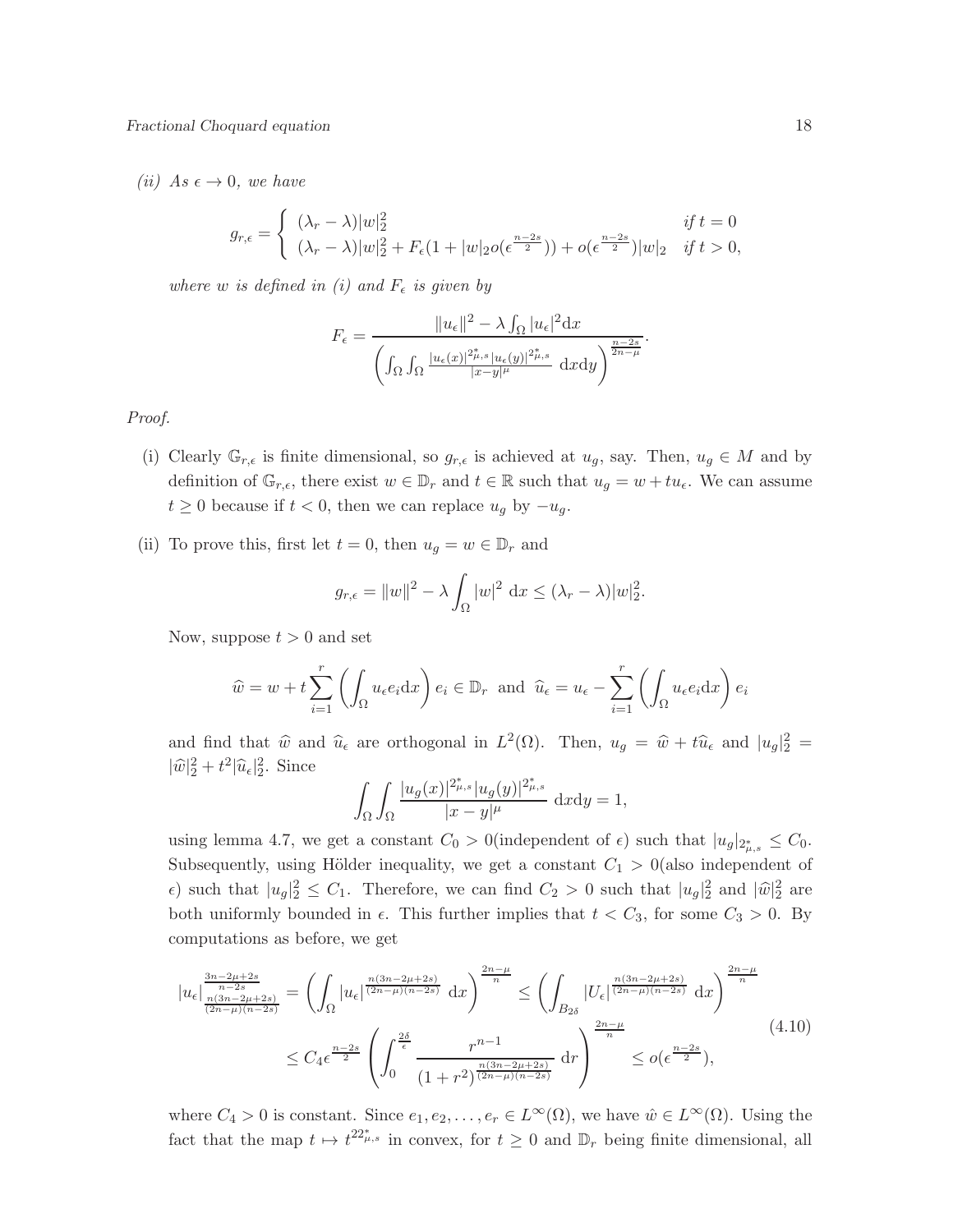norms are equivalent, we get

$$
1 = \int_{\Omega} \int_{\Omega} \frac{|u_g(x)|^{2_{\mu,s}^*} |u_g(y)|^{2_{\mu,s}^*}}{|x - y|^{\mu}} dxdy = \int_{\Omega} \int_{\Omega} \frac{|(w + tu_{\epsilon})(x)|^{22_{\mu,s}^*}}{|x - y|^{\mu}} dxdy
$$
  
\n
$$
\geq \int_{\Omega} \int_{\Omega} \frac{|tu_{\epsilon}(x)|^{22_{\mu,s}^*}}{|x - y|^{\mu}} dxdy + 22_{\mu,s}^* \int_{\Omega} \int_{\Omega} \frac{|tu_{\epsilon}(x)|^{22_{\mu,s}^* - 1} |w(x)|}{|x - y|^{\mu}} dxdy
$$
  
\n
$$
\geq \int_{\Omega} \int_{\Omega} \frac{|tu_{\epsilon}(x)|^{2_{\mu,s}^*} |tu_{\epsilon}(y)|^{2_{\mu,s}^*}}{|x - y|^{\mu}} dxdy
$$
  
\n
$$
- 22_{\mu,s}^* |w|_{\infty} \int_{\Omega} \int_{\Omega} \frac{|tu_{\epsilon}(x)|^{2_{\mu,s}^* - 1}}{|x - y|^{\mu}} |tu_{\epsilon}(y)|^{\frac{22_{\mu,s}^* - 1}{2}} dxdy
$$
  
\n
$$
\geq \int_{\Omega} \int_{\Omega} \frac{|tu_{\epsilon}(x)|^{2_{\mu,s}^*} |tu_{\epsilon}(y)|^{2_{\mu,s}^*}}{|x - y|^{\mu}} dxdy - C_5|w|_{2}|u_{\epsilon} \Big|_{\frac{n-2\mu+2s}{n-2s}}^{\frac{3n-2\mu+2s}{n-2s}}{\frac{n-2s}{(2n-\mu)(n-2s)}}.
$$

Considering (4.10) with above inequality, we get

$$
\int_{\Omega} \int_{\Omega} \frac{|tu_{\epsilon}(x)|^{2_{\mu,s}^*} |tu_{\epsilon}(y)|^{2_{\mu,s}^*}}{|x-y|^{\mu}} dxdy \leq 1 + C_5|w|_2 o(\epsilon^{\frac{n-2s}{2}}).
$$

Hence, using the definition of  $A_{\epsilon}$  and v being linear combination of finitely many eigenfunctions, we get

$$
g_{r,\epsilon} \leq (\lambda_r - \lambda)|w|_2^2 + A_{\epsilon} \left( \int_{\Omega} \int_{\Omega} \frac{|u_{\epsilon}(x)|^{2_{\mu,s}^*} |u_{\epsilon}(y)|^{2_{\mu,s}^*}}{|x - y|^{\mu}} dxdy \right)^{\frac{n-2s}{2n-\mu}} + C_6 \int_{\Omega} u_{\epsilon}w dx
$$
  

$$
\leq (\lambda_r - \lambda)|w|_2^2 + A_{\epsilon} \left( 1 + C_5|w|_2 o(\epsilon^{\frac{n-2s}{2}}) \right) + C_7|u_{\epsilon}|_1|w|_2
$$
  

$$
\leq (\lambda_r - \lambda)|w|_2^2 + A_{\epsilon} \left( 1 + C_5|w|_2 o(\epsilon^{\frac{n-2s}{2}}) \right) + o(\epsilon^{\frac{n-2s}{2}})|w|_2,
$$

where we used  $|u_{\epsilon}|_1 = o(\epsilon^{\frac{n-2s}{2}})$  (which can be derived as other estimates done before). This completes the proof.  $\Box$ 

**Lemma 4.9** If  $n \geq 4s$  and  $\lambda \in [\lambda_r, \lambda_{r+1})$ , for some  $r \in \mathbb{N}$ , then for every  $u \in G_{r,\epsilon}$  we have

$$
\frac{\|u\|^2 - \lambda \int_{\Omega} |u|^2 \mathrm{d}x}{\left( \int_{\Omega} \int_{\Omega} \frac{|u(x)|^{2\mu,s} |u(y)|^{2\mu,s}}{|x-y|^{\mu}} \mathrm{d}x \mathrm{d}y \right)^{\frac{n-2s}{2n-\mu}}} < S_s^H.
$$

*Proof.* It is enough to show that  $g_{r,\epsilon} < S_s^H$ . From lemma 4.8, if  $t = 0$  we have

$$
g_{r,\epsilon} \le (\lambda_r - \lambda) |w|_2^2 < 0 < S_s^H.
$$

Else if  $t > 0$ , then we consider the cases  $n = 4s$  and  $n > 4s$  separately. **Case:**  $(n = 4s)$  By lemma 4.8(ii) and estimates in (4.8), we have

$$
g_{r,\epsilon} \leq (\lambda_r - \lambda)|w|_2^2 + \frac{||u_{\epsilon}||^2 - \lambda \int_{\Omega} |u_{\epsilon}|^2 dx}{\left(\int_{\Omega} \int_{\Omega} \frac{|u_{\epsilon}(x)|^{2\mu_{\epsilon}} s|u_{\epsilon}(y)|^{2\mu_{\epsilon}}}{|x-y|^{\mu}} dx dy\right)^{\frac{2s}{8s-\mu}}}(1+|w|_2) o(\epsilon^s) + o(\epsilon^s)|w|_2
$$
  

$$
\leq S_s^H - \lambda C_s \epsilon^{2s} |\log \epsilon| + o(\epsilon^{2s}) + (\lambda_r - \lambda)|w|_2^2 + |w|_2 o(\epsilon^s),
$$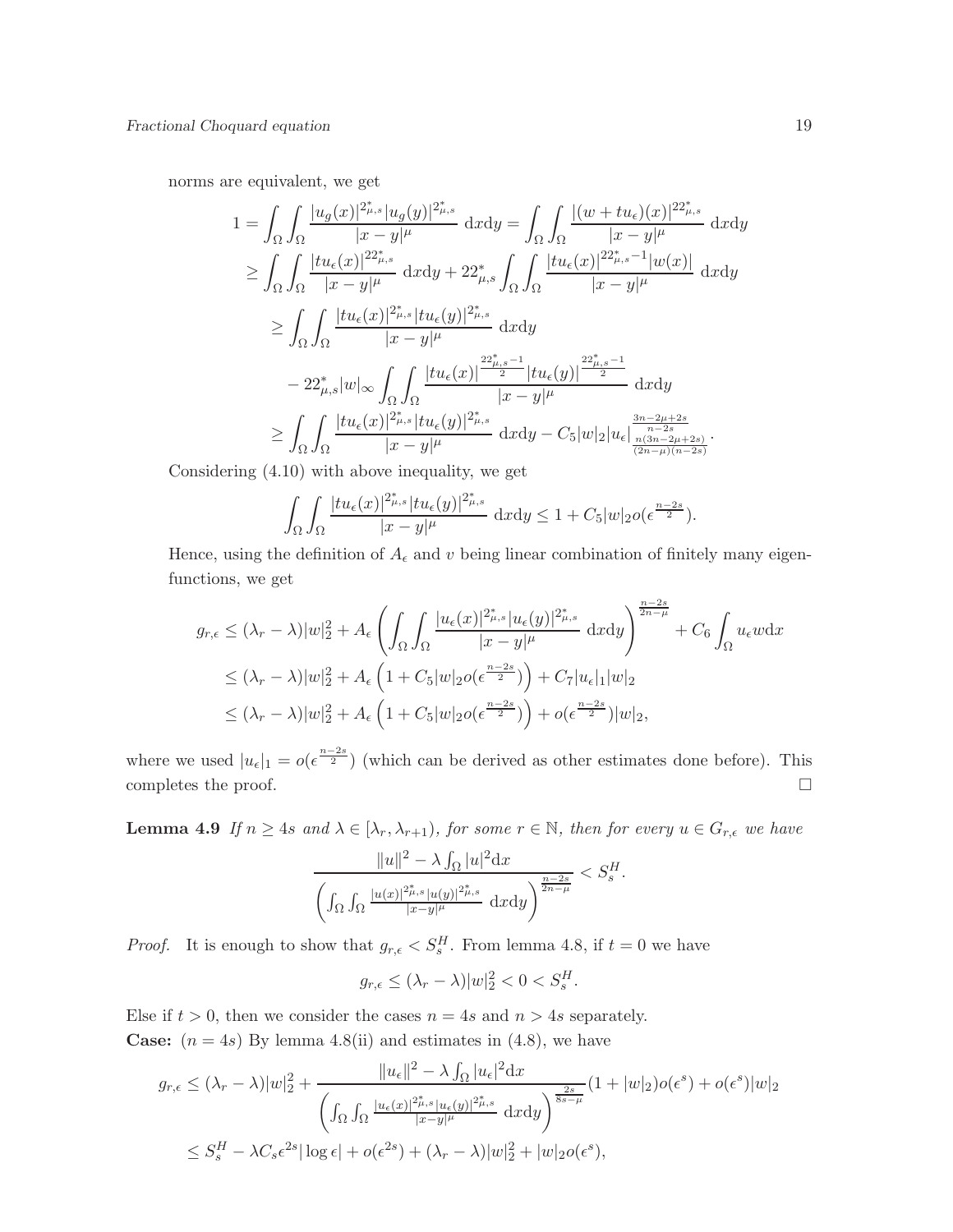for sufficiently small  $\epsilon > 0$ .

**Case:**  $(n > 4s)$  Again, by lemma 4.8(ii) and estimates in (4.9), we have

$$
g_{r,\epsilon} \leq (\lambda_r - \lambda)|w|_2^2 + \frac{||u_{\epsilon}||^2 - \lambda \int_{\Omega} |u_{\epsilon}|^2 dx}{\left(\int_{\Omega} \int_{\Omega} \frac{|u_{\epsilon}(x)|^{2\mu_{\epsilon}} u_{\epsilon}(y)|^{2\mu_{\epsilon}}}{|x-y|^{\mu}} dx dy\right)^{\frac{n-2s}{2n-\mu}}}(1+|w|_2) o(\epsilon^{\frac{n-2s}{2}}) + o(\epsilon^{\frac{n-2s}{2}})|w|_2
$$
  

$$
\leq S_s^H - \lambda C_s \epsilon^{2s} + o(\epsilon^{n-2s}) + (\lambda_r - \lambda)|w|_2^2 + |w|_2 o(\epsilon^{\frac{n-2s}{2}})
$$

for sufficiently small  $\epsilon > 0$ . Also, we have that

$$
(\lambda_r - \lambda)|w|_2^2 + |w|_2 o(\epsilon^{\frac{n-2s}{2}}) \le \frac{1}{4(\lambda_r - \lambda)} o(\epsilon^{n-2s}) = o(\epsilon^{n-2s},)
$$

which implies  $g_{r,\epsilon} < S_s^H$  for both the cases. This completes the proof.

Proof of Theorem 2.4:  $(n \geq 4s, \lambda > \lambda_1)$ 

In the proof of lemma 4.8(ii), we considered

$$
\widehat{u}_{\epsilon} = u_{\epsilon} - \sum_{i=1}^{r} \left( \int_{\Omega} u_{\epsilon} e_i \mathrm{d}x \right) e_i.
$$

From the definition of  $\mathbb{G}(r,\epsilon)$ , we can write that

$$
\mathbb{G}_{r,\epsilon}=\mathbb{D}_r\oplus u_{\epsilon}\mathbb{R}=\mathbb{D}_r\oplus\hat{u}_{\epsilon}\mathbb{R},
$$

where  $u_{\epsilon} \mathbb{R} = \{r u_{\epsilon} : r \in \mathbb{R}\}\$  and similarly,  $z_{\epsilon} \mathbb{R}$ . By lemma 4.6, we have

- (i)  $\inf_{u \in \mathbb{M}_{r+1}, \|u\| = \rho} I(u) \geq \beta > 0,$
- (ii)  $\sup_{u \in \mathbb{D}_r} I(u) < 0$ , and
- (iii)  $\sup_{u \in \mathbb{G}_{r,\epsilon}, \|u\| \geq R} I(u) \leq 0,$

where  $\beta$ ,  $\rho$  are defined in lemma 4.6. Therefore, I satisfies the geometric structure of the linking theorem (Theorem 5.3,[30]). We define

$$
\bar{c}=\inf_{\gamma\in\Gamma}\max_{u\in A}I(\gamma(u))>0,
$$

where  $\gamma := \{ \gamma \in C(\overline{A}, X_0) : \gamma = id \text{ on } \partial A \}$  and  $A := (\overline{B}_R \cap \mathbb{D}_r) \oplus \{ r\hat{u}_{\epsilon} : r \in (0, R) \}.$  By definition, for any  $\gamma \in \Gamma$ , we have  $\bar{c} \leq \max_{u \in A} I(\gamma(u))$  and particularly, if we take  $\gamma = id$  on  $A$ , then

$$
\bar{c} \le \max_{u \in A} I(u) \le \max_{\mathbb{G}_{r,\epsilon}} I(u).
$$

As we earlier saw, for any  $u \in X_0 \setminus \{0\},\$ 

$$
\frac{n+2s-\mu}{2(2n-\mu)}\left(\frac{\|w\|^2 - \lambda \int_{\Omega} |w|^2 \mathrm{d}x}{\left(\int_{\Omega} \int_{\Omega} \frac{|w(x)|^{2\mu,s} |w(y)|^{2\mu,s}}{|x-y|^{\mu}} \mathrm{d}x \mathrm{d}y}\right)^{\frac{n-2s}{2n-\mu}}\right) = \max_{t \ge 0} I(tu). \tag{4.11}
$$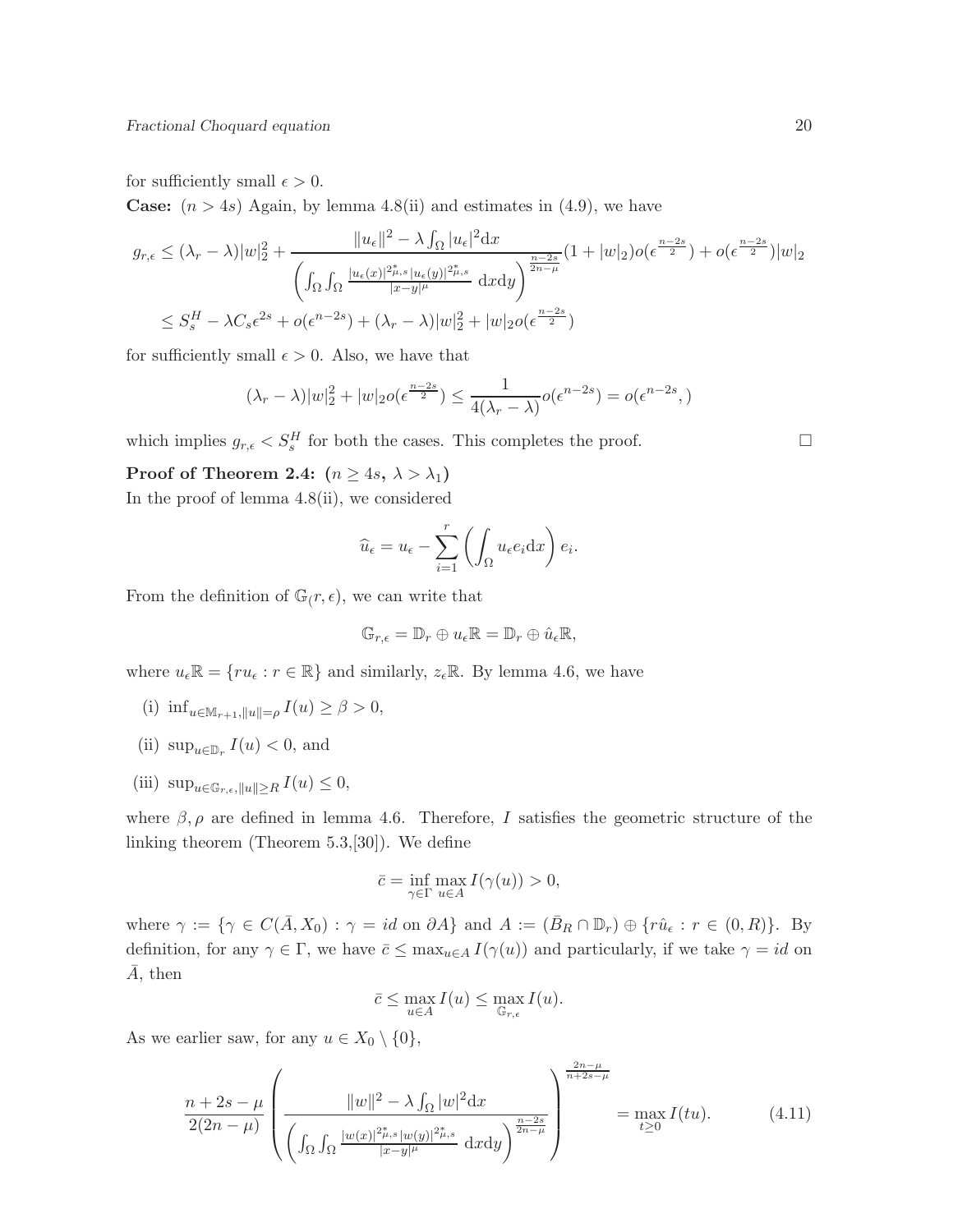Since  $\mathbb{G}_{r,\epsilon}$  is a linear space, we have

$$
\max_{u \in \mathbb{G}_{r,\epsilon}} I(u) = \max_{u \in \mathbb{G}_{r,\epsilon}, t \neq 0} I(\frac{|t|u}{|t|}) \le \max_{u \in \mathbb{G}_{r,\epsilon}, t \ge 0} I(tu).
$$

Hence, using lemma 4.9 and (4.11), we get

$$
\bar{c}\leq \max_{u\in\mathbb{G}_{{r,\epsilon}},t\geq 0}I(tu)<\frac{n+2s-\mu}{2(2n-\mu)}(S^{H}_{s})^{\frac{2n-\mu}{n+2s-\mu}}.
$$

Finally, using Linking theorem and lemma 3.5, we conclude that  $(P_\lambda)$  has a nontrivial solution in  $X_0$  with critical value  $\bar{c} \geq \beta$ .

## 5 Proof of Theorem 2.5

We will prove this theorem using the Mountain Pass and Linking Theorem in a combined way.

**Lemma 5.1** Let  $2s < n < 4s$  and  $u_{\epsilon}$  be as defined in section 4, case 1. Then there exists  $\bar{\lambda} > 0$  such that for  $\lambda > \bar{\lambda}$ ,

$$
\frac{\|u_{\epsilon}\|^2 - \lambda \int_{\Omega} |u_{\epsilon}|^2 dx}{\left(\int_{\Omega} \int_{\Omega} \frac{|u_{\epsilon}(x)|^{2\mu_{\epsilon}} |u_{\epsilon}(y)|^{2\mu_{\epsilon}}}{|x-y|^{\mu}} dx dy\right)^{\frac{n-2s}{2n-\mu}}} < S_s^H.
$$

Proof. Using Proposition 4.1 and 4.2, we get

$$
\frac{\|u_{\epsilon}\|^2 - \lambda \int_{\Omega} |u_{\epsilon}|^2 dx}{\left(\int_{\Omega} \int_{\Omega} \frac{|u_{\epsilon}(x)|^{2\mu,s} |u_{\epsilon}(y)|^{2\mu,s}}{|x-y|^{\mu}} dxdy\right)^{\frac{n-2s}{2n-\mu}}} \leq \frac{\left(C(n,\mu)\right)^{\frac{n(n-2s)}{2s(2n-\mu)}} \left(S_s^H\right)^{\frac{n}{2s}} - \lambda C_s \epsilon^{n-2s} + o(\epsilon^{2s})}{\left(\left(C(n,\mu)\right)^{\frac{n}{2s}} \left(S_s^H\right)^{\frac{2n-\mu}{2s}} - o(\epsilon^n)\right)^{\frac{n-2s}{2n-\mu}}} \leq S_s^H + \frac{\epsilon^{n-2s}(o(1) - \lambda C_s)}{\left(\left(C(n,\mu)\right)^{\frac{n}{2s}} \left(S_s^H\right)^{\frac{2n-\mu}{2s}} - o(\epsilon^n)\right)^{\frac{n-2s}{2n-\mu}}} + o(\epsilon^{2s})
$$
  
 $< S_s^H,$ 

when we choose  $\lambda > 0$  large enough, say  $\lambda > \overline{\lambda}$  and provided  $\epsilon > 0$  be sufficiently small. This completes the proof.  $\Box$ 

We have already seen in previous sections that the functional  $I$  satisfies geometry of Mountain Pass when  $\lambda < \lambda_1$  (using Lemma 4.4). When  $\lambda \geq \lambda_1$ , without loss of generality, we assume  $\lambda \in [\lambda_r, \lambda_{r+1})$ , for some  $r \in \mathbb{N}$ . Then using Lemma 4.6, we get that I satisfies geometry of Linking theorem. Also, by Lemma 3.5, we get that I satisfies the  $(PS)_c$  condition when

$$
c<\frac{n+2s-\mu}{2(2n-\mu)}=(S^{H}_{s})^{\frac{2n-\mu}{n+2s-\mu}}.
$$

So, in order to apply the classical critical point theorems, we need the Mountain Pass critical level and Linking critical level of I to stay below this threshold. Consider  $M_{r+1}, \mathbb{D}_r$  and  $G_{r,\epsilon}$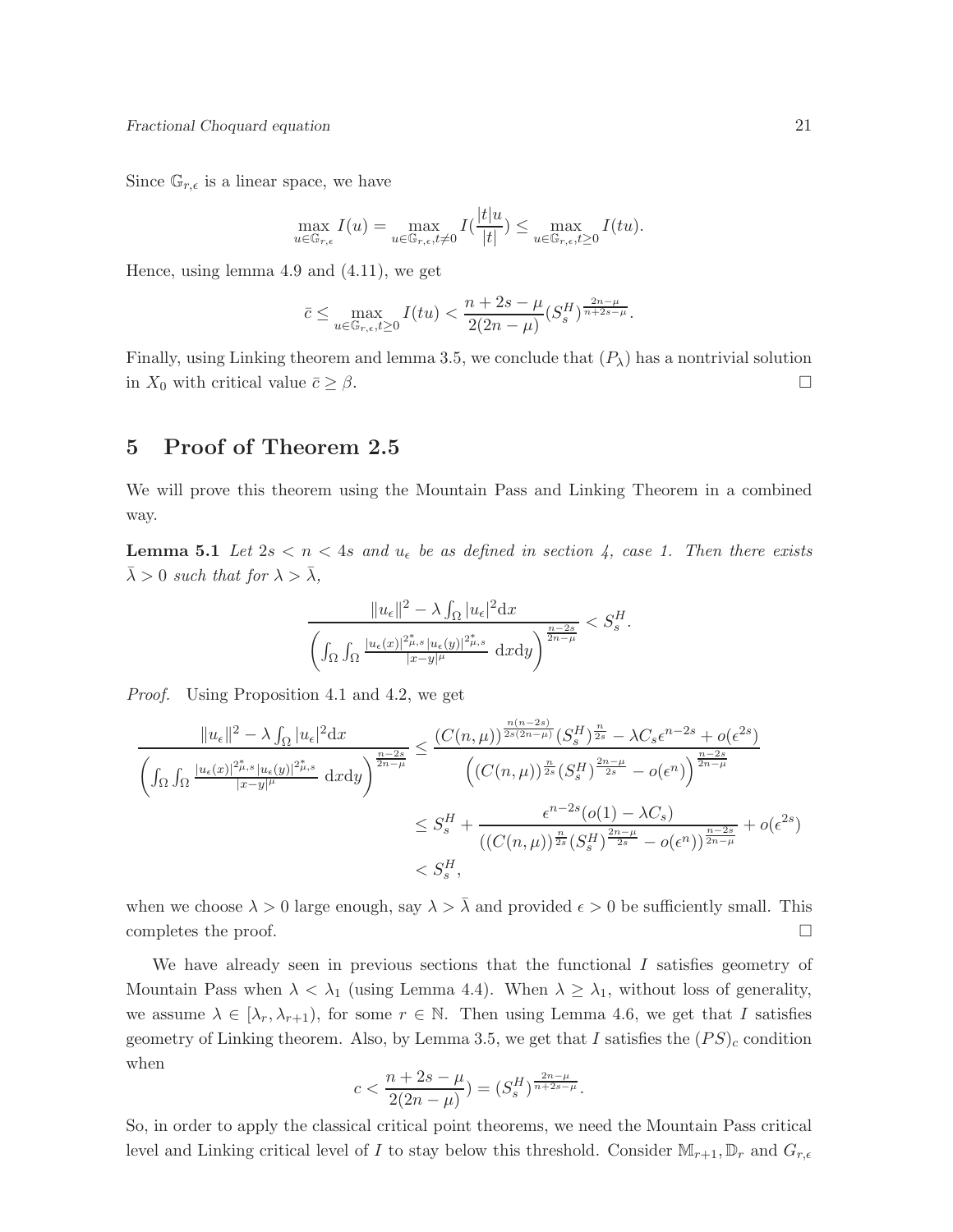be as defined in earlier section. Note that Lemma 4.8 holds true in this case and we have the following lemma.

**Lemma 5.2** If  $2s < n < 4s$  and  $\lambda \in [\lambda_r, \lambda_{r+1})$ , for some  $r \in \mathbb{N}$ , then for every  $u \in G_{r,\epsilon}$  we have

$$
\frac{\|u\|^2 - \lambda \int_{\Omega} |u|^2 \mathrm{d}x}{\left( \int_{\Omega} \int_{\Omega} \frac{|u(x)|^{2\mu_{s,s}} |u(y)|^{2\mu_{s,s}}}{|x-y|^{\mu}} \mathrm{d}x \mathrm{d}y \right)^{\frac{n-2s}{2n-\mu}}} < S_s^H.
$$

*Proof.* If  $t = 0$  then since  $\lambda \in [\lambda_r, \lambda_{r+1})$ , we get

$$
g_{r,\epsilon} \le (\lambda_r - \lambda) |w|_2^2 \le 0 < S_s^H.
$$

When  $t > 0$ , then

$$
g_{r,\epsilon} \leq (\lambda_r - \lambda)|w|_2^2 + \frac{||u_{\epsilon}||^2 - \lambda \int_{\Omega} |u_{\epsilon}|^2 dx}{\left(\int_{\Omega} \int_{\Omega} \frac{|u_{\epsilon}(x)|^{2\mu_{s,s}} |u_{\epsilon}(y)|^{2\mu_{s,s}}}{|x-y|^{\mu}} dx dy\right)^{\frac{2s}{8s-\mu}}}(1+|w|_2) o(\epsilon^{\frac{n-2s}{2}}) + o(\epsilon^{\frac{n-2s}{2}})|w|_2
$$
  

$$
\leq S_s^H + \left(\frac{(o(1) - \lambda C_s)\epsilon^{n-2s}}{\left((C(n,\mu))^{\frac{n}{2s}}(S_s^H)^{\frac{2n-\mu}{2s}} - o(\epsilon^n)\right)^{\frac{n-2s}{2n-\mu}}} + o(\epsilon^{2s})\right) (1+|w|_2) o(\epsilon^{\frac{n-2s}{2}})
$$
  

$$
+ (\lambda_r - \lambda)|w|_2^2 + |w|_2 o(\epsilon^{\frac{n-2s}{2}})
$$
  

$$
\leq S_s^H + \frac{(o(1) - \lambda C_s)\epsilon^{n-2s}}{\left((C(n,\mu))^{\frac{n}{2s}}(S_s^H)^{\frac{2n-\mu}{2s}} - o(\epsilon^n)\right)^{\frac{n-2s}{2n-\mu}}} + (\lambda_r - \lambda)|w|_2^2 + |w|_2 o(\epsilon^{\frac{n-2s}{2}}) < S_s^H,
$$

for sufficiently small  $\epsilon > 0$  because we consider  $\lambda > \overline{\lambda}$  and  $\lambda \in (\lambda_r, \lambda_{r+1})$ . Hence the result follows.  $\Box$ 

#### Proof of Theorem 2.5: We consider two cases:

**Case 1.**  $(\lambda_1 > \overline{\lambda})$  For this case, we use Mountain Pass theorem if  $\lambda \in (\overline{\lambda}, \lambda_1)$  and Linking theorem if  $\lambda \in (\lambda_r, \lambda_{r+1})$  for some  $r \in \mathbb{N}$ .

If  $\lambda \in (\bar{\lambda}, \lambda_1)$ , using Remark 4.3, Lemma 4.4 and Proposition 4.5, following the same arguments as Case 1 in proof of Theorem 2.4, we get that  $(P_\lambda)$  admits a nontrivial solution.

Otherwise if  $(\lambda_1 > \lambda)$ , we assume  $\lambda \in (\lambda_r, \lambda_{r+1})$  for some  $r \in \mathbb{N}$  (since  $\lambda$  is not an eigenvalue of  $(-\Delta)^s$ ). Here, following the arguments as in Case 2 in proof of Theorem 2.4, we get that  $(P_{\lambda})$  admits a nontrivial solution.

**Case 2.**  $(\lambda_1 < \overline{\lambda})$  In this case, we can assume  $\lambda \in (\lambda_r, \lambda_{r+1})$  for some  $r \in \mathbb{N}$  and  $\lambda > \overline{\lambda}$ . Here again, following the arguments as in Case 2 in proof of Theorem 2.4, we get that  $(P_\lambda)$  admits a nontrivial solution.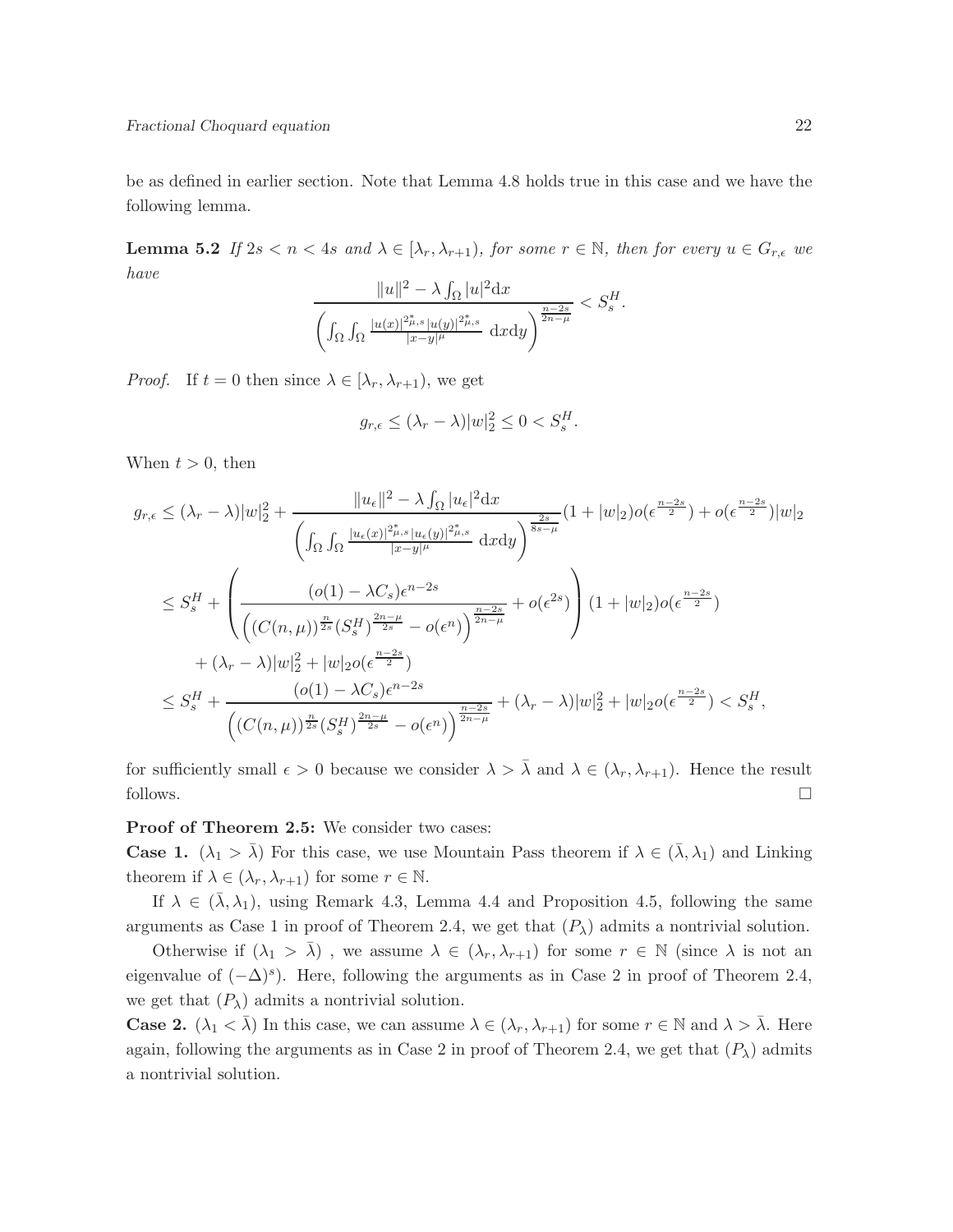# 6 Multiplicity Results

By the equivalence of norms obtained in lemma 4.7, we can find a constant  $C' > 0$  such that

$$
C'|u|_{2_s^*} \le \left(\int_\Omega \int_\Omega \frac{|u(x)|^{2_{\mu,s}^*} |u(y)|^{2_{\mu,s}^*}}{|x-y|^\mu} \; \mathrm{d}x \mathrm{d}y \; \right)^{\frac{1}{22_{\mu,s}^*}},
$$

for all  $u \in L^{2^*_s}(\Omega)$ . Let us define

$$
\lambda_* := \frac{S_s^H(C')^2}{|\Omega|^{\frac{2s}{n}}}
$$

and we consider the set containing the eigenvalues between  $\lambda$  and  $\lambda + \overline{\lambda}$ , that is

$$
\Upsilon = \{\lambda < \lambda_i < \lambda_*\} = \{\lambda_{k+1}, \lambda_{k+2}, \ldots, \lambda_{k+q}\}.
$$

If  $\Upsilon$  is not empty, then we can prove Theorem 2.6. Let  $V$  be a Banach space, we define

 $\sum := \{E \subset V \setminus \{0\} : E \text{ is closed in } V \text{ and symmetric with respect to origin}\}.$ 

We also define genus of the set  $E \in \sum$  as

$$
\gamma(E) := \inf \{ k \in \mathbb{N} : \exists \, \varphi \in C(E, \mathbb{R}^k) \setminus \{0\}, \varphi(x) = -\varphi(y) \}.
$$

Also,  $\gamma(E) = +\infty$ , if there exists no  $\varphi$  as given in definition above. We give the definition of pseudo-index.

**Definition 6.1** [13] For  $E \in \sum^* = \{A \in \sum; A \text{ is compact}\}$  and

 $\Lambda_*(\rho) = \{ h \in C(V, V); h \text{ is an odd homeomorphism and } h(B_1) \subset I^{-1}(0, +\infty) \cup B_\rho \},$ 

we define  $i^*(E) = \inf_{h \in \Lambda_*(\rho)} \gamma(E \cap h(\partial B_1)),$  for any  $\rho > 0$ .

We state some necessary results (without giving their proofs) from [13] that will help us to conclude our main theorem.

- **Proposition 6.2** (i) Let  $t \in \mathbb{N}$  and Y be a subspace of V with codimension t and  $E \subset \sum$ with  $\gamma(E) > t$ , then  $E \cap Y \neq \emptyset$ .
- (ii) If  $E \subset V$ ,  $\Omega$  is a bounded neighborhood of 0 in  $\mathbb{R}^t$ , and there exists a mapping  $h \in$  $C(E, \partial \Omega)$  with h an odd homeomorphism, then  $\gamma(E) = t$ .
- (iii) If  $\gamma(E) = t$  and  $0 \notin E$ , then E contains at least t distinct pairs of points.

**Lemma 6.3** Let V be a Banach space and  $I \in C(V, \mathbb{R})$  be an even functional satisfying:

(i) There exist  $\rho, \beta > 0$  and  $V_1 \subset V$  with  $dim V_1 = t$  such that  $I \big|_{\partial B_{\rho} \cap V_1^{\perp}} \geq \beta$ .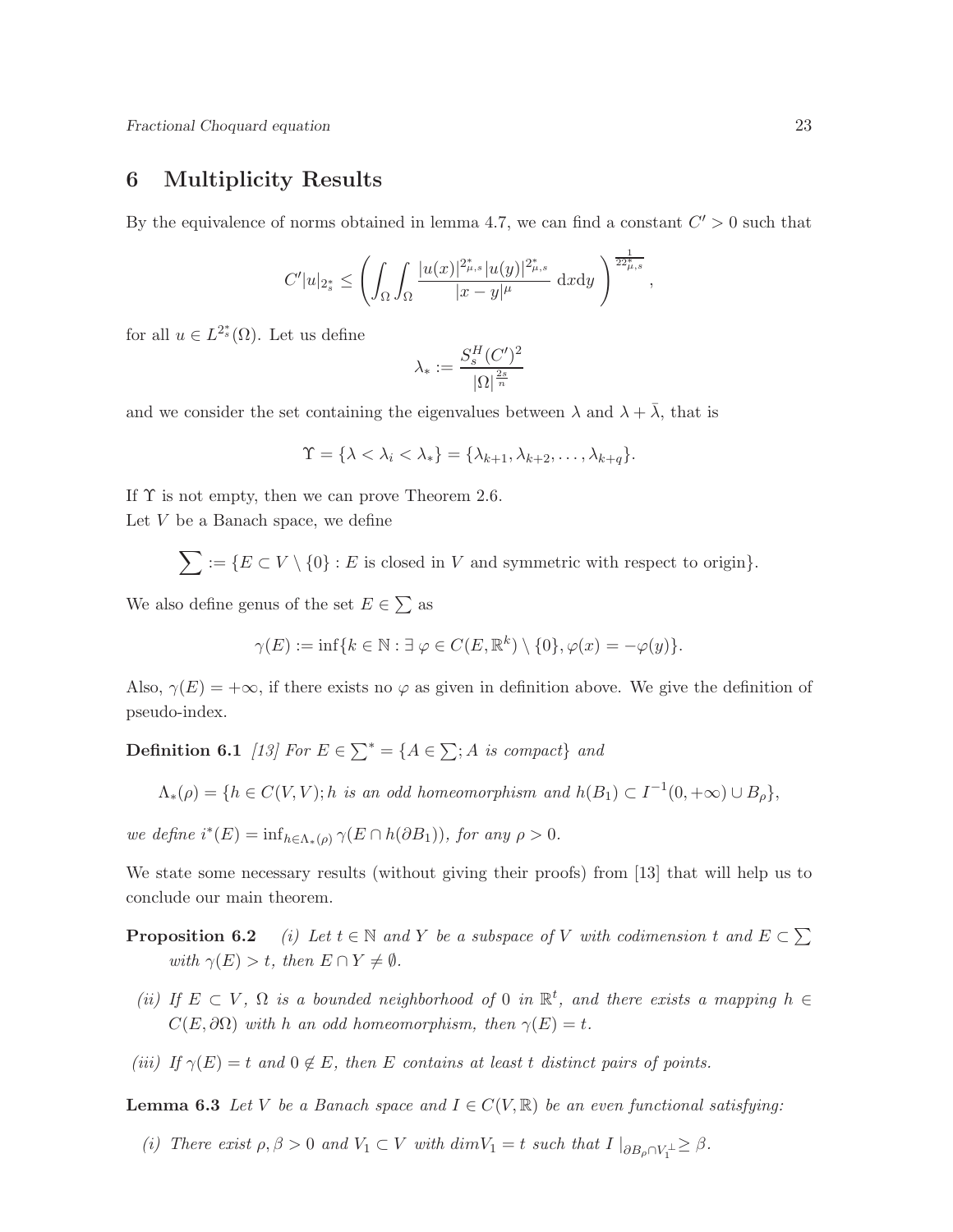(ii) There exist  $V_2 \subset V$  with  $dim V_2 = t_1 > t$  and  $R > 0$  such that for any  $u \in V_2 \setminus B_R$ ,  $I(u) \leq 0.$ 

We define  $c_k^* := \inf \{ \sup_{u \in A} I(u) : A \in \sum^* , i^*(A) \geq k \}$ . If  $0 < c_{k+1}^* \leq c_{k+2}^* \leq \ldots \leq c_m^* < +\infty$ and I satisfies the  $(PS)_{c_i^*}$  condition at  $c_i^*$   $(k + 1 \le i \le m)$ , then I has atleast  $m - k$  distinct pairs of critical points and  $c_i^*(k + 1 \leq i \leq m)$  is the corresponding critical value.

**Lemma 6.4** If  $n > 2s$  and  $\lambda < \lambda_{j+1}$  for some  $j \in \mathbb{N}$ , then the energy functional I satisfies the following:

- (i) There exists  $\beta, \rho > 0$  such that  $I(u) \geq \beta$ , for any  $u \in \mathbb{D}_j^{\perp}$  with  $||u|| = \rho$ .
- (iii) If  $\mathbb E$  be any finite dimensional subspace of  $X_0$ , then there exists  $R > \rho$  such that for any  $u \in \mathbb{E}$  with  $||u|| \geq R$ , we have  $I(u) \leq 0$ .

*Proof.* Proof follows similar to proof of lemma 4.6.

**Lemma 6.5** The following holds, for  $1 \le m \le q$ ,

$$
\beta \le c_{j+m}^* < \frac{n+2s-\mu}{2(2n-\mu)} (S_s^H)^{\frac{2n-\mu}{n+2s-\mu}}.
$$

*Proof.* Let  $A \in \sum^*$  and  $i^*(A) \geq j + m$ . We set  $f = \rho.id$ , where  $\rho$  is obtained in Lemma 6.3 and id is the identity map. Then it can be easily checked that  $f \in \Gamma_*$  and

$$
\gamma(A \cap \partial B_{\rho}) = \gamma(A \cap \partial f(\partial B_{1})) \ge \inf_{f \in \Gamma_{*}(\rho)} \gamma(A \cap f(\partial B_{1})) = i^{*}(A) \ge j + m.
$$

Thus, using Proposition 6.2(i), we get  $A \cap \partial B_\rho \cap \mathbb{D}_r^{\perp} \neq \emptyset$ . Then lemma 6.4(i) gives

$$
\sup_{u \in A} I(u) \ge \inf_{u \in \partial B_{\rho} \cap \mathbb{D}_{r}^{\perp}} I(u) \ge \beta.
$$

Since A is arbitrary,  $\beta \leq c_{j+m}^*$ . Now, we define  $\tilde{A} = \mathbb{D}_{j+m} \cap \overline{B}_R \in \sum^*$ . So, for any  $f \in \Gamma_*(\rho) (0 < \rho < R)$ , we have

$$
\tilde{A} \supset \mathbb{D}_{j+m} \cap (I^{-1}(0,+\infty) \cup B_{\rho}) \supset \mathbb{D}_{j+m} \cap h(B_1).
$$

Using definition of pseudo-index,  $i^*(\tilde{A}) \geq j+m$  and from definition of  $c^*_{j+m}$ , we get  $c^*_{j+m} \leq$  $\sup_{u \in \tilde{A}} I(u)$ . Using compactness of  $\tilde{A}$ , we obtain  $\tilde{u} \in \tilde{A}$  such that

$$
I(\tilde{u}) = \sup_{u \in \tilde{A}} I(u).
$$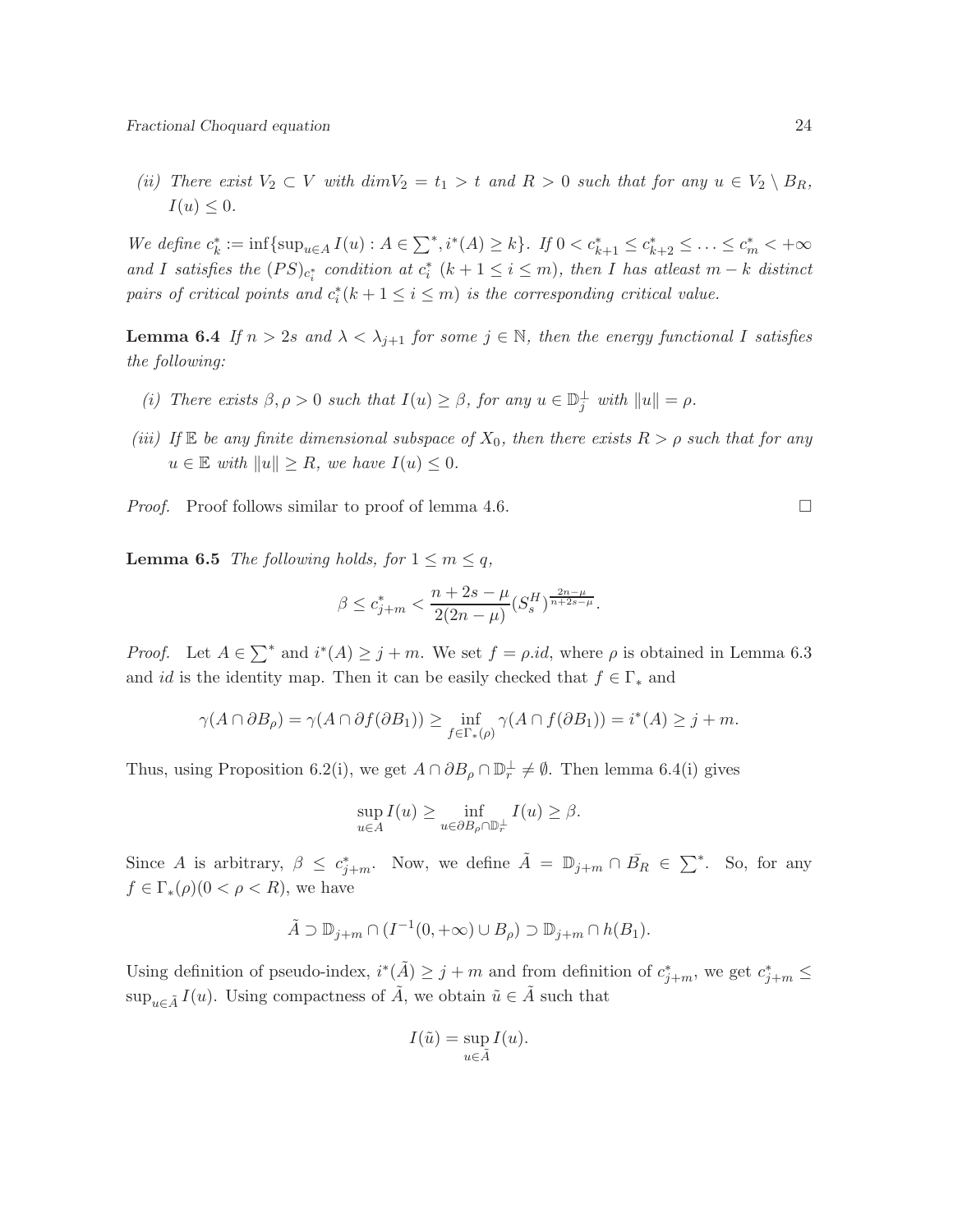Hence,  $c_{j+m}^* \leq I(\tilde{u}) = \max_{t>0} I(t\tilde{u})$ . Now, using the value of  $\lambda_*$ , Sobolev embedding, Hardy-Littlewood-Sobolev inequality and the fact that  $\tilde{u} \in \tilde{A}$ , we have

$$
\max_{t\geq 0} I(tu) = \frac{n+2s-\mu}{2(2n-\mu)} \left( \frac{\|\tilde{u}\|^2 - \lambda \int_{\Omega} |\tilde{u}|^2 dx}{\left( \int_{\Omega} \int_{\Omega} \frac{|\tilde{u}(x)|^{2\tilde{\mu},s} |\tilde{u}(y)|^{2\tilde{\mu},s}}{|x-y|^{\mu}} dx dy \right)^{\frac{n-2s}{2n-\mu}}} \right)^{\frac{2n-\mu}{n+2s-\mu}}
$$
\n
$$
\leq \frac{n+2s-\mu}{2(2n-\mu)} \left( \frac{(\lambda_{k+m-\lambda}) \int_{\Omega} \tilde{u}^2 dx}{\left( \int_{\Omega} \int_{\Omega} \frac{|\tilde{u}(x)|^{2\tilde{\mu},s} |\tilde{u}(y)|^{2\tilde{\mu},s}}{|x-y|^{\mu}} dx dy \right)^{\frac{n-2s}{2n-\mu}}} \right)^{\frac{2n-\mu}{n+2s-\mu}}
$$
\n
$$
\leq \frac{n+2s-\mu}{2(2n-\mu)} \left( \frac{\lambda_{*} |\Omega|^{\frac{2s}{n}} \left( \int_{\Omega} \tilde{u}^{2s} \right)^{\frac{2}{2s}}}{(C')^2 \left( \int_{\Omega} \tilde{u}^{2s} \right)^{\frac{2}{2s}}} \right)^{\frac{2n-\mu}{n+2s-\mu}} < \frac{n+2s-\mu}{2(2n-\mu)} (S_s^H)^{\frac{2n-\mu}{n+2s-\mu}}.
$$
\nfore,  $c_{i+m}^* < \frac{n+2s-\mu}{2(n-m)} (S_s^H)^{\frac{2n-\mu}{n+2s-\mu}}.$ 

\nUse  $C_s^*$  and  $C_s^*$  is a constant.

Therefore,  $c_{j+m}^* < \frac{n+2s-\mu}{2(2n-\mu)}$  $\frac{n+2s-\mu}{2(2n-\mu)}(S_s^H)$ 

Proof of Theorem 2.6: Since all the conditions of Lemma 6.3 holds, using Lemma 3.5 and 6.5, we get the  $(PS)_{c_{j+m}^*}$ , for  $1 \leq m \leq q$ . Thus, problem  $(P_{\lambda})$  has atleast q distinct pairs of solution.  $\Box$ 

## 7 Regularity of weak solutions

In this section, we prove that any weak solution of  $(P_\lambda)$  is bounded and moreover loclly Holder continuous. First we we prove Theorem 2.7.

**Theorem 7.1** Let  $0 \le u \in X_0$ ,  $n > 2s$  and  $\lambda > 0$  be such that

$$
\int_{Q} \frac{(u(x) - u(y))(\varphi(x) - \varphi(y))}{|x - y|^{n+2s}} dxdy
$$
\n
$$
= \int_{\Omega} \int_{\Omega} \frac{|u(y)|^{2\mu_{\beta}}}{|x - y|^{\mu}} \, dx \, dy \, dy \, dy \, dx + \lambda \int_{\Omega} u\varphi \, dx,
$$

for every  $\varphi \in C_c^{\infty}(\Omega)$ , i.e. u is a nonnegative weak solution of  $(P_{\lambda})$ . Then,  $u \in L^{\infty}(\Omega)$ .

Proof. We may assume that u does not vanish identically (otherwise the proof is trivial) and let u be nonnegative. Let  $\delta > 0$ , to be chosen appropriately small whose choice will be done on (7.14) later in proof. Now, let  $c > 0$  be a constant chosen in such a way that for any  $x \in \mathbb{R}^n$ ,  $v(x) := \frac{u(x)}{c} \in X_0$  satisfies

$$
\int_{Q} \frac{(v(x) - v(y))(\varphi(x) - \varphi(y))}{|x - y|^{n+2s}} dxdy
$$
\n
$$
\leq \int_{\Omega} \int_{\Omega} \frac{|v(y)|^{2_{\mu,s}^{*}} |v(x)|^{2_{\mu,s}^{*}-2} v(x) \varphi(x)}{|x - y|^{\mu}} dxdx + \lambda \int_{\Omega} v \varphi dx,
$$
\n(7.1)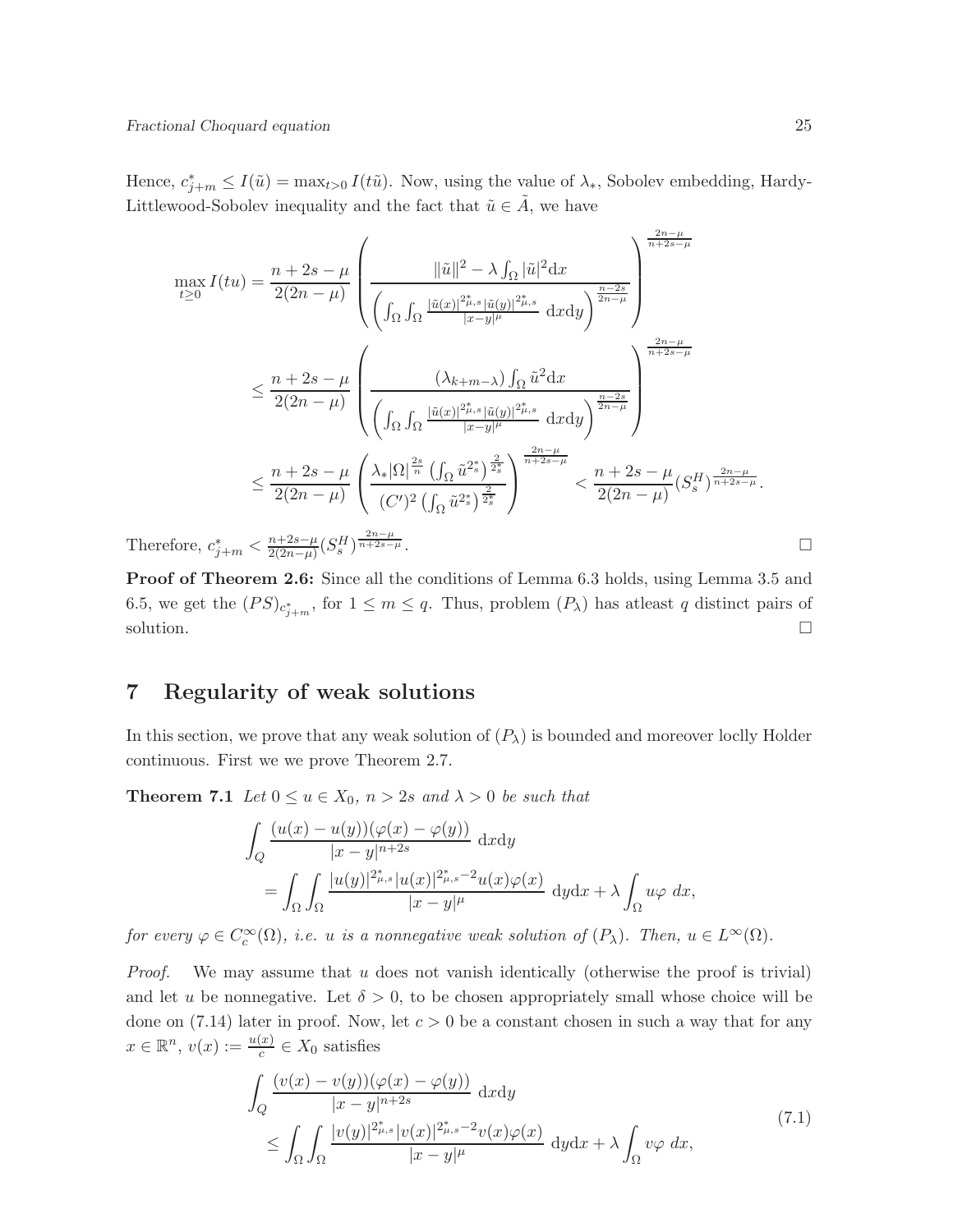for every  $0 \leq \varphi \in C_c^{\infty}(\Omega)$  and  $|v|_{2^*_s} = \delta$ . It is a simple observation that if  $v \in X_0$ , then  $v^+ := \max\{v, 0\}$  satisfies

$$
(v(x) - v(y))(v^+(x) - v^+(y)) \ge |v^+(x) - v^+(y)|^2,
$$
\n(7.2)

for any  $x, y \in \mathbb{R}^n$ . Let us set  $C_k := 1 - 2^{-k}$ ,  $v_k := v - C_k$ ,  $w_k := v_k^+ \in X_0$  and  $U_k := |w_k|_{2^*_s}$ . We get that

$$
0 \le |v| + C_k \le |v| + 1 \in L^2(\Omega) \subset L^{2_s^*}(\Omega),
$$

being  $\Omega$  bounded, and

$$
\lim_{k \to +\infty} w_k = (v - 1)^+.
$$

Therefore, by the Dominated Convergence Theorem,

$$
\lim_{k \to +\infty} U_k = \left( \int_{\Omega} [(v-1)^+]^{2_s^*} dx \right)^{\frac{1}{2_s^*}}.
$$
\n(7.3)

For any  $k \in \mathbb{N}$ ,  $C_{k+1} > C_k$  and so  $w_{k+1} \leq w_k$  a.e. in  $\mathbb{R}^n$ . Also let  $A_k := C_{k+1}/(C_{k+1} - C_k)$  $2^{k+1} - 1$ , for any  $k \in \mathbb{R}^n$ . We claim that for any  $k \in \mathbb{N}$ 

$$
v < A_k w_k \text{ on } \{w_{k+1} > 0\}. \tag{7.4}
$$

To check this, let  $x \in \{w_{k+1} > 0\}$ . Then  $v(x) > C_{k+1} > C_k$ , so  $w_k(x) = v_k(x) = v(x) - C_k$ and

$$
A_k w_k(x) = v(x) + \frac{C_k}{C_{k+1} - C_k}(v(x) - C_{k+1}) > v(x).
$$

Notice also that  $v_{k+1}(x) - v_{k+1}(y) = v(x) - v(y)$ , for any  $x, y \in \mathbb{R}^n$ . Using this, (7.1), (7.4), (7.2), Hölder's inequality and the fact that  $w_{k+1} = v_{k+1}^+ \in X_0$ , we get

$$
\int_{\mathbb{R}^{2n}} \frac{|w_{k+1}(x) - w_{k+1}(y)|^2}{|x - y|^{n+2s}} dxdy = \int_{Q} \frac{|v_{k+1}^{+}(x) - v_{k+1}^{+}(y)|^2}{|x - y|^{n+2s}} dxdy
$$
\n
$$
\leq \int_{\mathbb{R}^{2n}} \frac{(v_{k+1}(x) - v_{k+1}(y))(v_{k+1}^{+}(x) - v_{k+1}^{+}(y))}{|x - y|^{n+2s}} dxdy
$$
\n
$$
= \int_{\mathbb{R}^{2n}} \frac{(v(x) - v(y))(v_{k+1}^{+}(x) - v_{k+1}^{+}(y))}{|x - y|^{n+2s}} dxdy
$$
\n
$$
\leq \int_{\Omega} \int_{\Omega} \frac{|v(y)|^{2_{\mu,s}^{*}} |v(x)|^{2_{\mu,s}^{+}} - 2v(x)w_{k+1}(x)}{|x - y|^{\mu}} dxdx + \lambda \int_{\Omega} v(x)w_{k+1}(x) dx
$$
\n
$$
= \int_{\{w_{k+1}(x) > 0\}} \int_{\Omega} \frac{|v(y)|^{2_{\mu,s}^{+}} |v(x)|^{2_{\mu,s}^{+}} - 2v(x)w_{k+1}(x)}{|x - y|^{\mu}} dxdx + \lambda \int_{\{w_{k+1} > 0\}} v(x)w_{k+1}(x) dx
$$
\n
$$
\leq A_{k}^{2_{\mu,s}^{*}} - 1 \int_{\{w_{k+1}(x) > 0\}} \int_{\Omega} \frac{|v(y)|^{2_{\mu,s}^{*}} |w_{k}(x)|^{2_{\mu,s}^{*}} - 1}{|x - y|^{\mu}} dxdx + \lambda A_{k} \int_{\{w_{k+1} > 0\}} w_{k}^{2}(x) dx
$$
\n
$$
\leq A_{k}^{2_{\mu,s}^{*}} - 1 \int_{\{w_{k+1}(x) > 0\}} \int_{\Omega} \frac{|v(y)|^{2_{\mu,s}^{*}} |w_{k}(x)|^{2_{\mu,s}^{*}}}{|x - y|^{\mu}} dxdx + \lambda 2^{k+1} |w_{k}|_{2_{s}^{*}}^{2} |w_{k+1} > 0 \}|^{\frac{2s}{n}} dx. (7.5
$$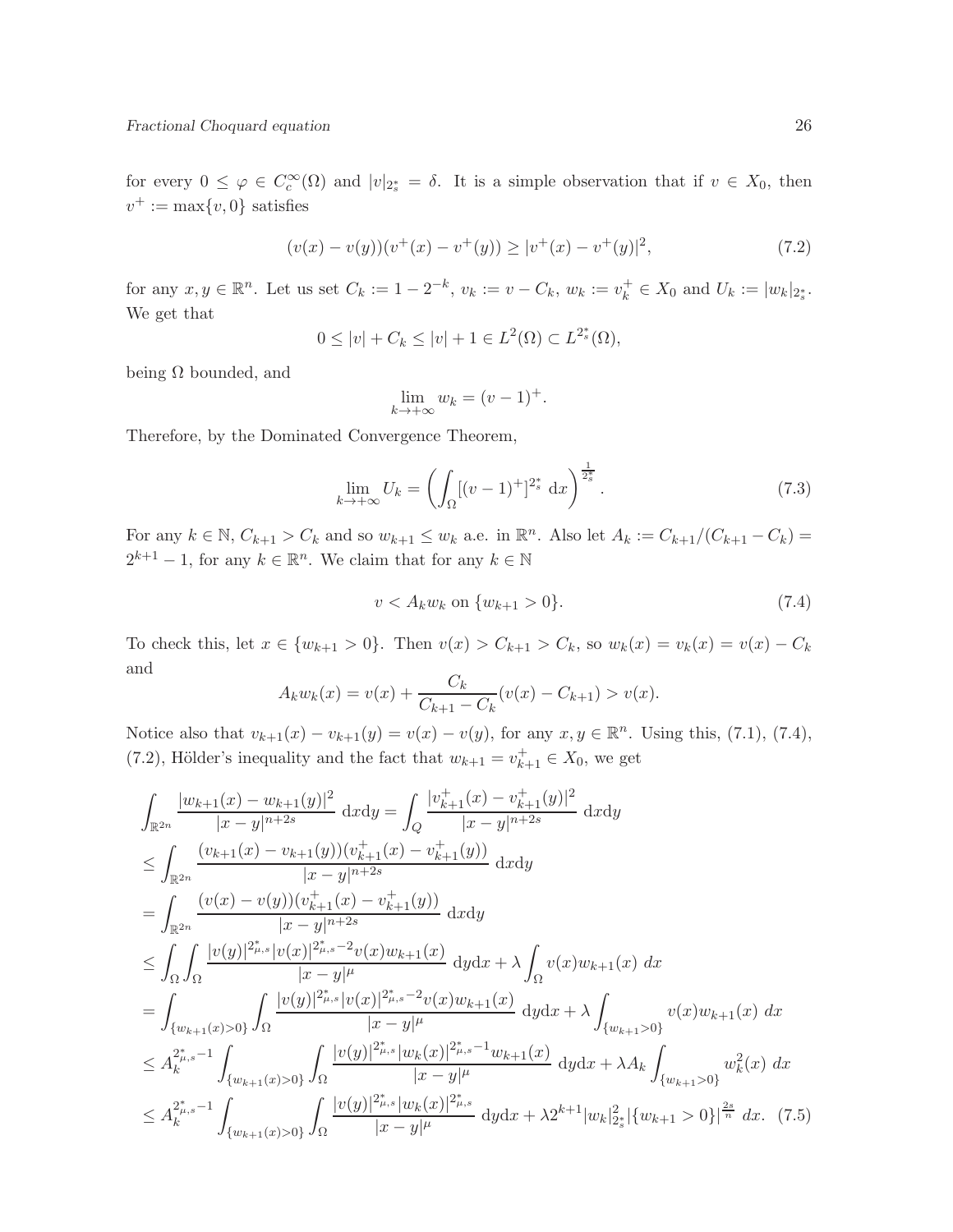Let us consider the first integral of R.H.S. of above inequality separately and we get that

$$
\int_{\{w_{k+1}(x)>0\}} \int_{\Omega} \frac{|v(y)|^{2_{\mu,s}^*} |w_k(x)|^{2_{\mu,s}^*}}{|x-y|^{\mu}} dydx
$$
\n
$$
\leq \left(\int_{\{w_{k+1}(x)>0\}} \int_{\{v(y)\leq C_{k+1}\}} + \int_{\{w_{k+1}(x)>0\}} \int_{\{v(y)>C_{k+1}\}} \frac{|v(y)|^{2_{\mu,s}^*} |w_k(x)|^{2_{\mu,s}^*}}{|x-y|^{\mu}} dydx \quad (7.6)
$$
\n
$$
= I_1 + I_2, \text{ (say)}.
$$

Now using (7.4) and Hardy- Littlewood- Sobolev inequality, we have

$$
I_{1} = \int_{\{w_{k+1}(x) > 0\}} \int_{\{w_{k+1}(y) > 0\}} \frac{|v(y)|^{2_{\mu,s}^{*}} |w_{k}(x)|^{2_{\mu,s}^{*}}}{|x - y|^{\mu}} dy dx
$$
  
 
$$
\leq A_{k}^{2_{\mu,s}^{*}} \frac{|w_{k}(y)|^{2_{\mu,s}^{*}} |w_{k}(x)|^{2_{\mu,s}^{*}}}{|x - y|^{\mu}} dy dx \leq A_{k}^{2_{\mu,s}^{*}} C(n,\mu) |w_{k}|^{22_{\mu,s}^{*}}_{2_{s}^{*}}.
$$
 (7.7)

Next, again using  $(7.4)$  and Hölder's inequality we have

$$
I_{2} = \int_{\{w_{k+1}(x) > 0\}} \int_{\{w_{k+1}(y) > 0\}} \frac{|v(y)|^{2_{\mu,s}^{*}}|w_{k}(x)|^{2_{\mu,s}^{*}}}{|x - y|^{\mu}} dydx
$$
  
\n
$$
\leq C_{k+1}^{2_{\mu,s}^{*}} \int_{\{w_{k+1}(x) > 0\}} |w_{k}(x)|^{2_{\mu,s}^{*}} \int_{\Omega} \frac{dy}{|x - y|^{\mu}} dx
$$
  
\n
$$
\leq MC_{k+1}^{2_{\mu,s}^{*}} \int_{\{w_{k+1}(x) > 0\}} |w_{k}(x)|^{2_{\mu,s}^{*}} dx
$$
  
\n
$$
\leq MC_{k+1}^{2_{\mu,s}^{*}} |\{w_{k+1} > 0\}|^{\frac{\mu}{2n}} |w_{k}|^{2_{\mu,s}^{*}}_{2_{\mu,s}^{*}}.
$$
\n(7.8)

Using  $(7.6)$ ,  $(7.7)$ ,  $(7.8)$  and Sobolev inequality in  $(7.5)$ , we get

$$
S_s|w_{k+1}|_{2_s^*}^2 \leq \int_{\mathbb{R}^{2n}} \frac{|w_{k+1}(x) - w_{k+1}(y)|^2}{|x - y|^{n+2s}} dxdy
$$
  
\n
$$
\leq A_k^{2_{\mu,s}^* - 1} \left( A_k^{2_{\mu,s}^*} C(n,\mu) |w_k|_{2_s^*}^{22_{\mu,s}^*} + MC_{k+1}^{2_{\mu,s}^*} |\{w_{k+1} > 0\}|_{2_s^*}^{\frac{\mu}{2n}} |w_k|_{2_s^*}^{2_{\mu,s}^*} \right)
$$
\n
$$
+ 2^{k+1} |w_k|_{2_s^*}^2 |\{w_{k+1} > 0\}|_{\frac{2s}{n}}^{\frac{2s}{n}} dx \right).
$$
\n
$$
(7.9)
$$

Now we claim that

$$
\{w_{k+1} > 0\} \subset \{w_k > 2^{-(k+1)}\}.
$$
\n(7.10)

To establish this, we observe that if  $x\in\{w_{k+1}>0\}$  then

$$
v(x) - C_{k+1} > 0.
$$

Accordingly,  $v_k(x) = v(x) - C_k > C_{k+1} - C_k = 2^{-(k+1)}$ , so that,

$$
w_k(x) = v_k(x) > 2^{-(k+1)}.
$$

Thus, (7.10) gives

$$
U_k^{2^*} = |w_k|_{2^*} \ge \int_{\{w_k > 2^{-(k+1)}\}} w_k^{2^*} \, \mathrm{d}x \ge 2^{-(k+1)} |\{w_{k+1} > 0\}|. \tag{7.11}
$$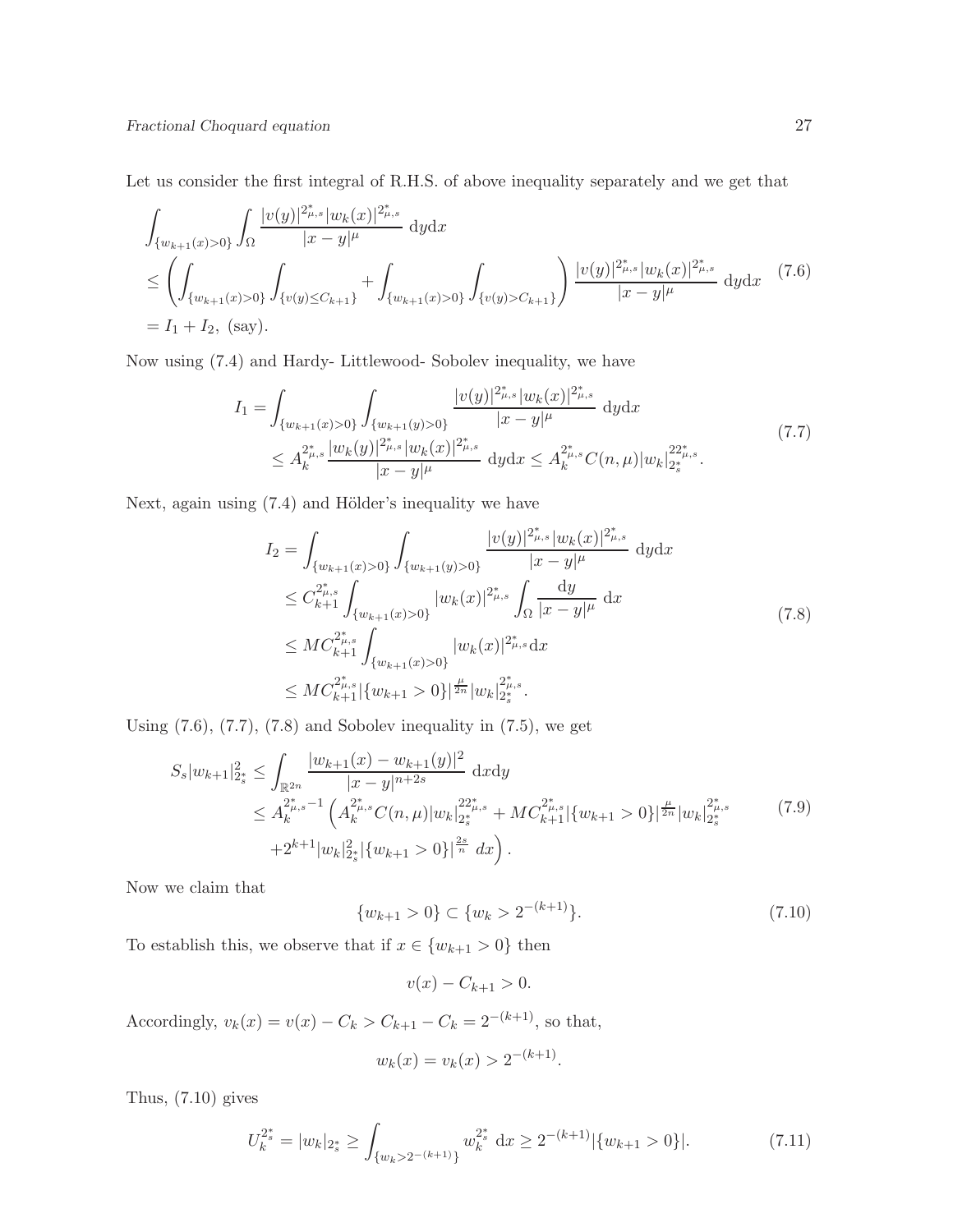As a consequence of (7.11), from (7.9) we get

$$
S_{s}|w_{k+1}|_{2_{s}^{*}}^{2} \leq A_{k}^{2_{\mu,s}^{*}-1} \left( A_{k}^{2_{\mu,s}^{*}} C(n,\mu)|w_{k}|_{2_{s}^{*}}^{22_{\mu,s}^{*}} + MC_{k+1}^{2_{\mu,s}^{*}} 2^{\frac{\mu(k+1)}{2n}} |w_{k}|_{2_{s}^{*}}^{2_{\mu}^{*}} + 2^{k+1}|w_{k}|_{2_{s}^{*}}^{2_{\mu}^{*}} 2^{\frac{2s(k+1)}{n}} dx \right)
$$
  
\n
$$
\leq 2^{(2_{\mu,s}^{*}-1)(k+1)} \left( 2^{2_{\mu,s}^{*}(k+1)} C(n,\mu)|w_{k}|_{2_{s}^{*}}^{22_{\mu}^{*}} + M2^{\frac{\mu(k+1)}{2n}} |w_{k}|_{2_{s}^{*}}^{2_{\mu}^{*}} + 2^{k+1}|w_{k}|_{2_{s}^{*}}^{2_{\mu}^{*}} 2^{\frac{2s(k+1)}{n}} dx \right)
$$
  
\n
$$
\leq 2^{(2_{\mu,s}^{*}-1)(k+1)} \max\{ 2^{2_{\mu,s}^{*}(k+1)} C(n,\mu), M2^{\frac{\mu(k+1)}{2n}} + 2^{(k+1)(1+\frac{2s}{n})} \} \times
$$
  
\n
$$
\left( |w_{k}|_{2_{s}^{*}}^{22_{\mu,s}^{*}} + |w_{k}|_{2_{s}^{*}}^{2_{\mu}^{*}} \right).
$$
  
\n(7.12)

Therefore using definition of  $U_k$  in (7.12), we get

$$
U_{k+1} \le D^{(k+1)} \left( U_k^{2^*_{\mu,s}} + U_k^{\frac{2^*_{s}}{2}} \right),\tag{7.13}
$$

where,  $D = \left(1 + \left(2^{\left(2^*_{\mu,s}-1\right)}\max\{2^{2^*_{\mu,s}}C(n,\mu), M2^{\frac{\mu}{2n}} + 2^{\left(1+\frac{2s}{n}\right)}\}\right)^{1/2}\right) > 1$  and  $2^*_{\mu,s} > 2^*_s/2 > 1$ . Now we are ready to perform our choice of  $\delta$ : namely we assume that  $\delta > 0$  is so small that

$$
\delta^{\frac{2^*}{2}-1} < \frac{1}{(2^{2^*_{\mu,s}}D)^{\frac{1}{(2^*_{s}/2)-1}}}.\tag{7.14}
$$

We also fix  $\eta \in$  $\sqrt{ }$  $\delta^{\frac{2_s^*}{2}-1}, \frac{1}{\cdots}$  $\frac{1}{(2^2\mu,s\,D)^{\frac{1}{(2^*_s/2)-1}}}$ ! Since  $D > 1$  and  $2_s^*/2 > 1$ , we get  $\eta \in (0,1)$ . Moreover, ∗ ∗

$$
\delta^{\frac{2_s^*}{2}-1} \le \eta \text{ and } 2^{2_{\mu,s}^*} D\eta^{\frac{2_s^*}{2}-1} \le 1. \tag{7.15}
$$

We claim that

$$
U_k \le 2\delta \eta^{k+1}.\tag{7.16}
$$

The proof is by induction. First of all

$$
U_0 = |v^+|_{2^*_s} \le |v|_{2^*_s} = \delta \le 2\delta
$$

which is  $(7.16)$  when  $k = 0$ . Let us now suppose that  $(7.16)$  holds true for k and let us prove it for  $k + 1$ . Using (7.13) and (7.15), we get

$$
U_{k+1} \le D^{k+1} (U_k^{2^*_{\mu,s}} + U_k^{\frac{2^*_{s}}{2}}) \le 2^{2^*_{\mu,s}+1} D^{k+1} (\delta \eta^{k+1})^{\frac{2^*_{s}}{2}}
$$
  

$$
\le 2\delta (2^{2^*_{\mu,s}} D \eta^{\frac{2^*_{s}}{2}-1})^{k+1} \delta^{\frac{2^*_{s}}{2}-1} \eta^k \le 2\delta \eta^{k+1}.
$$

This proves our claim (7.16). Then using  $\eta \in (0,1)$  and (7.16), we conclude that

$$
\lim_{k \to +\infty} U_k = 0.
$$

Hence, by (7.3),  $(v-1)^{+} = 0$  a.e. in  $\Omega$ , that is  $v \le 1$  a.e. in  $\Omega$ . Therefore,  $u \le c$  a.e. in  $\Omega$ which implies  $|u|_{\infty} \leq c$ . This completes the proof.  $\Box$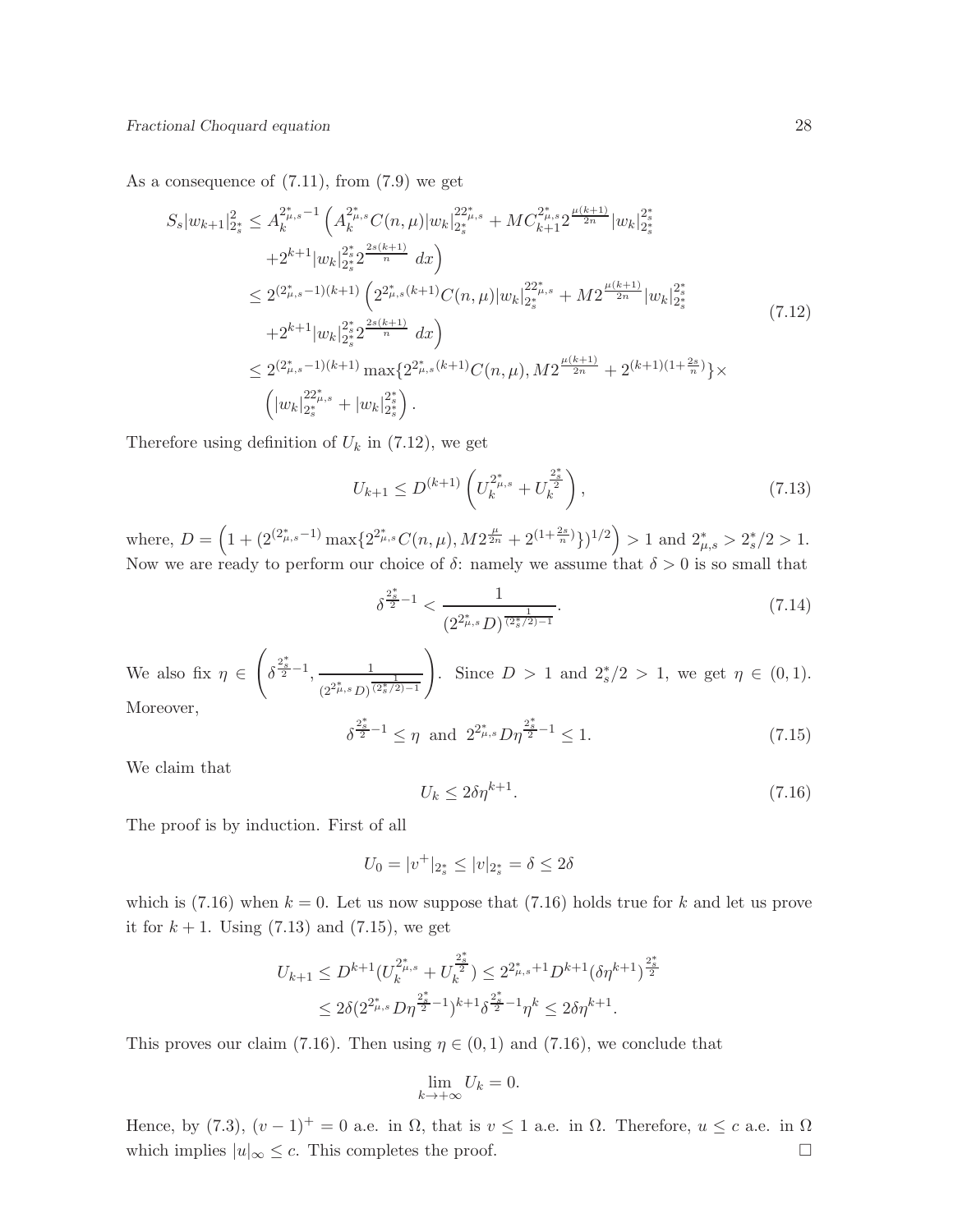**Theorem 7.2** Let u be a positive solution of  $(P_\lambda)$ . Then there exist  $\alpha \in (0, s]$  such that  $u \in C^{\alpha}_{loc}(\Omega)$ ..

*Proof.* Let  $\Omega' \in \Omega$ . Then using above regularity result, for any  $\psi \in C_c^{\infty}(\Omega)$  we obtain

$$
\int_{\Omega'}\int_{\Omega'}\frac{|v(y)|^{2_{\mu,s}^{\ast}}|v(x)|^{2_{\mu,s}^{\ast}-2}v(x)\psi(x)}{|x-y|^{\mu}}\;{\rm d}y{\rm d}x+\lambda\int_{\Omega'}v\psi\;dx\leq C\int_{\Omega'}\psi dx
$$

for some constant  $C > 0$ , since  $u \in L^{\infty}(\Omega)$ . Thus we have  $|(-\Delta_p)^s u| \leq C$  weakly on  $\Omega'$ . So, using theorem 4.4 of [16] and applying a covering argument on inequality in corollary 5.5 of [16], we can prove that there exist  $\alpha \in (0, s]$  such that  $u \in C^{\alpha}(\Omega')$ , for all  $\Omega' \subseteq \Omega$ . Therefore,  $u \in C_{l_0}^{\alpha}$  $\int_{loc}^{\alpha}(\Omega).$ 

## 8 Nonexistence result

In this section, we prove a non-existence result for  $\lambda \leq 0$  when  $\Omega$  is a star shaped domain. At first, we prove the Pohozaev type identity:

**Proposition 8.1** If  $n > 2s$ ,  $\lambda < 0$ ,  $\Omega$  be bounded,  $C^{1,1}$  domain and  $u \in L^{\infty}(\Omega)$  solves  $(P_{\lambda})$ , then

$$
\frac{2s-n}{2} \int_{\Omega} u(-\Delta)^s u \, dx - \frac{\Gamma(1+s)^2}{2} \int_{\partial\Omega} \left(\frac{u}{\delta^s}\right)^2 (x \cdot \nu) d\sigma
$$

$$
= \frac{2n-\mu}{22^*_{\mu,s}} \int_{\Omega} \int_{\Omega} \frac{|u(x)|^{2^*_{\mu,s}} |u(y)|^{2^*_{\mu,s}}}{|x-y|^{\mu}} \, dxdy + \frac{\lambda}{n} \int_{\Omega} |u|^2 dx,
$$

where  $\delta(x) = dist(x, \partial\Omega)$  and v denotes the unit outward normal to  $\partial\Omega$  at x and  $\Gamma$  is the Gamma function.

*Proof.* Since u solves  $(P_{\lambda})$ , u satisfies the problem

$$
(-\Delta)^s u = \left(\int_{\Omega} \frac{|u(y)|^{2_{\mu,s}^*}}{|x-y|^{\mu}} dy\right) |u|^{2_{\mu,s}^* - 2} u + \lambda u \text{ in } \Omega.
$$

Multiplying both sides of the above equation by  $(x.\nabla u)$  and integrating, we get

$$
\int_{\Omega} (x.\nabla u)(-\Delta)^s u \, \mathrm{d}x = \int_{\Omega} (x.\nabla u) \left( \int_{\Omega} \frac{|u(y)|^{2^*_{\mu,s}}}{|x-y|^{\mu}} \mathrm{d}y \right) |u|^{2^*_{\mu,s}-1} \mathrm{d}x + \frac{\lambda n}{2} \int_{\Omega} |u|^2 \mathrm{d}x. \tag{8.1}
$$

Using Theorem 1.4 and 1.6 of [29] (since  $u \in L^{\infty}(\Omega)$ ,  $f(u) \in C^{0,1}(\overline{\Omega})$ , where  $f(u) =$  $\int\int_{\Omega}$  $\frac{|u|^{2_{\mu,s}^*}}{|x-y|^\mu}$ dy  $\setminus$  $|u|^{2_{\mu,s}^*-2}u + \lambda u$ , we get

$$
\int_{\Omega} (x \cdot \nabla u)(-\Delta)^s u \, \mathrm{d}x = \frac{2s - n}{2} \int_{\Omega} u(-\Delta)^s u \, \mathrm{d}x - \frac{\Gamma(1+s)^2}{2} \int_{\partial \Omega} \left(\frac{u}{\delta^s}\right)^2 (x \cdot \nu) \mathrm{d}\sigma.
$$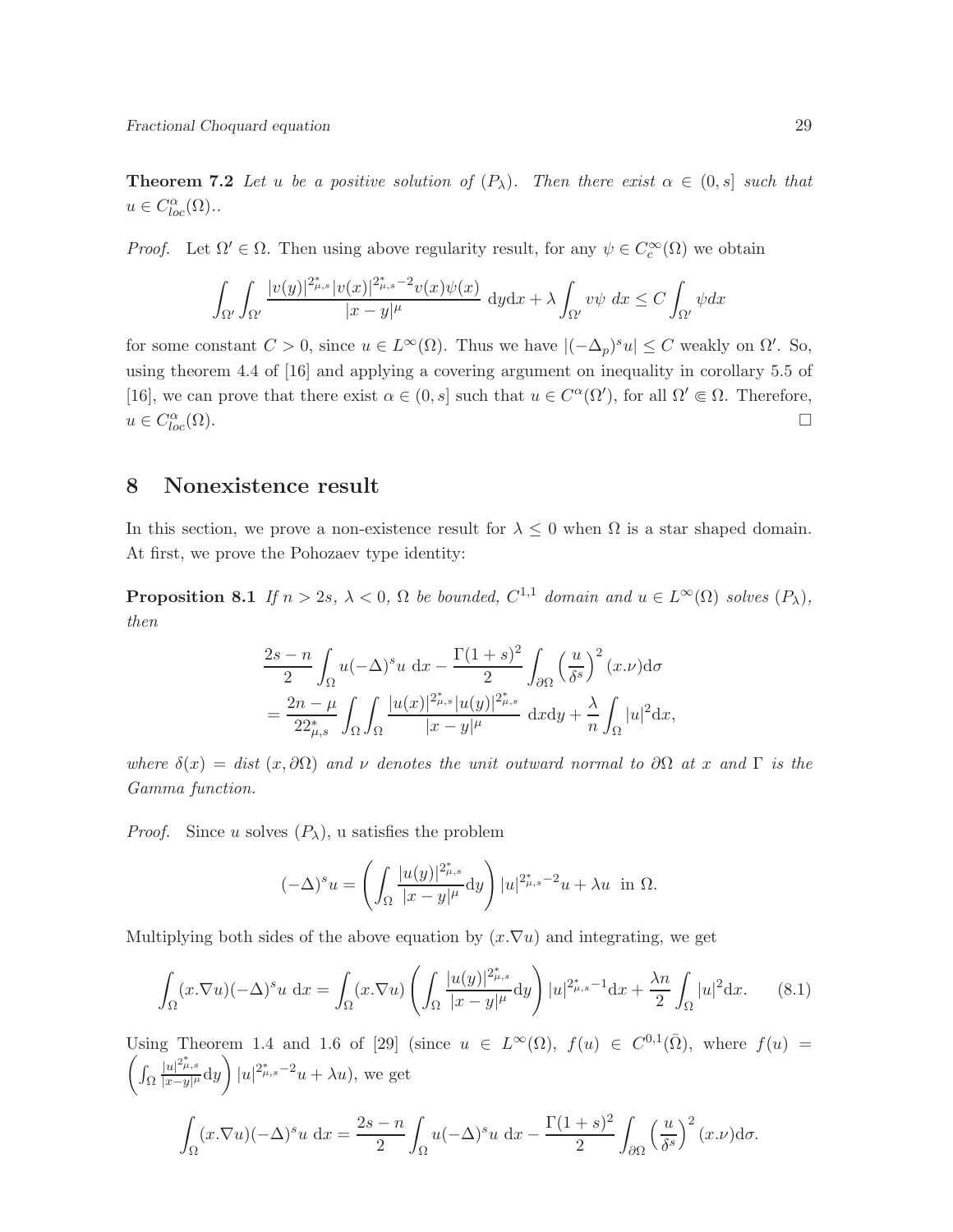Now, consider the term

$$
\int_{\Omega} (x \cdot \nabla u) \left( \int_{\Omega} \frac{|u(y)|^{2_{\mu,s}^*}}{|x - y|^{\mu}} dy \right) |u|^{2_{\mu,s}^* - 1} dx
$$
\n
$$
= - \int_{\Omega} u(x) \left( n \left( \int_{\Omega} \frac{|u(y)|^{2_{\mu,s}^*}}{|x - y|^{\mu}} dy \right) |u|^{2_{\mu,s}^* - 1} + (2_{\mu,s}^* - 1)|u(x)|^{2_{\mu,s}^* - 2} x \cdot \nabla u(x) \int_{\Omega} \frac{|u(y)|^{2_{\mu,s}^*}}{|x - y|^{\mu}} dy \right) \right. \\ \left. + |u(x)|^{2_{\mu,s}^* - 1} \int_{\Omega} (-\mu) x \cdot (x - y) \frac{|u(y)|^{2_{\mu,s}^*}}{|x - y|^{\mu + 2}} dy \right) dx
$$
\n
$$
= -n \int_{\Omega} \int_{\Omega} \frac{|u(x)|^{2_{\mu,s}^*} |u(y)|^{2_{\mu,s}^*}}{|x - y|^{\mu}} dx dy - (2_{\mu,s}^* - 1) \int_{\Omega} x \cdot \nabla u(x) \int_{\Omega} \frac{|u(x)|^{2_{\mu,s}^*}}{|x - y|^{\mu}} dy |u(x)|^{2_{\mu,s}^* - 1} dx
$$
\n
$$
+ \mu \int_{\Omega} \int_{\Omega} x \cdot (x - y) \frac{|u(y)|^{2_{\mu,s}^*}}{|x - y|^{\mu + 2}} |u(x)|^{2_{\mu,s}^*} dy dx.
$$

This gives

$$
2_{\mu,s}^* \int_{\Omega} x \cdot \nabla u(x) \int_{\Omega} \frac{|u(y)|^{2_{\mu,s}^*}}{|x-y|^{\mu}} dy |u(x)|^{2_{\mu,s}^* - 1} dx
$$
  
=  $-n \int_{\Omega} \int_{\Omega} \frac{|u(x)|^{2_{\mu,s}^*} |u(y)|^{2_{\mu,s}^*}}{|x-y|^{\mu}} dx dy + \mu \int_{\Omega} \int_{\Omega} x \cdot (x-y) \frac{|u(y)|^{2_{\mu,s}^*}}{|x-y|^{\mu+2}} |u(x)|^{2_{\mu,s}^*} dy dx,$ 

and similarly,

$$
2_{\mu,s}^* \int_{\Omega} y. \nabla u(x) \int_{\Omega} \frac{|u(x)|^{2_{\mu,s}^*}}{|x-y|^{\mu}} dx |u(y)|^{2_{\mu,s}^* - 1} dy
$$
  
=  $-n \int_{\Omega} \int_{\Omega} \frac{|u(y)|^{2_{\mu,s}^*} |u(x)|^{2_{\mu,s}^*}}{|x-y|^{\mu}} dy dx + \mu \int_{\Omega} \int_{\Omega} y.(y-x) \frac{|u(x)|^{2_{\mu,s}^*}}{|x-y|^{\mu+2}} |u(y)|^{2_{\mu,s}^*} dx dy.$ 

Thus, we have

$$
\int_{\Omega} (x \cdot \nabla u(x)) \left( \int_{\Omega} \frac{|u(y)|^{2_{\mu,s}^*}}{|x - y|^{\mu}} dy \right) |u(x)|^{2_{\mu,s}^* - 1} dx = \frac{\mu - 2n}{22_{\mu,s}^*} \int_{\Omega} \frac{|u(x)|^{2_{\mu,s}^*} |u(x)|^{2_{\mu,s}^*}}{|x - y|^{\mu}} dx dy.
$$

Since

$$
\int_{\Omega} (x.\nabla u)u \mathrm{d}x = -\frac{n}{2} \int_{\Omega} u^2 \mathrm{d}x,
$$

using  $(8.1)$ , the result follows.

**Proof of Theorem 2.8:** Let  $u \ge 0$  be a nontrivial solution of  $(P_\lambda)$ , then by Theorem 7.1,  $u \in L^{\infty}(\Omega)$ . Therefore, we have

$$
||u||^{2} = \int_{\Omega} \int_{\Omega} \frac{|u(x)|^{2_{\mu,s}^{*}}|u(y)|^{2_{\mu,s}^{*}}}{|x - y|^{\mu}} dxdy + \lambda \int_{\Omega} u^{2} dx.
$$

Using Proposition 8.1, we get

$$
\frac{\Gamma(1+s)^2}{2} \int_{\partial\Omega} \left(\frac{u}{\delta^s}\right)^2 (x \cdot \nu) d\sigma = \lambda \int_{\Omega} u^2 dx.
$$

But, since  $\Omega$  is star shaped with respect to origin in  $\mathbb{R}^n$ , so  $x.\nu > 0$ . From above equation and  $\lambda < 0$ , we have  $u \equiv 0$ , which is a contradiction. This completes the proof.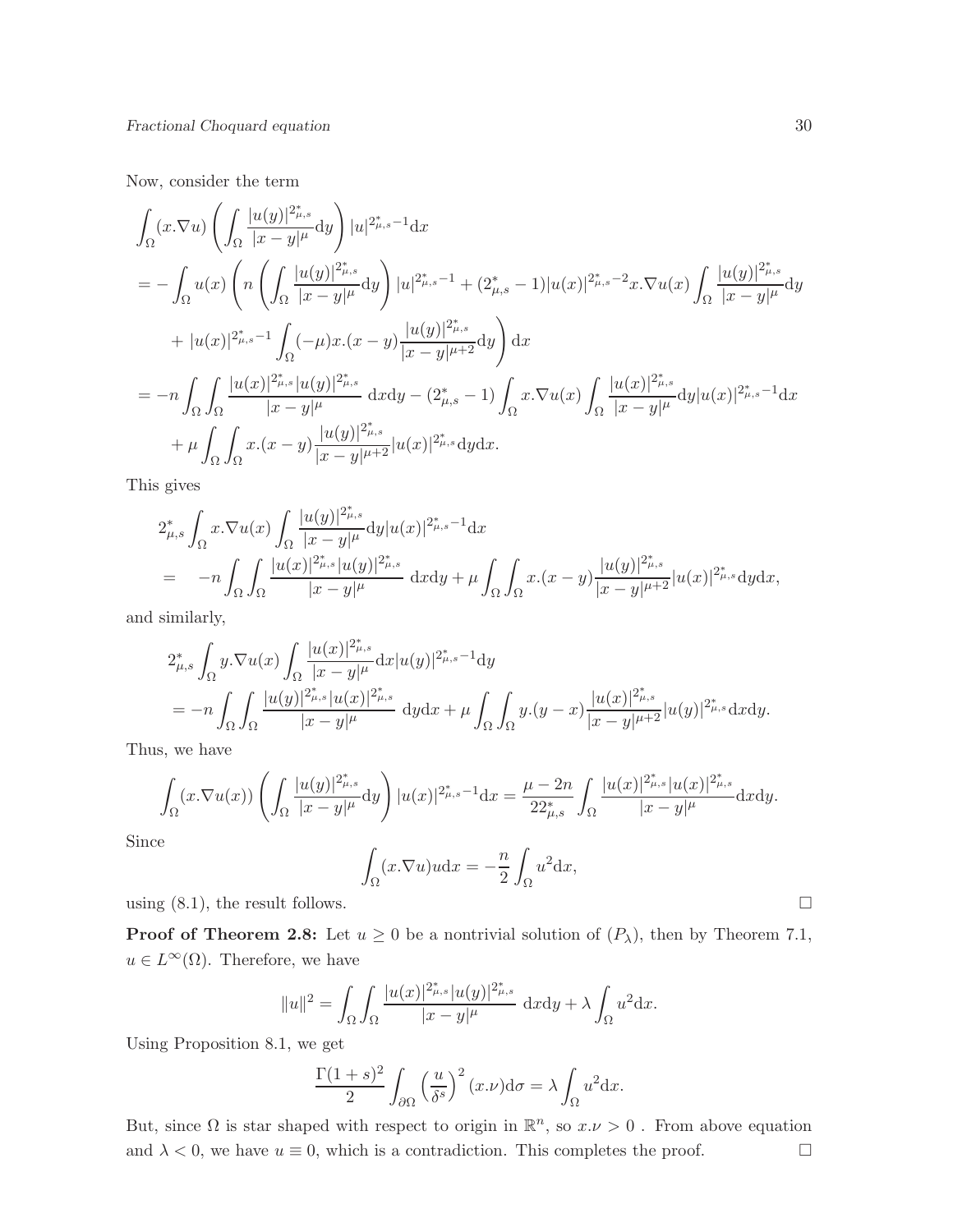## References

- [1] N. Ackermann, On a periodic Schrödinger equation with nonlocal superlinear part, Math. Z., 248 (2004) 423–443.
- [2] C. O. Alves, A. B. N´obrega and M. Yang, Multi-bump solutions fr Choquard equation with deepening potential well, Calc. Var. Partial Differential Equations, 55(3) (2016) 55:48.
- [3] C. O. Alves, A. B. Nóbrega and M. Yang, *Multiplicity and concentration behaviour of* solutions for a quasilinear Choquard equation via penalization method, Proc. Roy. Soc. Edinburgh Sec. A, 146 (2016) 23–58.
- [4] C. O. Alves and M. Yang,Existence of semiclassical ground state solutions for a generalized Choquard equation, J. Differential Equations, 257 (2014) 4133–4164.
- [5] D. Applebaum, *Lévy process-from probability to finance and quantum groups*, Notices Amer. Math. Soc., 51 (2004) 1336–1347.
- [6] H. Brézis and L. Nirenberg, *Positive solutions of nonlinear elliptic equations involving* critical Sobolev exponents, Comm. Pure Appl. Math., 36 (1983) 437–477.
- [7] B. Barrios, E. Colorado, R. Servadei and F. Soria, A critical fractional equation with concave-convex power nonlinearities, Ann. Inst. H. Poincaré Anal. Non Linéaire, 32 (2015) 875–900.
- [8] B. Brändle and E. Colorado, A. De Pablo and U. Sànchez, A concave-convex elliptic problem involving the fractional Laplacian, Proc. Roy. Soc. Edinburgh. Sect. A, 143 (2013) 39–71.
- [9] B. Buffoni, L. Jeanjean and C. A. Stuart, Existence of a nontrivial solution to a strongly indefinite semilinear equation, Proc. Amer. Math. Soc., 119(1) (1993) 179-186.
- [10] M. Clapp and D. Salazar, Positive and sign changing solutions to a nonlinear Choquard *equation*, J. Math. Anal. Appl.,  $407$  (2013) 1–15.
- [11] P. D'Avenia, G. Siciliano and M. Squassina, On fractional Choquard Equations, Math. Models Methods Appl. Sci., 25(8) (2015) 1447-1476.
- [12] P. DAvenia, G. Siciliano and M. Squassina, Existence results for a doubly nonlocal equation, Sã Paulo Journal of Mathematical Sciences,  $9(2)$  (2015) 311–324.
- [13] F. Gao and M. Yang, On the Brezis-Nirenberg type critical problem for nonlinear Choquard equation, preprint, https://arxiv.org/pdf/1604.00826v3.pdf.
- [14] A. Garroni and S. Müller, Γ-limit of a phase-field model of dislocations, SIAM J. Math. Anal., 36 (2005) 1943–1964.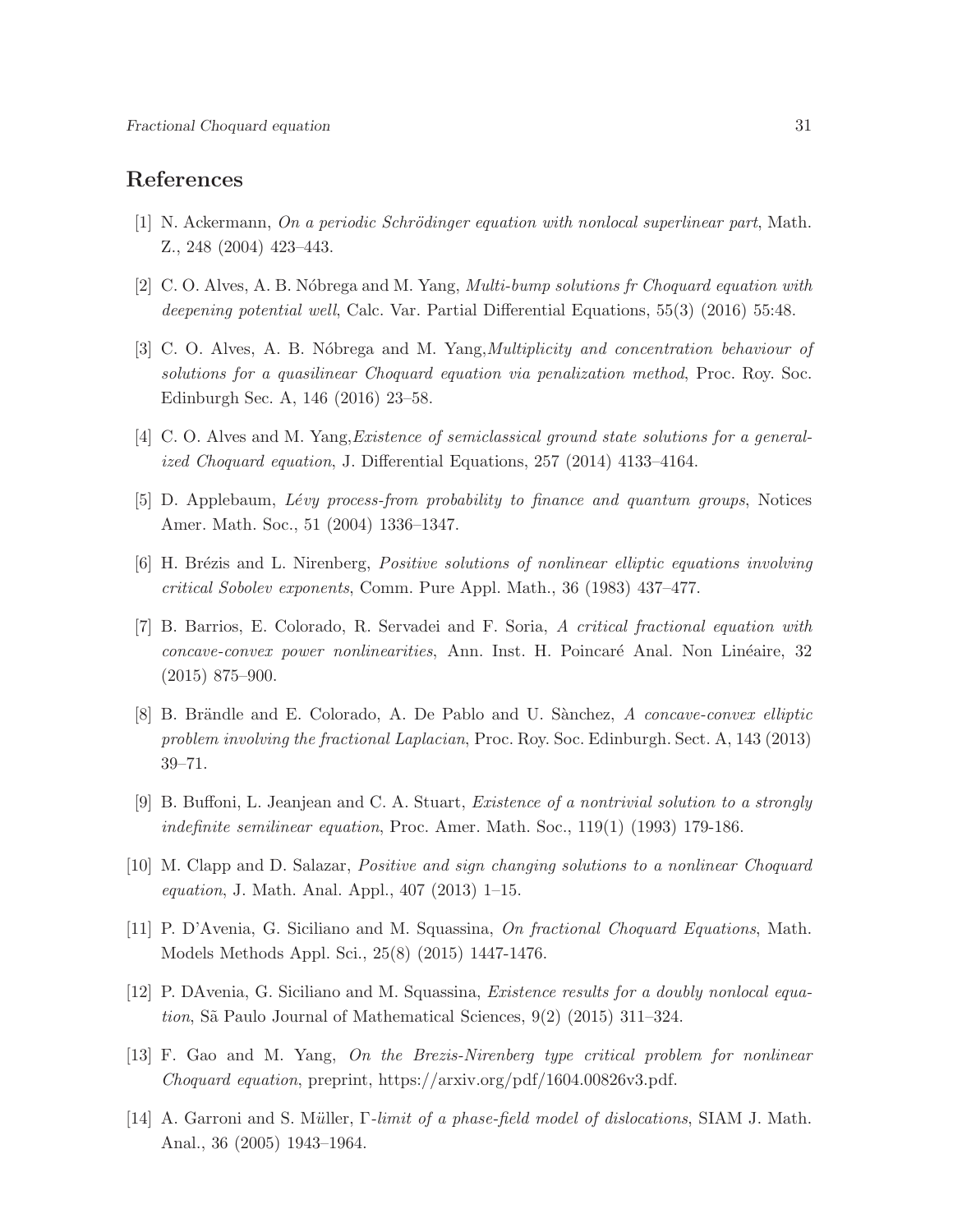- [15] M. Ghimenti and J. Van Schaftingen, Nodal solutions for the choquard equation , preprint, http://arxiv.org/pdf/1503.06031v2.pdf .
- [16] A. Iannizzotto, S. Mosconi and Marco Squassina, Global Holder regularity for the fractional p-Laplacian, Submitted to Rev. Mat. Iberoam, 1-41.
- [17] J. Giacomoni, T. Mukherjee and K. Sreenadh, Positive solutions of fractional elliptic equations with critical and singular nonlinearity. Advances in Nonlinear analysis, to appear.
- $[18]$  N. Laskin, *Fractional Schrödinger equations*, Phys. Rev. E, 66  $(2002)$  056108.
- [19] E. Lieb, Existence and uniqueness of the minimizing solution of Choquard's nonlinear *equation*, Studies in Appl. Math., 57 (1976/77) 93-105.
- [20] E. Lieb and M. Loss, "Analysis", Graduate Studies in Mathematics, AMS, Providence, Rhode island, 2001.
- [21] P. Lions, The Choquard equation and related questions, Nonlinear Anal., 4 (1980) 1063– 1072.
- [22] R. Metzler and J. Klafter, The random walks quide to anomalous diffusion: a fractional  $dynamics approach, Phys. Rep., 339 (2000) 1-77.$
- [23] R. Metzler and J. Klafter,The restaurant at the random walk: recent developments in the description of anomalous transport by fractional dynamics, J. Phys. A, 37 (2004) 161-208.
- [24] G. Molica Bisci and R. Servadei, A Brezis-Nirenberg spitting approach for nonlocal fractional equations, Nonlinear Anal., 119 (2015) 341–353.
- [25] G. Molica Bisci and R. Servadei, Lower semicontinuity of functionals of fractional type and applications to nonlocal equations with critical Sobolev exponent, Advances in Differential Equations, 20 (2015) 635–660.
- [26] V. Moroz and J. Van Schaftingen, Existence of groundstates for a class of nonlinear Choquard equations, Trans. Amer. Math. Soc., 367(9) (2015) 6557-6579.
- [27] T. Mukherjee and K. Sreenadh, Critical growth fractional elliptic equations with singular nonlinearity, Electronic Journal of Differential equations, (2016), Article no.54, 1-23.
- [28] S. Pekar, Untersuchung uber die Elektronentheorie der Kristalle, Akademie Verlag, Berlin, 1954.
- [29] X. Ros-Oton and J. Serra, The Pohozaev identity for the fractional Laplacian, Arch. Ration. Mech. Anal., 213(2) (2014) 587-628.